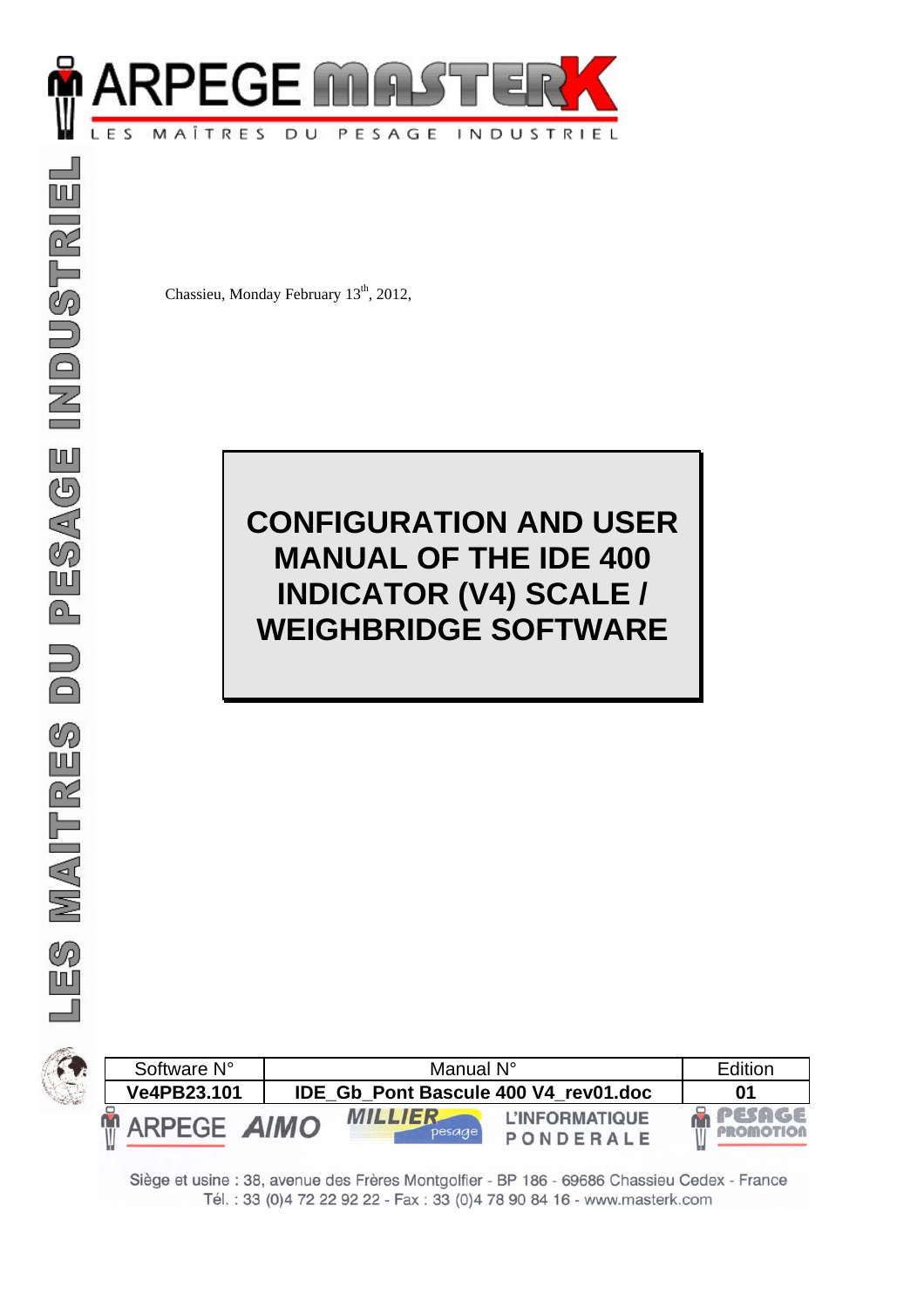# **CONFIGURATION AND USER MANUAL OF THE IDE 400 INDICATOR (V4) SCALE / WEIGHBRIDGE SOFTWARE**

| Date       | <b>Edition number</b> | <b>Object of the modification</b>                                                                                               |
|------------|-----------------------|---------------------------------------------------------------------------------------------------------------------------------|
| 21/11/2011 | $00\,$                | Original.                                                                                                                       |
| 13/02/2012 | 01                    | Addition of the function Ctrl/I in Search of a weight in the<br>DSD, and parameter for the number of main printer's<br>tickets. |
|            |                       |                                                                                                                                 |
|            |                       |                                                                                                                                 |
|            |                       |                                                                                                                                 |
|            |                       |                                                                                                                                 |
|            |                       |                                                                                                                                 |
|            |                       |                                                                                                                                 |
|            |                       |                                                                                                                                 |
|            |                       |                                                                                                                                 |
|            |                       |                                                                                                                                 |
|            |                       |                                                                                                                                 |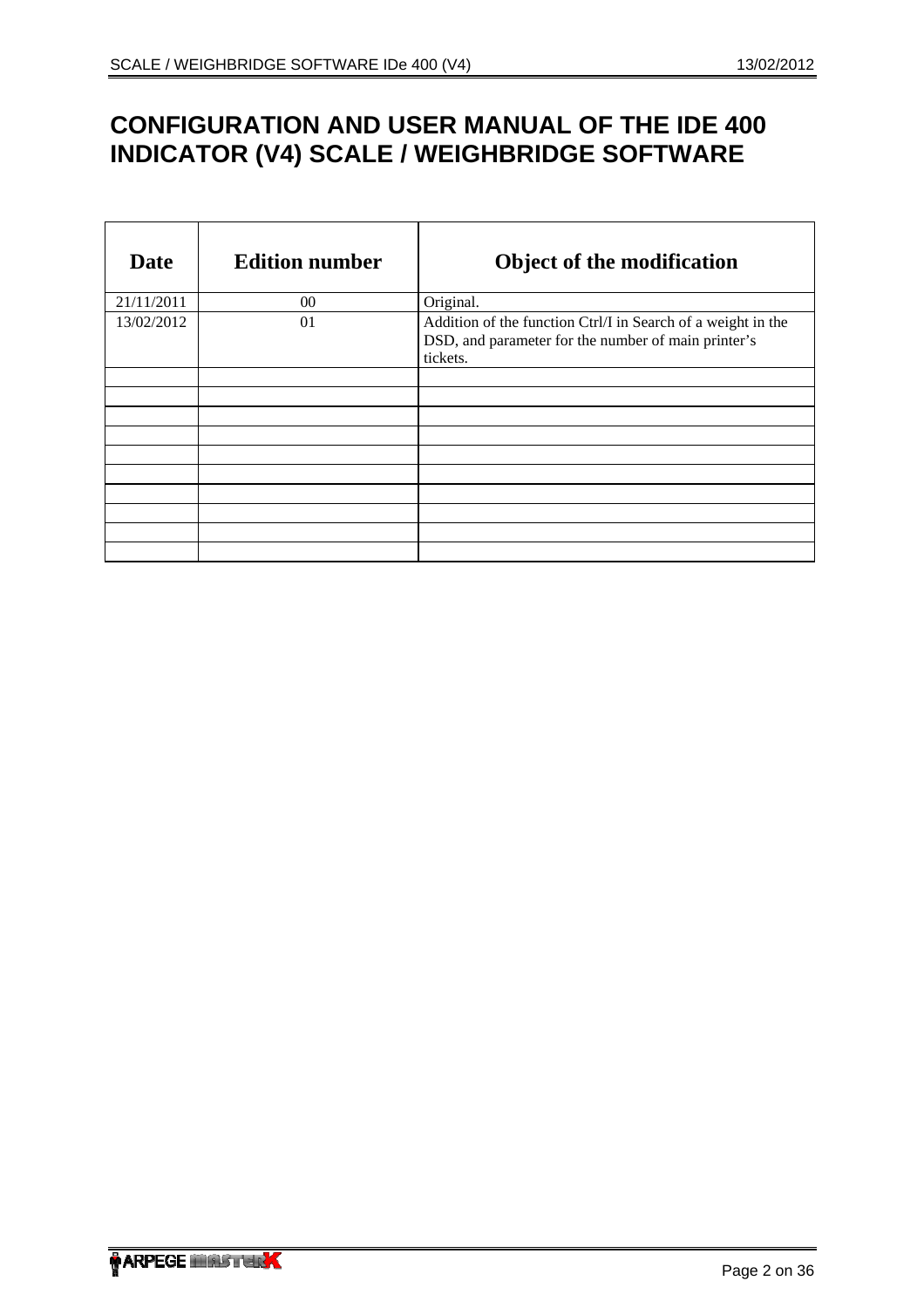# **SUMMARY**

| 1.               |                                                                                                                                                                                                                                                                                                                                            | 6                          |
|------------------|--------------------------------------------------------------------------------------------------------------------------------------------------------------------------------------------------------------------------------------------------------------------------------------------------------------------------------------------|----------------------------|
|                  |                                                                                                                                                                                                                                                                                                                                            | $\boldsymbol{6}$           |
| 1.1.1.           |                                                                                                                                                                                                                                                                                                                                            |                            |
| 1.1.2.           |                                                                                                                                                                                                                                                                                                                                            |                            |
| 1.1.3.<br>1.1.4. |                                                                                                                                                                                                                                                                                                                                            |                            |
| 1.1.5.           |                                                                                                                                                                                                                                                                                                                                            |                            |
| 1.1.6.           | The keypad of the IDe 400.                                                                                                                                                                                                                                                                                                                 | 8                          |
| 1.2.             |                                                                                                                                                                                                                                                                                                                                            |                            |
| 2.               | UTILIZATION IN WEIGHING MODE. 22                                                                                                                                                                                                                                                                                                           |                            |
|                  |                                                                                                                                                                                                                                                                                                                                            |                            |
| 2.1.             | Input Weighing: (Fi).                                                                                                                                                                                                                                                                                                                      | 12                         |
|                  |                                                                                                                                                                                                                                                                                                                                            |                            |
| 2.2.             |                                                                                                                                                                                                                                                                                                                                            | 12                         |
| 2.3.             | Weighing with a tare file: $\binom{F_3}{2}$ .                                                                                                                                                                                                                                                                                              | 12                         |
|                  |                                                                                                                                                                                                                                                                                                                                            |                            |
| 2.4.             | Gross /Tare/Net Weighing: $\begin{pmatrix} 54 \\ 1 \end{pmatrix}$ .                                                                                                                                                                                                                                                                        | 12                         |
|                  |                                                                                                                                                                                                                                                                                                                                            |                            |
| 2.5.             | Loading: $\left( \circ \right)$ .                                                                                                                                                                                                                                                                                                          | 13                         |
|                  |                                                                                                                                                                                                                                                                                                                                            |                            |
| 2.6.             | Fast creating in the Fixed Tares / Badges file: (B).                                                                                                                                                                                                                                                                                       | 13                         |
|                  |                                                                                                                                                                                                                                                                                                                                            |                            |
| 2.7.             | Re-printing of the last weighing ticket: $\mathbb{C}^{TR}$ + $\left(\frac{1}{2}\right)$ .                                                                                                                                                                                                                                                  |                            |
|                  |                                                                                                                                                                                                                                                                                                                                            |                            |
| 2.8.             | Printing of the parameters: $\overline{C}$ + $\overline{C}$ + $\overline{C}$ + $\overline{C}$ + $\overline{C}$ + $\overline{C}$ + $\overline{C}$ + $\overline{C}$ + $\overline{C}$ + $\overline{C}$ + $\overline{C}$ + $\overline{C}$ + $\overline{C}$ + $\overline{C}$ + $\overline{C}$ + $\overline{C}$ + $\overline{C}$ + $\overline{C$ | 14                         |
| 2.9.             | Operation of the outputs O1 and O2. 14                                                                                                                                                                                                                                                                                                     |                            |
|                  | 2.9.1.                                                                                                                                                                                                                                                                                                                                     |                            |
| 2.9.2.           | Weighing finished output: O2.                                                                                                                                                                                                                                                                                                              |                            |
| 2.10.            | <b>Printing example of a standard ticket.</b>                                                                                                                                                                                                                                                                                              | 15                         |
|                  |                                                                                                                                                                                                                                                                                                                                            |                            |
| 2.11.            | <b>DSD MANAGEMENT:</b> $\overset{\text{(bso)}}{\odot}$ .                                                                                                                                                                                                                                                                                   | <b>16</b>                  |
|                  | Search of a weight in the DSD: $(1)$<br>2.11.1.                                                                                                                                                                                                                                                                                            | 16                         |
|                  | $\overline{\mathbf{2}}$<br>Printing of the DSD:<br>2.11.2.                                                                                                                                                                                                                                                                                 | 17                         |
|                  | $\left(3\right)$<br>Transmission of the DSD to a computer:<br>2.11.3.                                                                                                                                                                                                                                                                      | $\overline{\phantom{a}17}$ |
|                  | $\left( \begin{array}{c} 4 \end{array} \right)$<br>Transmission of the DSD to the memory extension:<br>2.11.4.                                                                                                                                                                                                                             |                            |
|                  |                                                                                                                                                                                                                                                                                                                                            |                            |
|                  | Transmission of the tickets diary to a computer: $\frac{5}{5}$<br>2.11.5.                                                                                                                                                                                                                                                                  | $\overline{18}$            |
|                  | $\binom{6}{ }$<br>$\frac{1}{2}$ .<br>Transmission of the tickets diary to memory extension:<br>2.11.6.                                                                                                                                                                                                                                     |                            |
|                  | Return to the "WEIGHING MENU": $\left($ ESC $\right)$ .<br>2.11.7.                                                                                                                                                                                                                                                                         | 18                         |
| 3.               | CONFIGURATION.                                                                                                                                                                                                                                                                                                                             | 19                         |
|                  |                                                                                                                                                                                                                                                                                                                                            |                            |
| 3.1.             |                                                                                                                                                                                                                                                                                                                                            | <b>20</b>                  |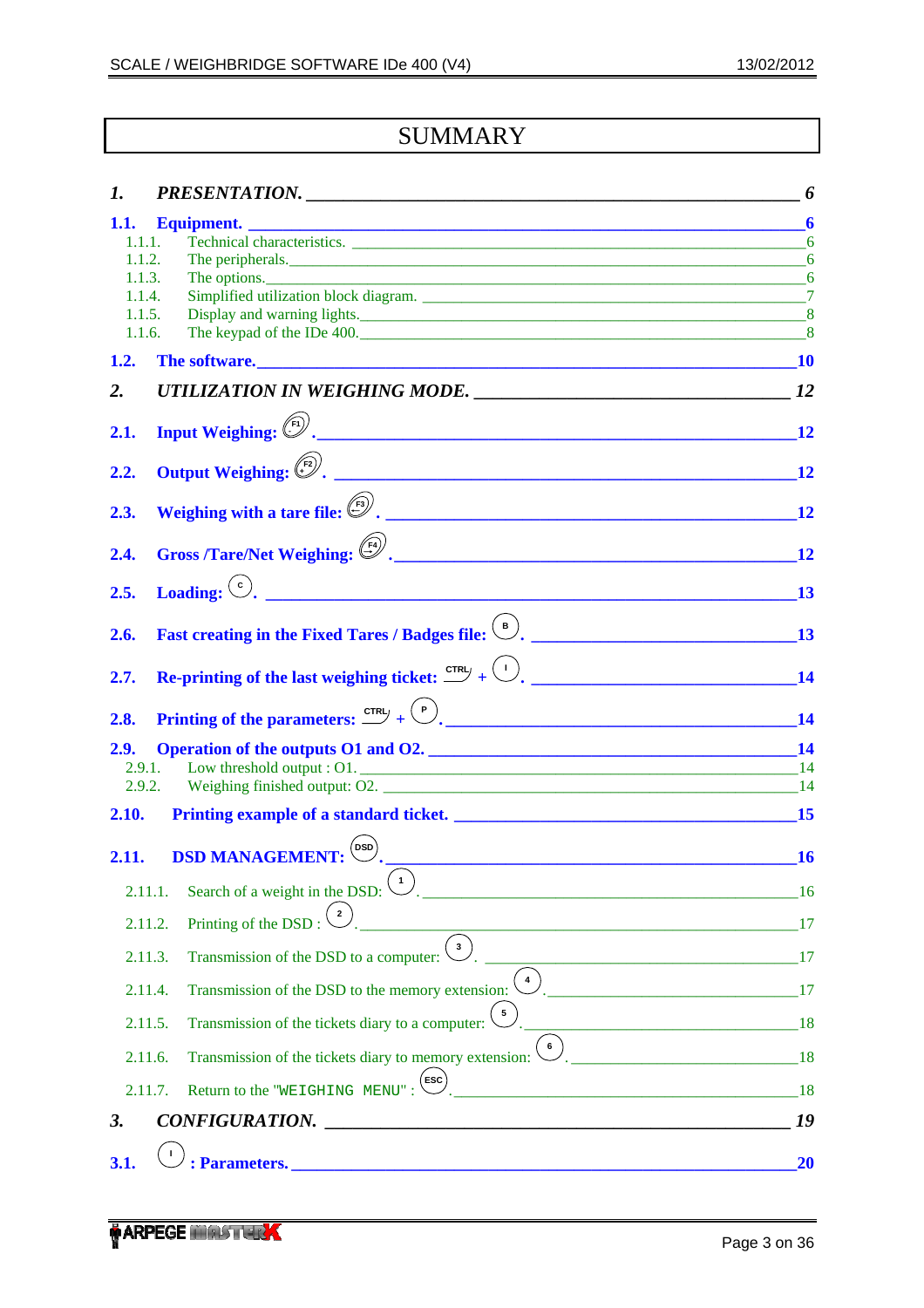| 3.1.1.   | Weighing Number / Date / Time:                                                                                                                                                                                       | 20 |
|----------|----------------------------------------------------------------------------------------------------------------------------------------------------------------------------------------------------------------------|----|
| 3.1.2.   | Company name:                                                                                                                                                                                                        | 20 |
| 3.1.3.   | Operating mode:                                                                                                                                                                                                      | 21 |
| 3.1.4.   | Data configuration:                                                                                                                                                                                                  | 21 |
| 3.1.5.   | $\overline{\mathbf{5}}$<br>Periph.COM1/COM2/LPT:                                                                                                                                                                     | 23 |
| 3.1.6.   | Configurable tickets:                                                                                                                                                                                                | 25 |
| 3.1.7.   | $\overline{7}$<br>Saving / Recovery of the parameters through the memory extension:                                                                                                                                  | 26 |
| 3.1.8.   | $(\mathsf{esc})$<br>Return to the weighing menu:                                                                                                                                                                     | 26 |
| 3.2.     | : Files menu.<br><u> 1980 - Johann John Stoff, deutscher Stoffen und der Stoffen und der Stoffen und der Stoffen und der Stoffen</u>                                                                                 | 26 |
| 3.2.1.   | $\overline{1}$<br>File N°1 "CUSTOMER" :<br><u> 1980 - Jan Barnett, mars eta bainar eta bat zen bat zen arteko harta zen bat zen bat zen bat zen bat zen bat </u>                                                     | 26 |
| 3.2.1.1. | Print file:                                                                                                                                                                                                          | 27 |
| 3.2.1.2. | $\overline{\mathbf{c}}$<br>Modify file:                                                                                                                                                                              | 27 |
| 3.2.1.3. | $\mathbf{3}$<br>Delete a line of the file:                                                                                                                                                                           | 28 |
| 3.2.1.4. | Delete a file:                                                                                                                                                                                                       | 28 |
| 3.2.1.5. | $\begin{bmatrix} 5 \end{bmatrix}$<br>File Transfer with a computer:                                                                                                                                                  | 28 |
|          | $\mathbf{T}$<br>3.2.1.5.1.<br>File transmission from the indicator to a computer:                                                                                                                                    | 28 |
|          | $\mathbf R$<br>Transmission of the file form a computer to the indicator:<br>3.2.1.5.2.                                                                                                                              | 28 |
| 3.2.1.6. | Transfer of the file with the memory extension:                                                                                                                                                                      | 29 |
|          | File saving from the indicator to the memory extension: $\frac{1}{2}$<br>3.2.1.6.1.                                                                                                                                  | 29 |
|          | File recovery from the memory extension to the indicator:<br>3.2.1.6.2.                                                                                                                                              | 29 |
| 3.2.1.7. | $^\prime$ ESC $^\prime$<br>Return to the file menu: $\bigcup$                                                                                                                                                        | 29 |
| 3.2.2.   | File N°2 "PRODUCT":                                                                                                                                                                                                  | 29 |
| 3.2.3.   | File N°3 "SITE":                                                                                                                                                                                                     | 30 |
| 3.2.4.   | Input weighing file:                                                                                                                                                                                                 | 30 |
| 3.2.5.   | Fixed tares / Badges file:                                                                                                                                                                                           | 30 |
| 3.2.6.   | $\mathsf{esc}$ )<br>Return to the main menu:                                                                                                                                                                         | 30 |
| 3.3.     | : Totals.                                                                                                                                                                                                            | 31 |
| 3.3.1.   | $\blacksquare$<br>Totals printing of the file 1 "CUSTOMER":<br><u>2003 - Januar Schwarzen, amerikan politik (</u>                                                                                                    |    |
| 3.3.2.   | $\left( \begin{array}{c} 2 \end{array} \right)$<br>Totals printing of the file 2 "PRODUCT":<br><u> 1988 - Johann Barbara, martin da kasas da shekara 1989 - An dan Amerika San Amerika San Amerika San Amerika S</u> | 32 |
| 3.3.3.   | $\begin{pmatrix} 3 \end{pmatrix}$<br>Totals printing of the file 3 "SITE":                                                                                                                                           | 32 |
| 3.3.4.   | ESC<br>Return to the main menu:                                                                                                                                                                                      | 32 |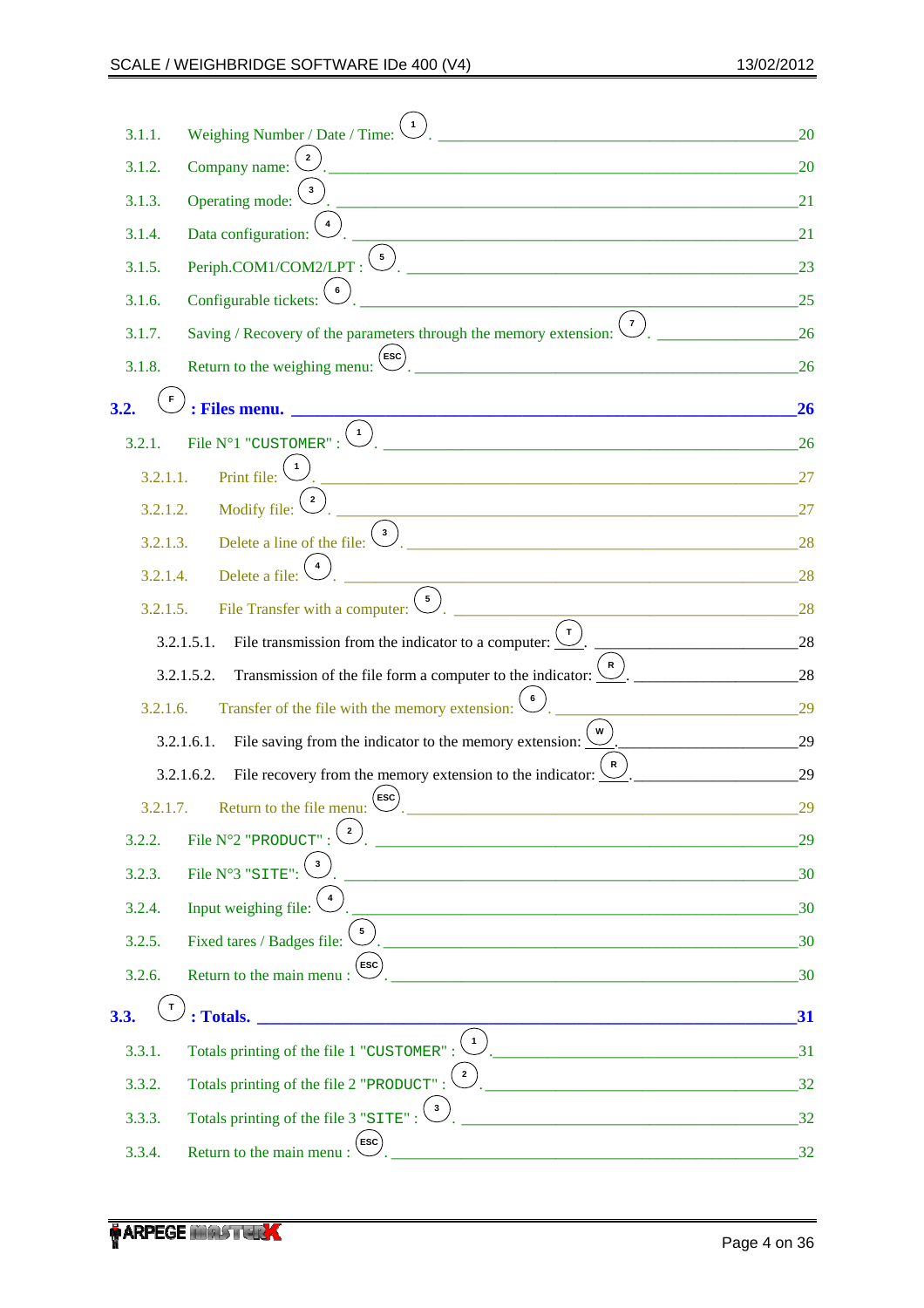$\curvearrowright$ 

| 3.4.   | P<br>$\binom{P}{\cdot}$ : Return to the "WEIGHING MENU".     | 32 |
|--------|--------------------------------------------------------------|----|
|        | 3.5. The configurable tickets.                               | 32 |
| 3.5.1. | The commands for the configurable tickets.                   | 32 |
| 3.5.2. | The special keys for the editor of the configurable tickets. | 33 |
| 3.5.3. | The system labels.                                           | 33 |
| 3.5.4. | Example of a matrix with its printing.                       | 34 |
|        | THE ERROR MESSAGES OF THE OPERATOR GUIDE.                    | 35 |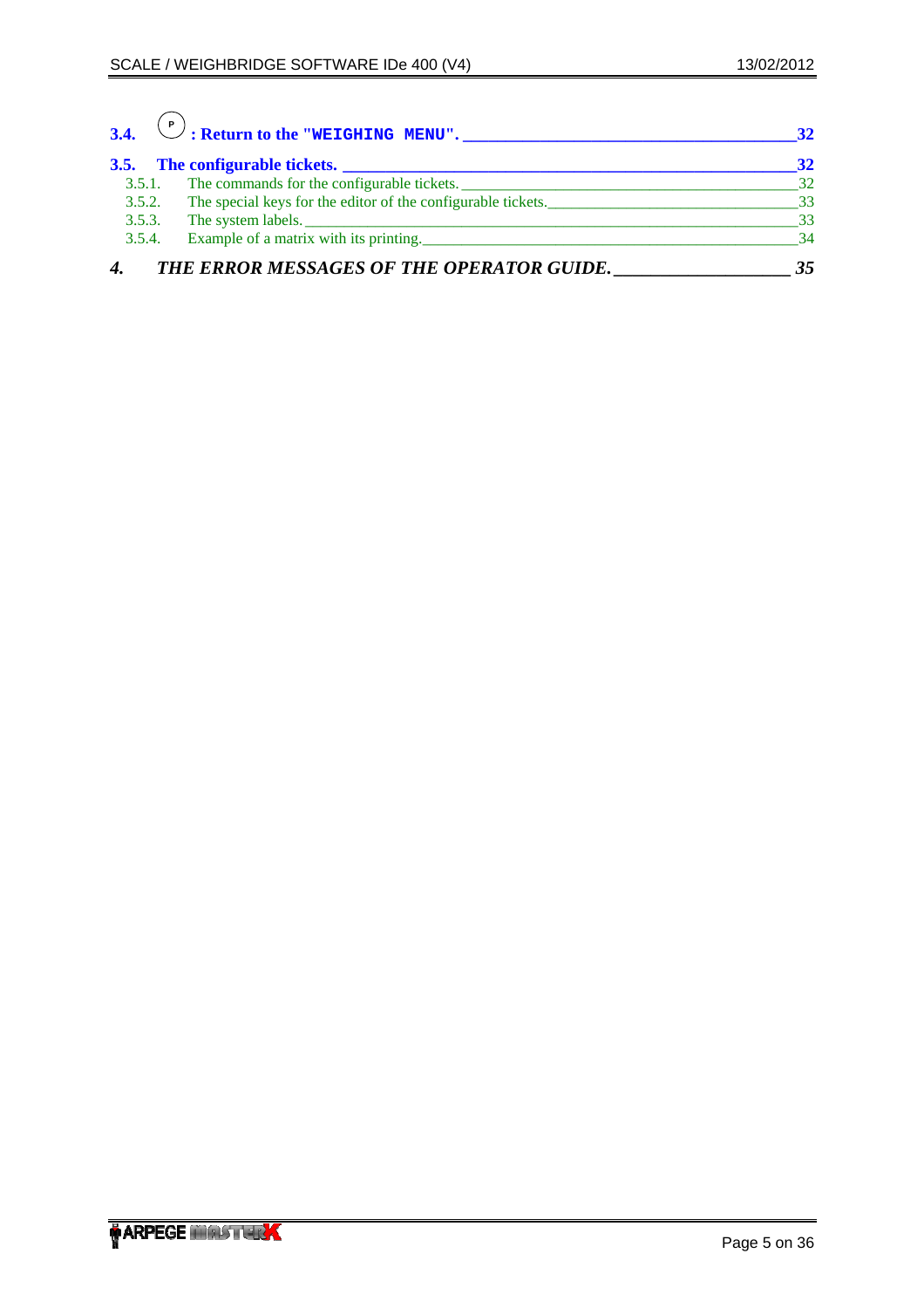# 1. PRESENTATION.

# <span id="page-5-0"></span>**1.1. Equipment.**

# **1.1.1. Technical characteristics.**

| Maximum number of scale divisions (legal for trade) | :6000.                  |
|-----------------------------------------------------|-------------------------|
| Sensitivity                                         | $: 0.75$ uv.            |
| Power supply of the load cell                       | : 7.5V square wave.     |
| Number of measurements / second, (fast)             | : 60, 180.              |
| Load impedance (analog load cells)                  | $\therefore$ > 45 ohms. |

Digital calibration conversational by the front panel.

Power supply 230 V / 50 Hz or 60 Hz + earth < 5 ohms.

DC power supply 12V. (Or 24V in option)

Power consumption: 15 to 25VA max, according to the configuration.

Internal clock and memory backed up by a battery.

LCD screen 240 pixels by 64 pixels composed of the weight on 6 digits of 15 mm and of an operator guide.

Keypad: - 4 metrological Keys,

- and 47 alphanumerical application keys.

## **1.1.2. The peripherals.**

In standard version the IDe 400 indicator disposes of:

\* 2 serial links:

**COM1** : RS232 and/or RS485 2 wires. (Short distance link: 10 meters max.)

**COM2** : Passive current loop, or in option RS232, RS485, Ethernet Modbus TCP (XPort), active or passive current loop. (Long distance link)

\* A parallel interface:

**LPT** : Printer. (Short distance link: 3 meters max.)

\* An input for the analog load cells:

**M1** : 6 wires analog load cell(s). (Long distance link: 150 meters max.)



*Remark: Only one cable should be connected to M1. The connection of the load cells in parallel to each other is done separately in a junction box.*

\* A CAN interface:

**MASTER CAN :** Digital load cell(s) / Terminals / Weight remote displays. (Long distance link: 1 000 meters max.)



*Remark: COM1 and COM2 operate at 9600 bauds, 8 bits, no parity, 1 stop* 

## **1.1.3. The options.**

\* 3 types of printers are available:

- ILA 800 : MASTER-K listing printer 80 columns (1 ticket model)

- ILA410 : MASTER-K listing printer 80 columns (4 ticket models)

- IBA40 : MASTER-K tape printer 40 columns (2 ticket models)

\* 3 types of weighing repeaters may be connected:

- RP 15 : Weight remote display 15 mm
- RP 75 : Weight remote display 75 mm
- RP 75 HL : Weight remote display 75 mm

**ARPEGE MINISTREX**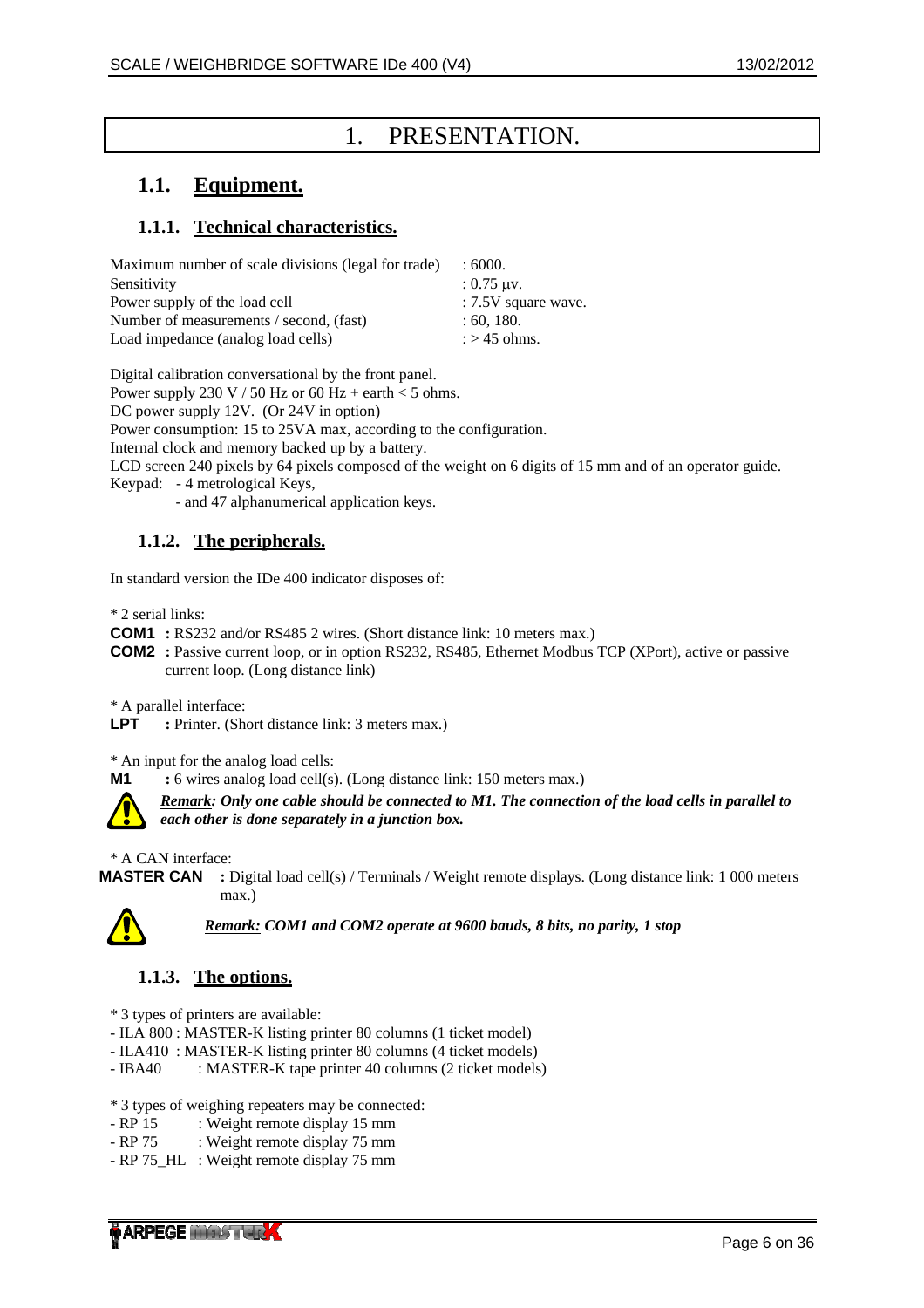### <span id="page-6-0"></span>\* 1 or 2 terminal(s) VIGILE or GARDIANE.

- \* An optically isolated 4I4O board (0/10V or 4/20mA option)
	- Definition of the 4 inputs:
		- **E1 :** Start cycle. (Weight in loading mode)
		- **E2 :** Cancellation.
		- **E3 :** Semi-automatic Tare.
		- **E4 :** Tare erasing.
	- Definition of the 4 outputs:
		- **S1 :** Low threshold.
		- **S2 :** Weighing finished / weigh bridge evacuation requirement.
		- **S3 :** High speed.
		- **S4 :** Low speed.
- \* A memory card reader (USB or SD Card) "**EXT. MEM.**" + the memory card (USB memory stick or SD Card). It allows saving the calibration, the calibration parameters (metrological parameters, operating parameters) and the application parameters.

### **Terminals (1 or 2) Weight remote Weighbridge/ VIGILE or GARDIANE display Scale** 2662 **2 possibilities : M1 (Analog) MASTER\_CAN (Digital) 1 possibility : 3 possibilities : MASTER\_CAN COM1 COM2 MASTER\_CAN IDe400 Connector Function** M1 Measurement channel MASTER\_CAN CAN bus(option)<br>COM1 RS232/RS485 COM1 RS232/RS485<br>
COM2 RS232(optio RS232(option) or RS485(option) or Current Loop ETHENET Port Ethernet **4 possibilities : 3 possibilities : COM1** LPT Parallel Port **COM2 COM1** USB USB Slave Port **COM2 USB (Transfic) ETHERNET (Transfic) LPT Printer MODEM or PROTOCOL**

## **1.1.4. Simplified utilization block diagram.**

## *ATTENTION:*

**It is possible to accumulate many types of peripherals at the same time on the CAN Bus link (MASTER CAN) while you can connect only one type of peripherals at a time on the other links. (COM1 / COM 2 / LPT)**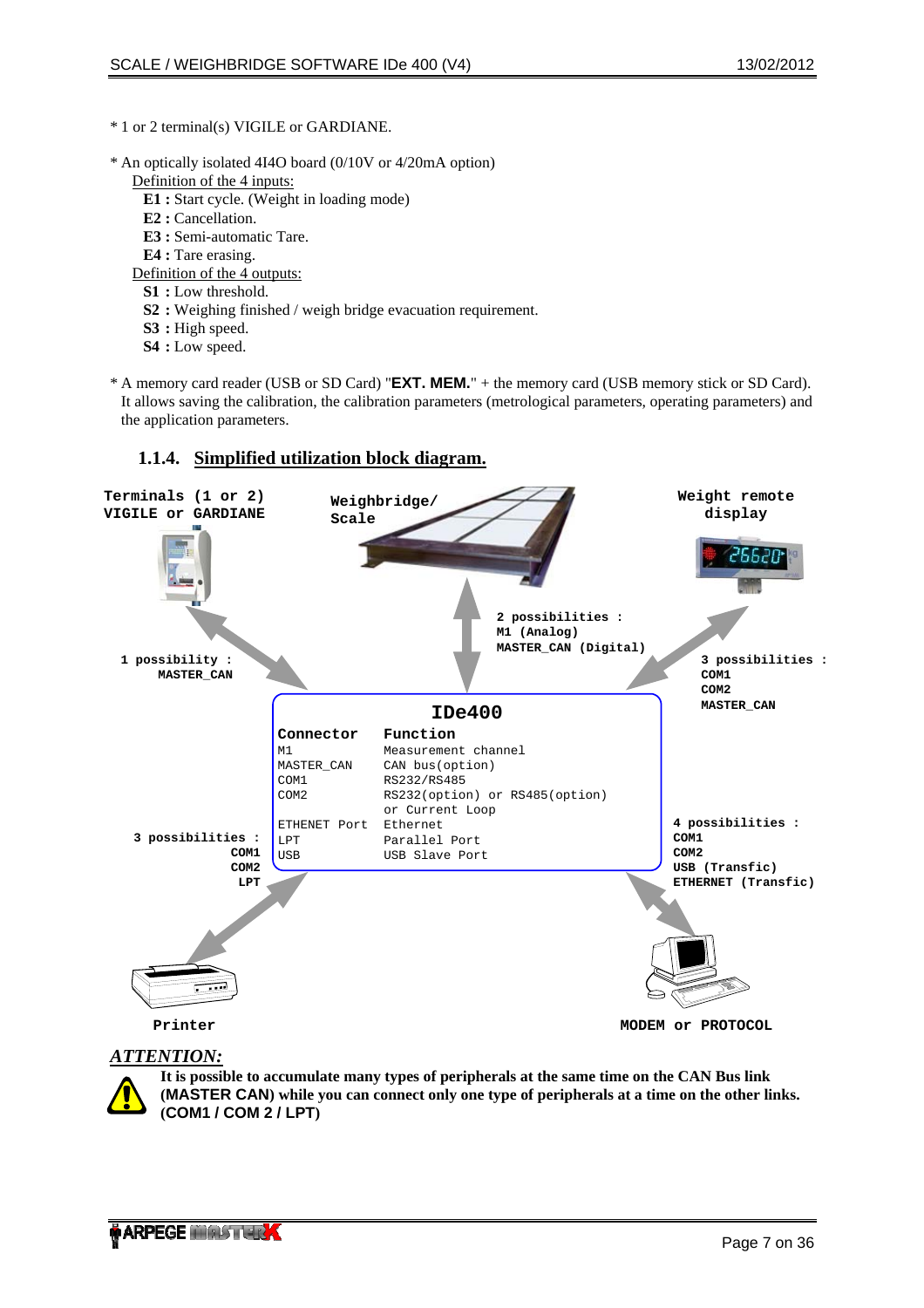## <span id="page-7-0"></span>**1.1.5. Display and warning lights.**

The IDe 400 disposes of an LCD graphic display for the weight and the operator guide offering to the operator a big flexibility of the system use.

The weight present on the scale is displayed in real time with its states (Gross / Net, unit, center of zero, …) at the upper part of the LCD screen. The information of the operator guide facilitating the use of the indicator are displayed on the lower part of the LCD screen.



### **Legend:**

- $-1 \implies$  Metrological part.
- $2 \implies$  Application part. (Operator guide)
- $-3 \Rightarrow$  Weight on 6 digits of 15 mm height.
- $-4 \implies$  Indicates the measurement range in progress: **W1** or **W2**.
- $-5 \implies$  Indicates the type of the displayed weight: Gross (**G**) or net (**Net**).

## $-6 \implies$  Indicates if the displayed weight is stable () or not (**~**).

- 7 ⇒ Indicates the weight unit: **kg** or **t**.
- $-8 \implies$  Indicates the center of zero at 1/4 scale division (**>0<**) or not ( ).
- 9 ⇒ Indicates that the data displayed is a **DATA**.

## **1.1.6. The keypad of the IDe 400.**

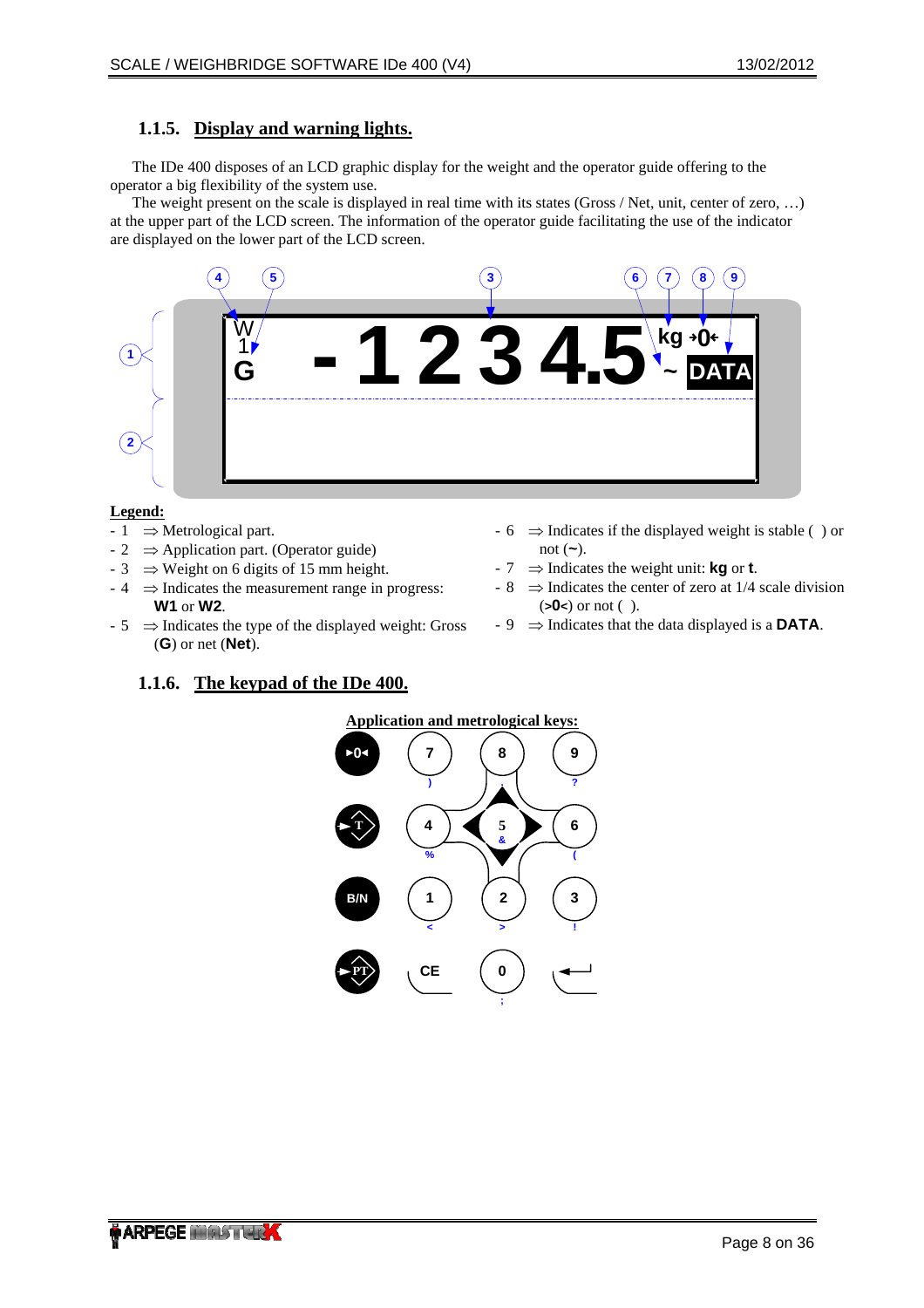

 : Display of the software version and of the weight in high resolution during 5 seconds, and validation of a data.

: Escape key.

**ESC**

**DSD**

: DSD management.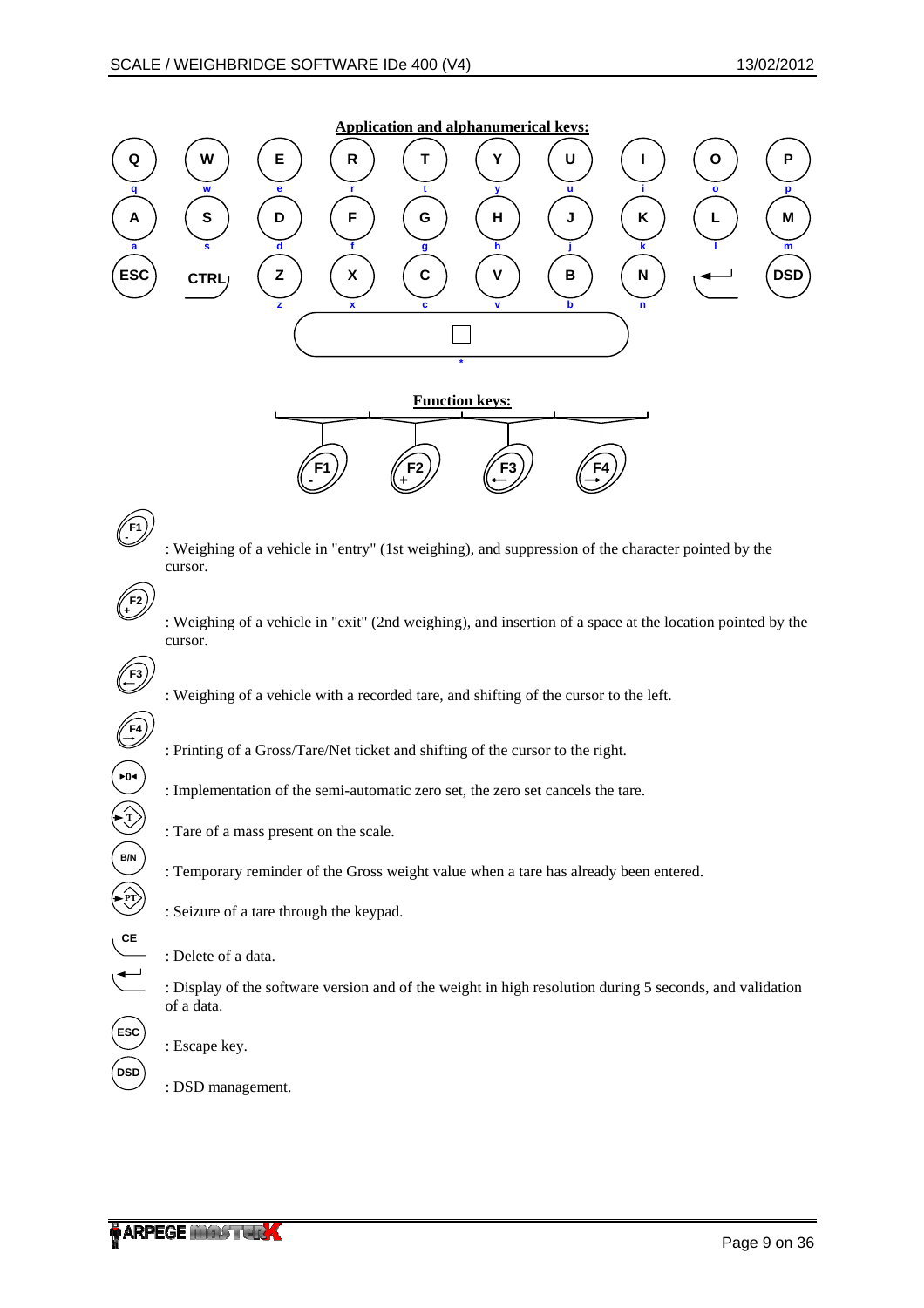<span id="page-9-0"></span>

| Е                       | : List of the first weights. (Management of the entered vehicles file)                               |
|-------------------------|------------------------------------------------------------------------------------------------------|
| C                       | : Start of a loading cycle.                                                                          |
| в                       | : Creation of a vehicle/badge in the fixed tares/badges file.                                        |
|                         | : Fast access to the totals.                                                                         |
| CTRL                    | : Control for the extension of the write mode.                                                       |
|                         | : Space between two characters.                                                                      |
| CTRL                    | : Re-printing of the last weighing ticket.                                                           |
| CTRL <sub>/</sub>       | : Printing of the parameters.                                                                        |
| Keys " $A$ " to " $Z$ " | : Seizure of the various alphanumerical data. (Truck number, customer name )                         |
| Keys " $0$ " to " $9$ " | : Seizure of the numerical data. (Customer code, keyboard tare)                                      |
|                         | with some other keys allows generating addition<br>During the seizures, the combination of the key - |

During the seizures, the combination of the key  $\sim$  with some other keys allows generating additional characters: (Combined with the letters "A" to "Z", we have lower-case letters, and combined with the digits "0" to "9" and the space bar " $\square$ " we have punctuation characters.)

|  |                                                                                                   |  |  | CTRL/A :a CTRL/I :i CTRL/Q :q CTRL/Y :y CTRL/6 :(                                                                             |  |
|--|---------------------------------------------------------------------------------------------------|--|--|-------------------------------------------------------------------------------------------------------------------------------|--|
|  |                                                                                                   |  |  | $\text{CTRL}/\text{B}$ :b $\text{CTRL}/\text{J}$ :j $\text{CTRL}/\text{R}$ :r $\text{CTRL}/\text{Z}$ :z $\text{CTRL}/7$ :)    |  |
|  |                                                                                                   |  |  | $\text{CTRL/C}$ :c $\text{CTRL/K}$ :k $\text{CTRL/S}$ :s $\text{CTRL}/0$ :; $\text{CTRL}/8$ :.                                |  |
|  |                                                                                                   |  |  | CTRL/D :d CTRL/L :1 CTRL/T :t CTRL/1 :< CTRL/9 :?                                                                             |  |
|  |                                                                                                   |  |  | $\mathsf{CTRL}/E$ :e $\mathsf{CTRL}/\mathbf{M}$ :m $\mathsf{CTRL}/U$ :u $\mathsf{CTRL}/2$ :> $\mathsf{CTRL}/\square$ :*       |  |
|  |                                                                                                   |  |  | $\text{CTRL}/\text{F}$ : f $\text{CTRL}/\text{N}$ : n $\text{CTRL}/\text{V}$ : v $\text{CTRL}/3$ : $\text{CTRL}/\text{F1}$ :- |  |
|  |                                                                                                   |  |  | CTRL/G : $g$ CTRL/O : $o$ CTRL/W : $w$ CTRL/4 : $%$ CTRL/F2 : +                                                               |  |
|  | $\text{CTRL}/\text{H}$ :h $\text{CTRL}/\text{P}$ :p $\text{CTRL}/\text{X}$ :x $\text{CTRL}/5$ : & |  |  |                                                                                                                               |  |

# **1.2. The software.**

The IDe 400 indicator, equipped with the weighbridge software, was studied to offer weighing functions on scales and weighbridges

The weighbridge software disposes of:

- 6 files,
- 3 digital references of 6 digits each,
- 3 alphanumerical references of 16 characters each,
- 4 weighing modes:
	- $\triangleright$  Manual tare,
	- $\triangleright$  Semi-automatic tare,
	- $\triangleright$  Tare file,
	- $\triangleright$  Double weighing,
- Standard or configurable layout of the tickets,
- Addition on the file 1, (Simple addition, crossing file 1 / file 2, crossing file 1 / file 3, and list of the weights)
- Addition on the file 2, (Simple addition, crossing file 2 / file 3)
- Addition on the file 3, (Simple addition, crossing file 3 / file 2)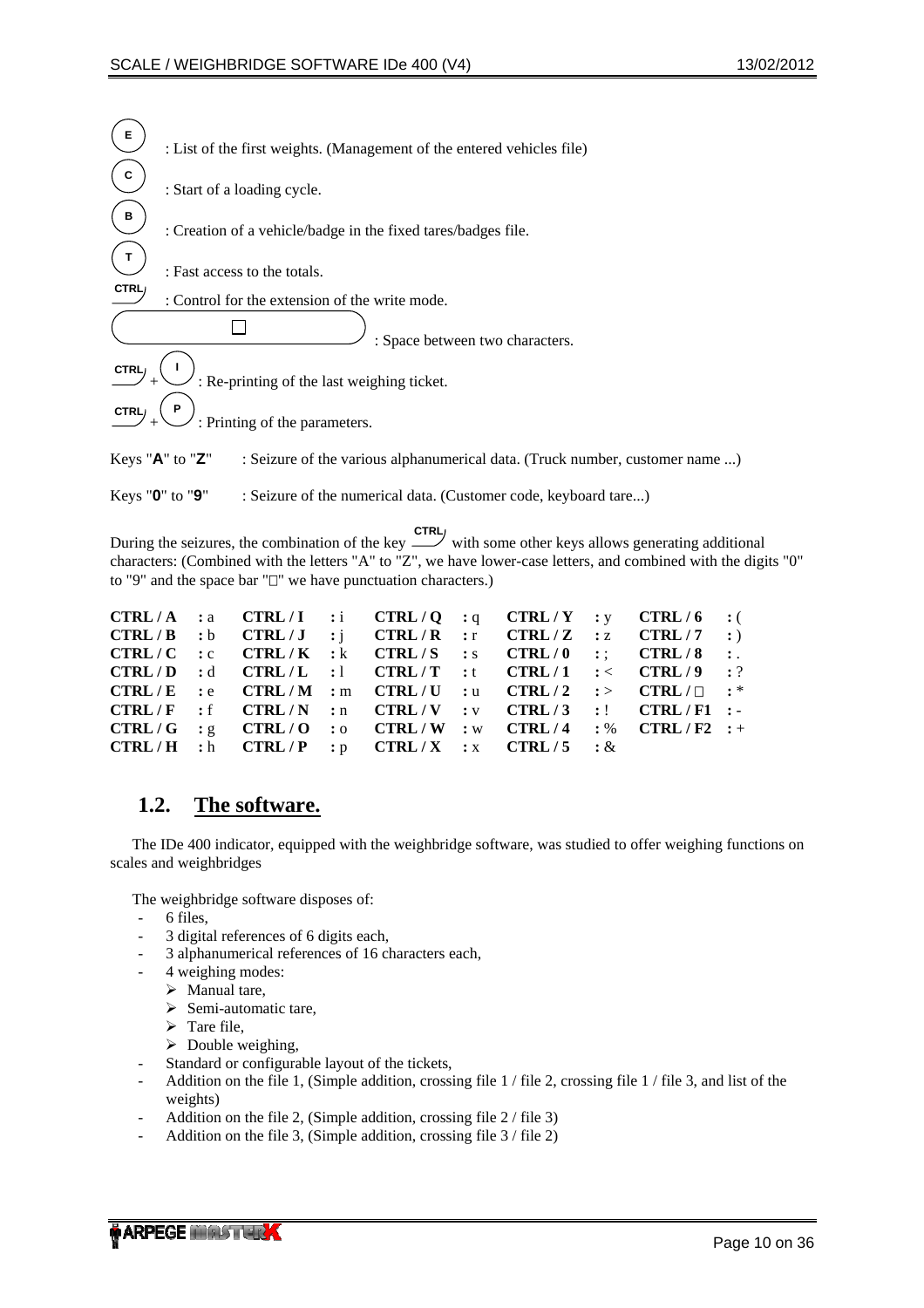- The adding of a 4I/4O board (in option) allows the loading on the weighbridge in gross or net, of a product at two different speeds as well as the management of the traffic light,
- A DSD memory of the last 32 500 weights.

### **The 6 files:**

### *File n° 1 :*

Name : 16 characters maximum. Size : 3000 records. Structure : - Calling Code on 6 digits. - Label on 16 characters.

### *File n° 2 :*

Name : 16 characters maximum. Size : 3000 records. Structure : - Calling Code on 4 digits. - Label on 16 characters.

### *File n° 3 :*

Name : 16 characters maximum. Size : 1000 records Structure : - Calling Code on 3 digits - Label on 16 characters.

### *Fixed tares / Badges file:*

Size: 780 records.

Structure : - Reference on 10 characters.

- Badge code on 5 digits.

- Tare value on 5 digits.

- G.V.W.R. Value on 5 digits.

- Code of file n°1 on 6 digits.

- Code of file n°2 on 4 digits.
- Code of file n°3 on 3 digits.
- Simple data n°1 on 6 digits.
- Simple data n°2 on 6 digits.
- Simple data n°3 on 6 digits.
- Simple data n°4 on 16 characters.
- Simple data n°5 on 16 characters.
- Simple data n°6 on 16 characters.

## *Mobile tares file (vehicles in and not out yet)*

This file is validated in case the double weighing mode has been selected. Size : 500 records.

### *DSD file:*

Size : 32 500 weights.

Structure : - DSD  $N^{\circ}$  on 6 digits.

- Date on 6 digits.
- Time on 4 digits.
- Vehicle number on 10 characters.
- Code of file 1 on 6 digits.
- Code of file 2 on 3 digits.
- Code of file 3 on 3 digits.
- Value of the simple data n°1 on 6 digits.
- Value of the simple data n°4 on 16 characters.
- Gross on 5 digits.
- Tare on 5 digits.
- Net on 5 digits.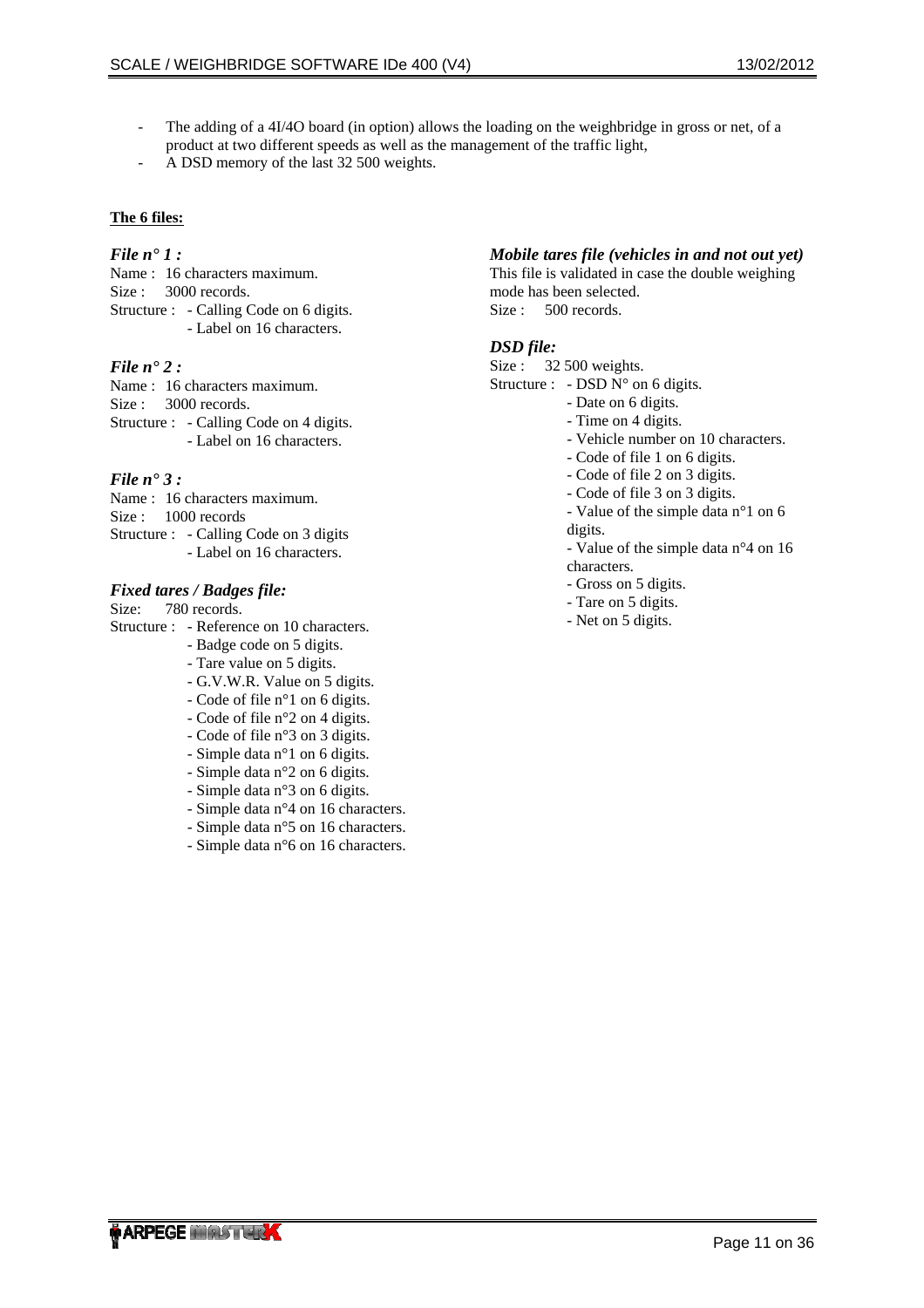# 2. UTILIZATION IN WEIGHING MODE.

# <span id="page-11-0"></span>**2.1. Input Weighing:**  $\mathbb{C}^{\prime\prime}$ .

To perform an input weighing, you must press on the key  $\ell$ **-** . Enter the vehicle number present on the weighbridge as well as the validated data. The weighing is memorized or printed.

Remarks:

- If the vehicle number entered corresponds to a vehicle already in but not out, the error message "**ERROR E.51(ESC)**" will be displayed on the operator guide.
- If the memorization file of the input weights is full, the error message "**ERROR MP.61(ESC)**" will be displayed on the operator guide.
- If you use the code "**0**" for one of the three files, the corresponding label is «**miscellaneous**", it is possible to seize it but it will not be recorded.

# **2.2. Output Weighing:**  $\overset{\{\text{F2}\}}{\smile}$ .

To perform an output weighing, you must press on the key  $\ell$ **<sup>+</sup>** . Enter the vehicle number present on the weighbridge as well as the validated data. The weighing will be printed.

Remarks:

- If the vehicle number corresponds to a vehicle already out or not yet in, the error message "**ERROR CI.60(ESC)**" will be displayed on the operator guide.
- If you use the code "**0**" for one of the three files, the corresponding label is «**miscellaneous**", it is possible to seize it but it will not be recorded.

# **2.3. Weighing with a tare file: F3 .**



To perform a weighing with a tare file, you must press on the key **F3** Enter the vehicle number present on the weighbridge as well as the validated data. The weighing will be printed.

## Remarks:

- If the entered vehicle number is not present in the tare file, the error message "**ERROR CI.60(ESC)**" will be displayed on the operator guide.
- If you use the code "**0**" for one of the three files, the corresponding label is «**miscellaneous**", it is possible to seize it but it will not be recorded.

# **2.4. Gross /Tare/Net Weighing: F4 .**

To perform a Gross/tare/net, you must:

- Position the vehicle on the weighbridge.
- Make a tare, either automatic ( $\overset{(-1)}{\vee}$  key) or by entering a keyboard tare value. ( $\overset{(-17)}{\vee}$  key)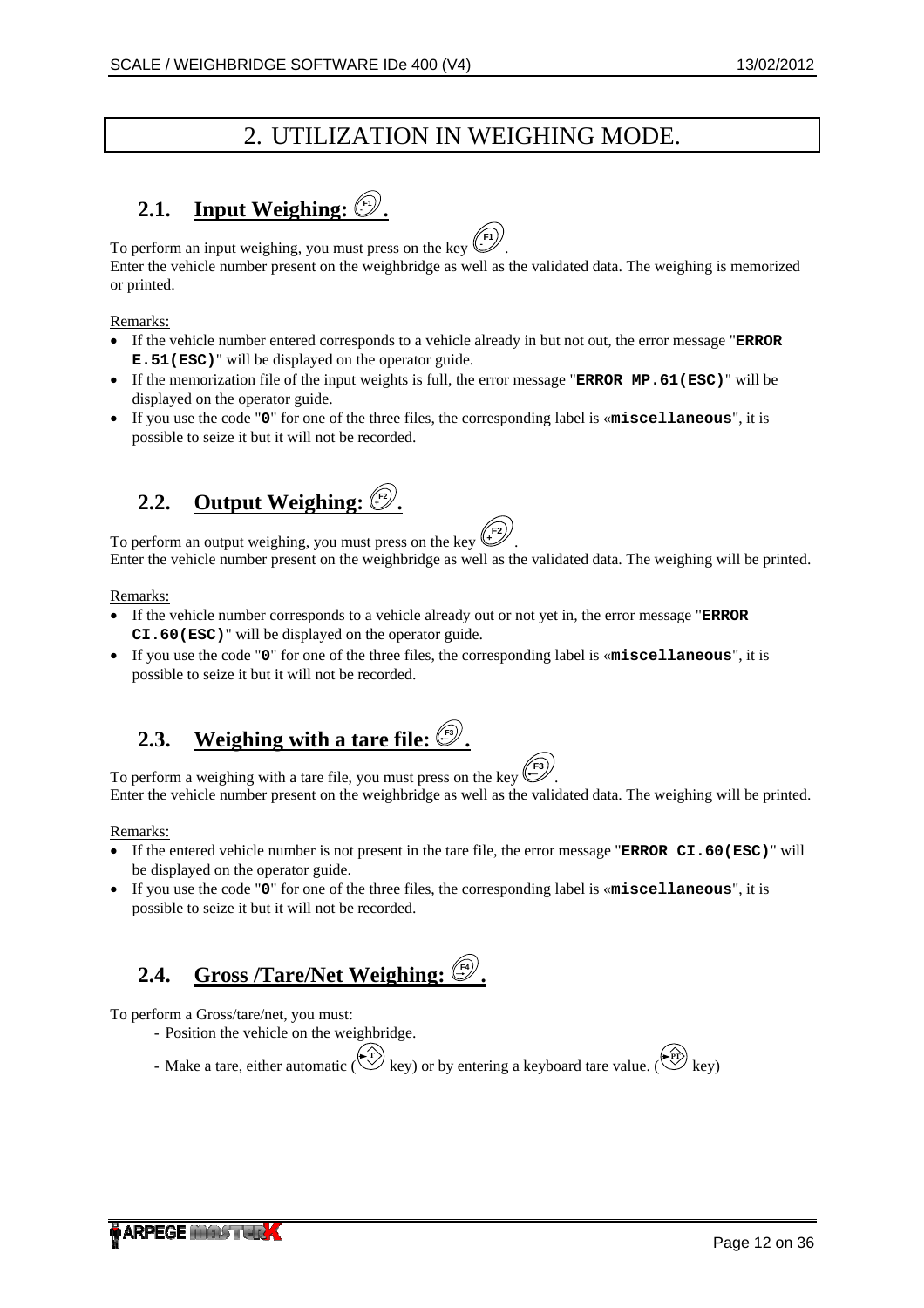- <span id="page-12-0"></span>- Press on the key **F4** , give the vehicle number present on the weighbridge as well as the validated data.
- The weighing is printed.
- Remark: If you use the code "**0**" for one of the three files, the corresponding label is «**miscellaneous**", it is possible to seize it but it will not be recorded.

#### 2.5. **Loading:**  $\frac{c}{c}$ **.**

For this you must:

- Position the vehicle on the weighbridge.
- $-$  Press on the key  $\begin{pmatrix} c \end{pmatrix}$ .
- Enter the loading information. (Set value, Low Speed, …)
- After the validation of the loading information, the automatic loading is launched, no ticket is printed.

To print a ticket of the loading made, you must press on the key  $(F^4)$ , enter the vehicle number present on the weighbridge as well as the validated data.

- The weighing is printed.

#### 2.6. **Fast creating in the Fixed Tares / Badges file .**

Press on the key  $\ell$ , the operator guide displays on its second line the following parameters to be entered: **VEHICLE No :** *XXXXXXXXXX* Enter the code of the required fixed tare (10 characters), and validate with . **BADGE :** *XXXXX* Enter the value of the required badge code (5 digits), and validate with . **PT :** *XXXXX YY* Enter the value of the required tare (5 digits with *YY* = unit), and validate with  $\left\langle \right\rangle$ . If the tare value is null during a weighing on the terminal, the

truck will be weighing in the double weighing mode (Input / Output) if not the truck will be weighed in the simple weighing mode. (G/T/N)

**GVWR :** *XXXXX YY* Enter the value of the required G.V.W.R. (5 digits with *YY* = unit), and validate with  $\sqrt{\phantom{a}}$ 

**CUSTOMER CODE :** *XXXXXX* Enter the required code of the "**CUSTOMER**" file (6 digits), and validate with  $\leftarrow$ . If it is a new record, you must enter the corresponding label. (16 characters)

**PRODUCT CODE :** *XXXX* Enter the required code of the "**PRODUCT**" file (4 digits), and validate with  $\leftarrow$ . If it is a new record, you must enter the corresponding label. (16 characters)

**SITE CODE :** *XXX* Enter the required code of the "**SITE**" file (3 digits), and validate with If it is a new record, you must enter the corresponding label. (16 characters)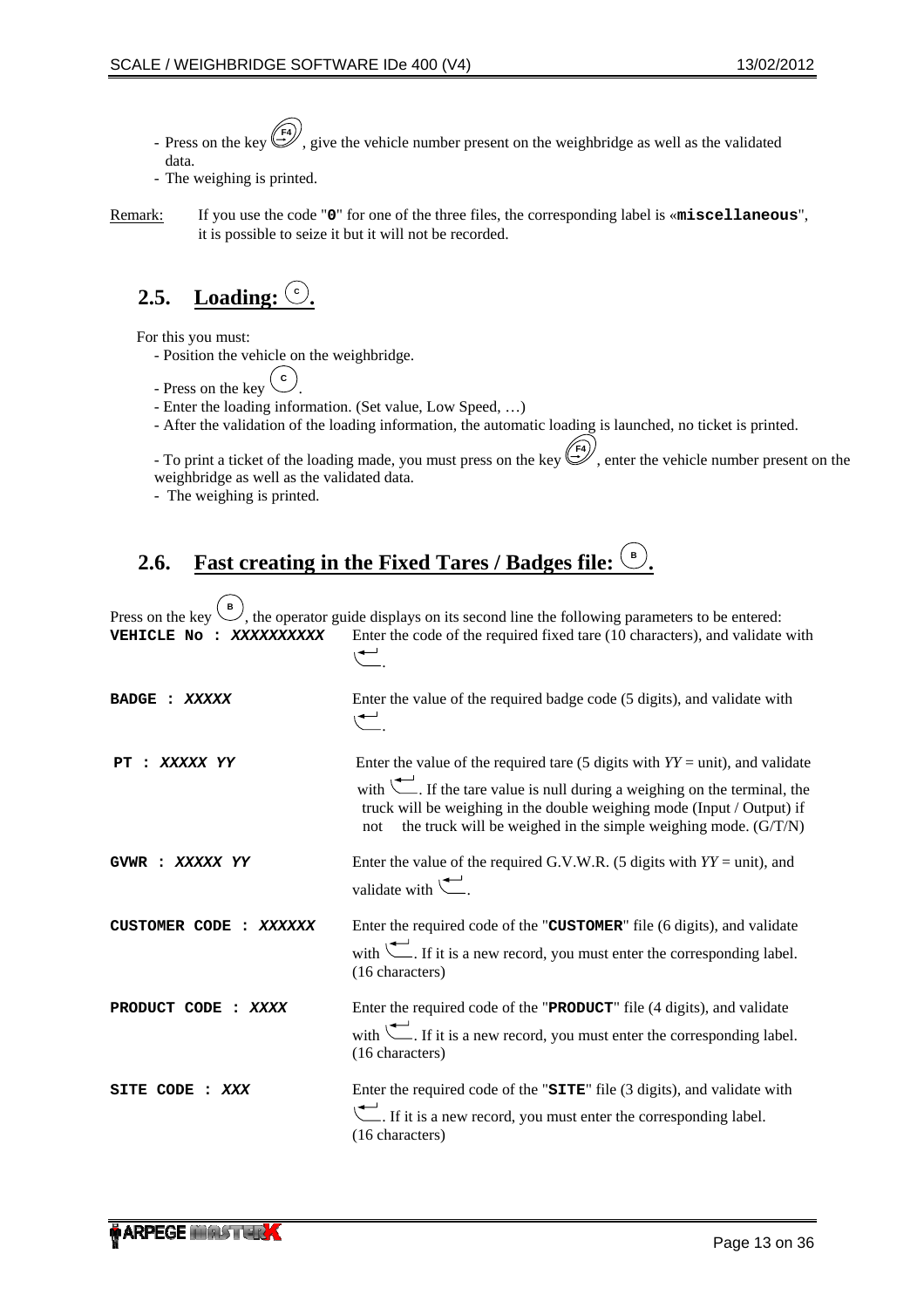<span id="page-13-0"></span>

| REF.                | Enter the required value of the simple data $n^{\circ}1$ "REF. COMMAND" (6                                                                          |
|---------------------|-----------------------------------------------------------------------------------------------------------------------------------------------------|
| COMMAND             | digits), and validate with $\leftarrow$ .                                                                                                           |
| REF. 2              | Enter the required value of the simple data $n^{\circ}2$ "REF. 2" (6 digits), and                                                                   |
| : XXXXXX            | validate with $\leftarrow$ .                                                                                                                        |
| REF. 3              | Enter the required value of the simple data $n^{\circ}3$ "REF. 3" (6 digits), and                                                                   |
| : XXXXXX            | validate with $\leftarrow$ .                                                                                                                        |
| OPERATOR : XXXXXXXX | Enter the required value of the simple data $n^{\circ}4$ "OPERATEUR" (16<br>characters), and validate with $\left(\frac{\bullet}{\bullet}\right)$ . |
| REF. 5 : XXXXXXXX   | Enter the required value of the simple data $n^{\circ}5$ "REF 5" (16 characters),<br>and validate with $\leftarrow$ .                               |
| REF. 6              | Enter the required value of the simple data $n^{\circ}6$ "REF 6" (16 characters),                                                                   |
| : XXXX…XXXX         | and validate with $\leftarrow$ .                                                                                                                    |
|                     |                                                                                                                                                     |

Remark: If the codes of the files or the values of the simple data entered are empty (zero or filled with spaces) the driver of the truck must seize the data.

Then you will return to the "**WEIGHING MENU**".

# **2.7. Re-printing of the last weighing ticket:**  $\frac{CFRI}{E} + \frac{1}{2}$ **.**

Press on the keys  $\frac{crRU}{dt}$  and  $\frac{U}{L}$ , the last weighing ticket will be re-printed.

Remark: A printer must be validated on a communication port.

# **2.8. Printing of the parameters:**  $\frac{cTRL}{L} + \frac{P}{L}$ .

Press on the keys  $\stackrel{\text{cr}}{\sim}$  and  $\stackrel{\text{(P)}}{\sim}$ , the parameters of the indicator will be printed.

Remark: A printer must be validated on a communication port.

# **2.9. Operation of the outputs O1 and O2.**

## **2.9.1. Low threshold output : O1.**

This output is enabled when the weight is lower than the low threshold value.

## **2.9.2. Weighing finished output: O2.**

This output is enabled once the printing of the weighing ticket is done and until the weight becomes lower than the low threshold value. (Until O1 gets enabled)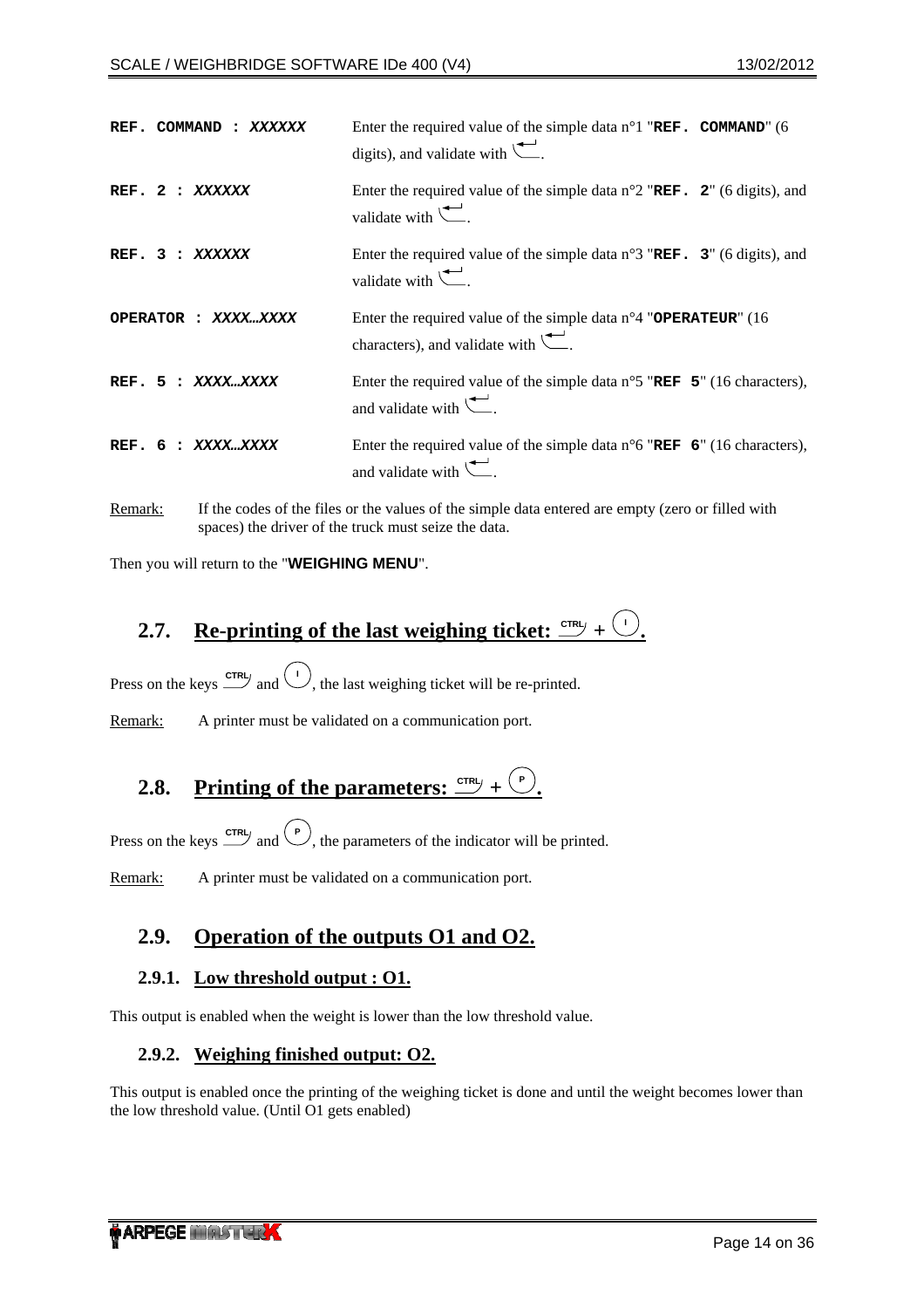# <span id="page-14-0"></span>**2.10. Printing example of a standard ticket.**

Example of a ticket with no validated data:

| $1st$ line of the company name<br>$\Rightarrow$                                                                                                                                               | <b>ARPEGE</b><br><b>MASTER-K</b>                                                                                                                                   |                                                                                                                                                                                   |
|-----------------------------------------------------------------------------------------------------------------------------------------------------------------------------------------------|--------------------------------------------------------------------------------------------------------------------------------------------------------------------|-----------------------------------------------------------------------------------------------------------------------------------------------------------------------------------|
| $2nd$ line of the company name<br>$\Rightarrow$<br>3 <sup>rd</sup> line of the company name<br>$\Rightarrow$<br>4 <sup>th</sup> line of the company name<br>$\Rightarrow$                     | 38 AVENUE DES FRERES MONTGOLFIER<br>69680 CHASSIEU<br>Tel: 04 72 22 92 22<br>www.masterk.com                                                                       |                                                                                                                                                                                   |
| Date/time of the first weighing<br>$\Rightarrow$<br>Date/time of the weighing<br>$\Rightarrow$<br>Weighing DSD number<br>$\Rightarrow$<br>Input/Output identifier and<br>$\Rightarrow$        | : 30/11/2010<br>TIME : 18h48<br>DATE<br>DATE : 07/12/2010<br>TIME : 17h21<br>WEIGHING NUMBER :<br>000000-IO<br>: 000000<br>DSD NUMBER<br>:1592 AA 69<br>VEHICLE No | Weighing number and type:<br>I : Input weighing,<br>IO: Input/Output weighing,<br>TF: Tare file weighing,                                                                         |
| its assigned label.<br>GROSS weight $\Rightarrow$                                                                                                                                             | <b>GROSS</b><br>46720kg                                                                                                                                            | MT: Gross / Tare / Net weighing.                                                                                                                                                  |
| TARE value $\Rightarrow$                                                                                                                                                                      | 11660kg<br><b>TARE</b>                                                                                                                                             |                                                                                                                                                                                   |
| NET weight $\Rightarrow$                                                                                                                                                                      | 35060kg<br><b>NET</b>                                                                                                                                              |                                                                                                                                                                                   |
| $1st$ line of the end of ticket $\Rightarrow$                                                                                                                                                 | IDe 400 /<br>WEIGHBRIDGE SOFTWARE                                                                                                                                  |                                                                                                                                                                                   |
| $2nd$ line of the end of ticket $\Rightarrow$                                                                                                                                                 | Thank you for your visit.                                                                                                                                          |                                                                                                                                                                                   |
| Example of a ticket with all the data validated:                                                                                                                                              |                                                                                                                                                                    |                                                                                                                                                                                   |
| 1 <sup>st</sup> line of the company name<br>$\Rightarrow$                                                                                                                                     | <b>ARPEGE</b><br>$\overline{\phantom{a}}$<br><b>MASTER-K</b>                                                                                                       |                                                                                                                                                                                   |
| 2 <sup>nd</sup> line of the company name<br>$\Rightarrow$<br>3 <sup>rd</sup> line of the company name<br>$\Rightarrow$<br>$4^{\text{th}}$ line of the company name $\Rightarrow$              | 38 AVENUE DES FRERES MONTGOLFIER<br>69680 CHASSIEU<br>Tel: 04 72 22 92 22<br>www.masterk.com                                                                       |                                                                                                                                                                                   |
| Date/time of the first weighing<br>$\Rightarrow$<br>Date/time of the weighing<br>$\Rightarrow$                                                                                                | : 30/11/2010<br>TIME : 18h48<br>DATE<br>: 07/12/2010<br>TIME : 17h21<br>DATE<br>WEIGHING NUMBER : 000000-IO                                                        | Weighing number and type:<br>I : Input weighing,<br>$\leftarrow$ IO : Input/Output weighing,                                                                                      |
| <b>Weighing DSD number</b><br>$\Rightarrow$<br>Input/Output identifier and<br>$\Rightarrow$<br>its assigned label.<br>Name of the file 2 with its<br>$\Rightarrow$<br>assigned code and label | : 000000<br><b>DSD NUMBER</b><br>VEHCULE No<br>:1592 AA 69<br><b>CUSTOMER</b><br>:000023 GTP CONSTRUCTION<br>PRODUCT<br>0002 THIN SAND<br>002 HIGHWAY NE20<br>SITE | TF: Tare file weighing,<br>MT: Gross / Tare / Net weighing.<br>Name of file 1 with its<br>assigned code and label<br>Name of file 3 with its<br>$\leftarrow$                      |
| Name of the simple data n°1<br>$\Rightarrow$<br>with its assigned data<br>Name of the simple data n°3                                                                                         | REF.<br>COMMAND<br>101179<br>2<br>000002<br>REF.<br>REF. 3<br>000003                                                                                               | assigned code and label<br>Name of the simple data $n^{\circ}2$<br>$\leftarrow$                                                                                                   |
| $\Rightarrow$<br>with its assigned data<br>Name of the simple data $n^{\circ}5$<br>$\Rightarrow$<br>with its assigned data                                                                    | OPERATOR<br>: M. ALFRED DUPONT<br>REF.<br>-5<br>:JJB TRANSPORT SA<br>REF. 6<br>:CLC-00012065-PCO                                                                   | with its assigned data<br>Name of the simple data $n^{\circ}4$<br>$\leftarrow$<br>with its assigned data<br>Name of the simple data n°6<br>$\leftarrow$<br>with its assigned data |
| GROSS weight $\Rightarrow$                                                                                                                                                                    | 46720kg<br><b>BRUT</b><br>$\bullet$                                                                                                                                |                                                                                                                                                                                   |
| TARE value $\Rightarrow$                                                                                                                                                                      | 11660kg<br><b>TARE</b><br>$\bullet$                                                                                                                                |                                                                                                                                                                                   |
| NET weight $\Rightarrow$                                                                                                                                                                      | 35060kg<br><b>NET</b>                                                                                                                                              |                                                                                                                                                                                   |
| 1 <sup>st</sup> line of the end of ticket<br>$\Rightarrow$<br>$2nd$ line of the end of ticket $\Rightarrow$                                                                                   | WEIGHBRIDGE SOFTWARE<br>IDe 400<br>Thank you for your visit.                                                                                                       |                                                                                                                                                                                   |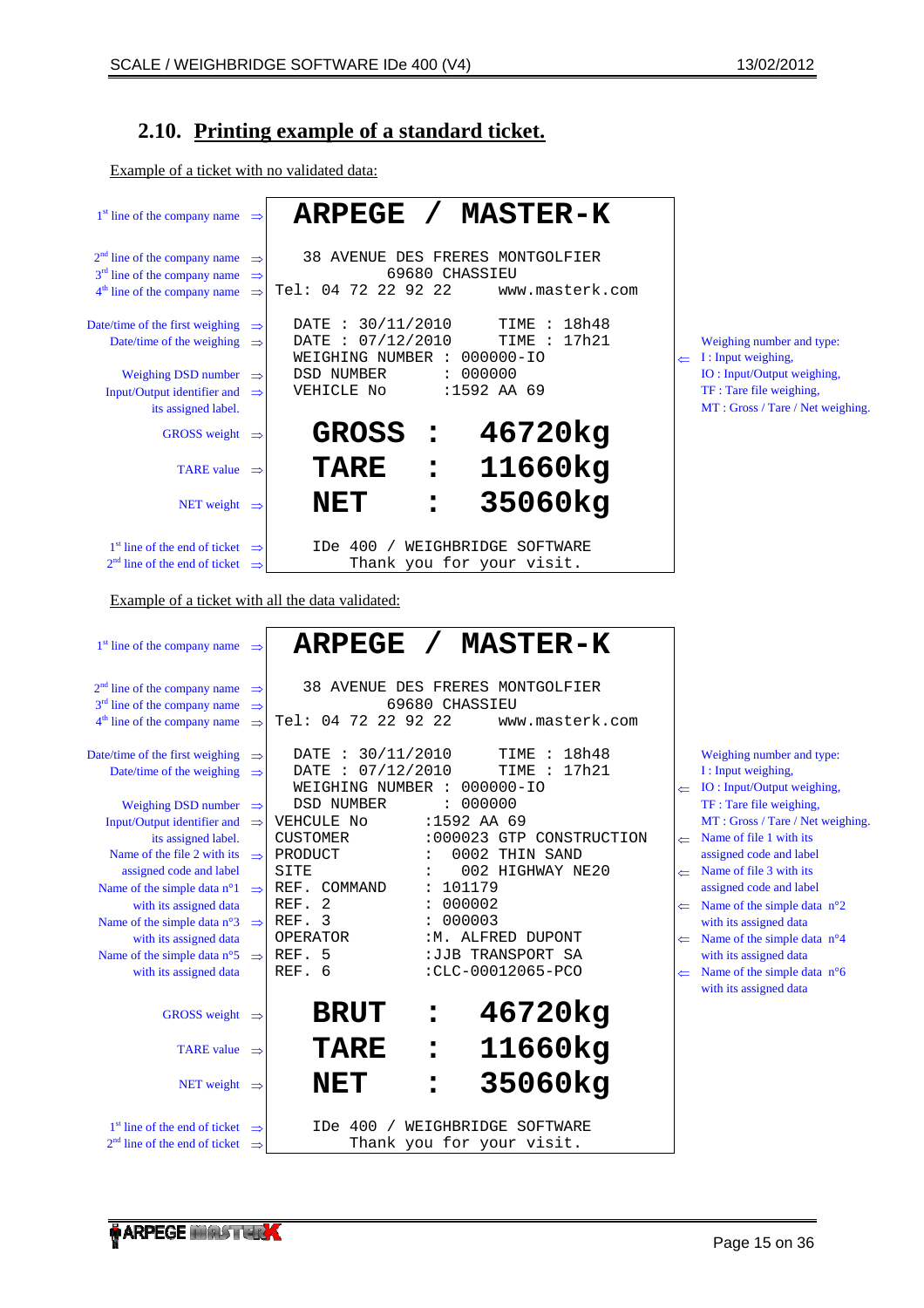# <span id="page-15-0"></span>**2.11. DSD MANAGEMENT:**  $\overset{\text{(BSD)}}{ }$

Press on the key  $\overset{\text{(osp)}}{\leftarrow}$ , and you will get the following menu:

| DSD                                                                                                                                                                                  |
|--------------------------------------------------------------------------------------------------------------------------------------------------------------------------------------|
| $1 =$ SEARCH FOR A DSD<br>$2$ = PRINT DSD<br>$3 =$ DSD IDe 400 -> PC<br>4 = DSD IDe 400 -> EXT.MEM<br>$5 = TICKETS DIARY-SPC$<br>$6$ = TICKETS DIARY->EXT.MEM<br>ESC= RETURN TO MENU |

# **2.11.1. <u>Search of a weight in the DSD:**  $\binom{1}{k}$ </u>

Press on the key "1", the operator guide will display on its second line the following parameter to be entered: **DSD No** : *XXXXXX* Enter the required DSD number (6 digits), and validate with ...

**.**

Then you will get the following information on the display:

|  |  |             |   | $N$ O D S D = $D$ $D$ $D$ $D$ $D$ $D$ |       |  |  |     |                                        |  |  |                              |  |     |  | $d$ $d$ / MM / 20 Y Y h h : m m |
|--|--|-------------|---|---------------------------------------|-------|--|--|-----|----------------------------------------|--|--|------------------------------|--|-----|--|---------------------------------|
|  |  |             |   | VEHICLE NO                            |       |  |  |     |                                        |  |  | : <i>I I I I I I I I I I</i> |  |     |  |                                 |
|  |  |             |   | CLIENT PRODUCT SITE REF. COM          |       |  |  |     |                                        |  |  |                              |  |     |  |                                 |
|  |  | C C C C C C |   |                                       | P P P |  |  |     | CCC XXXXX.X                            |  |  |                              |  |     |  |                                 |
|  |  |             |   | OPERATOR                              |       |  |  |     | : <i>y y y y y y y y y y y y y y y</i> |  |  |                              |  |     |  |                                 |
|  |  |             | G |                                       |       |  |  | ጥ ጥ |                                        |  |  |                              |  | Net |  |                                 |
|  |  |             |   | GGGG.GYY TTTT.TYY SNNNN.NYY           |       |  |  |     |                                        |  |  |                              |  |     |  |                                 |
|  |  |             |   | Ctrl/I Ticket)                        |       |  |  |     |                                        |  |  |                              |  |     |  |                                 |

## **Legend:**

| <b>DDDDDDD</b>    | DSD number of the displayed weight.                                                                                                                |
|-------------------|----------------------------------------------------------------------------------------------------------------------------------------------------|
| dd/MM/20YY        | Date of the displayed weight, $11/05/2005$ for the $11th$ of May 2005.                                                                             |
| hh:mm             | Time of the displayed weight, 10:20 for 10 hours 20 minutes.                                                                                       |
| <i>TTTTTTTTTT</i> | Input/Output identification label of the displayed weight, on 10 characters. (For example                                                          |
|                   | number of the vehicle weighed)                                                                                                                     |
| CCCCCC            | Code of the file $N^{\circ}1$ "CUSTOMER" of the displayed weight on 6 digits.                                                                      |
| PPP               | Code of the file $N^{\circ}2$ " <b>PRODUCT</b> " of the displayed weight on 3 digits.                                                              |
| ccc               | Code of the file $N^{\circ}3$ " $STTE$ " of the displayed weight on 3 digits.                                                                      |
| XXXXX.X           | Value of the simple data $N^{\circ}1$ "REF. COMMAND" of the displayed weight on 6 digits and a                                                     |
|                   | decimal point.                                                                                                                                     |
| GGGG.GYY          | Gross weight of the displayed weight on 5 digits and a decimal point, the " $\mathbf{YY}$ " corresponds to                                         |
|                   | the weight unit " $kg$ " or " $t$ ".                                                                                                               |
| TТ                | Tare type of the displayed weight. $("T"$ for a classic tare and " $PT"$ for a tabulated tare)                                                     |
| <b>TTTT.TYY</b>   | Tare values of the displayed weight on 5 digits and a decimal point, the " $\mathbf{YY}$ " corresponds to                                          |
|                   | the weight unit " $kg$ " or " $t$ ". (" $P$ " for a classic tare and " $PT$ " for a tabulated tare)                                                |
| <b>SNNNN.NYY</b>  | Net weight of the displayed weight on 5 digits and a decimal point, the " $\mathbf{YY}$ " corresponds to                                           |
|                   | the weight unit " $kg$ " or " $t$ " and the " $S$ " corresponds to the sign.                                                                       |
|                   |                                                                                                                                                    |
|                   | By press on the keys $\frac{crR}{dr}$ and $\left(\frac{1}{r}\right)$ the weighing ticket of the displayed weight will be re-printed, provided that |

a printer must be validated on a communication port and that the displayed weight appears in the tickets diary.

To exit this display menu, press on the key  $\bigcup_{n=1}^{\infty}$  and you will return to the application mode.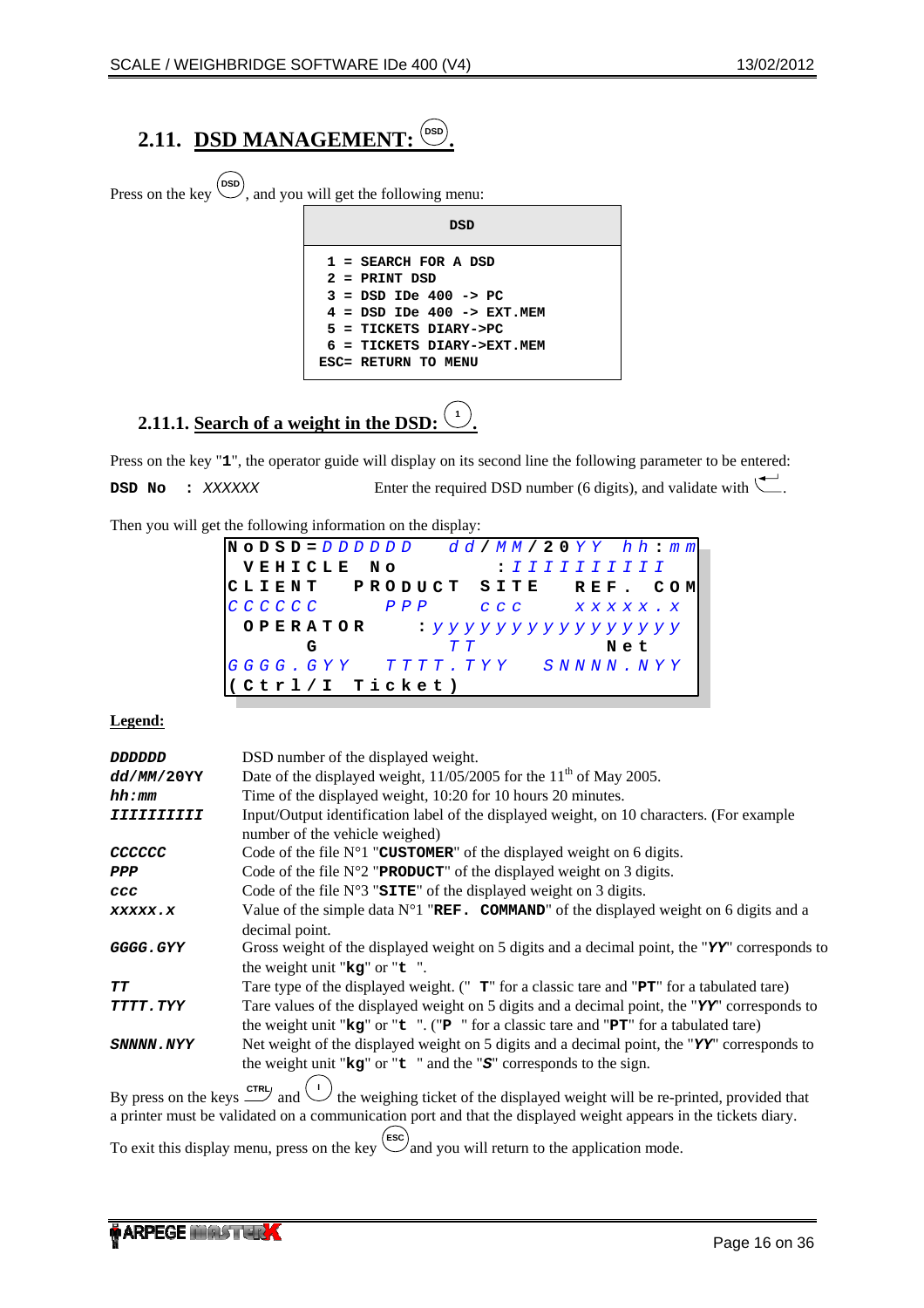# <span id="page-16-0"></span>**2.11.2. Printing of the DSD : <sup>2</sup> .**

Press on the key "**2**" and enter the following parameters:

| Begin date          | Choose the begin date for the DSD printing and validate with $\setminus$ . |
|---------------------|----------------------------------------------------------------------------|
| DD/MM/ <b>20</b> YY |                                                                            |

*DD***/***MM***/20***YY*

**End date** Choose the end date for the DSD printing and validate with  $\leftarrow$ .

The message "**PRN. IN PROG.**" Will be displayed and the printing will be launched. Then you will return to the "**DSD**" menu.

#### **2.11.3. Transmission of the DSD to a computer: <sup>3</sup> .**

For this you must:

- Connect the computer (on Com1) with the IDe (on Com1).

- Lunch the Hyper terminal software. (Access path of hyperterm.exe: **"C:\Program** 

**Files\Accessories\HyperTerminal\HYPERTRM.EXE"**)

- Give a name to the connection and validate (TERMINAL.IDE).

- Then in the header "Connect using" you must validate "Direct to Com1".

- Then, configure the connection in 9600 Bauds, 8 bits, no parity, one stop, and no flow control.

- Always under hyperterminal, go to "Transfer" then "Capture the text", define the name of the file to save and validate "Start".

The computer is ready to communicate with the indicator. Press on the key "**3**" on the indicator and then enter the following parameters:

| Begin date<br>DD/MM/ <b>20</b> YY | Choose the begin date for the DSD transmission and validate with $\setminus$ .            |
|-----------------------------------|-------------------------------------------------------------------------------------------|
| End date                          | Choose the end date for the DSD transmission and validate with $\overline{\phantom{a}}$ . |

*DD***/***MM***/20***YY*

The message "**TRANSMISSION ...**" will be displayed and the DSD transfer begins. After the required DSD scrolls on the screen, the transfer is finished.

Then you must close the capture, for this you must go to "Transfer" then "Capture the text" and "Stop".

**Remark:** The .TXT file is directly exploitable under EXCEL.

**2.11.4. Transmission of the DSD to the memory extension: <sup>4</sup> .**

Press on the key "4" on the indicator and enter the following parameters:

**Begin date** Choose the begin date for the DSD transmission and validate with  $\leftarrow$ . *DD***/***MM***/20***YY* **End date** Choose the end date for the DSD transmission and validate with  $\qquadblacksquare$ 

*DD***/***MM***/20***YY*

The message "**WRITING ..**" will be displayed during the period of transmission and then you will return to the file menu.

**Remark:** The .TXT file is directly exploitable under EXCEL.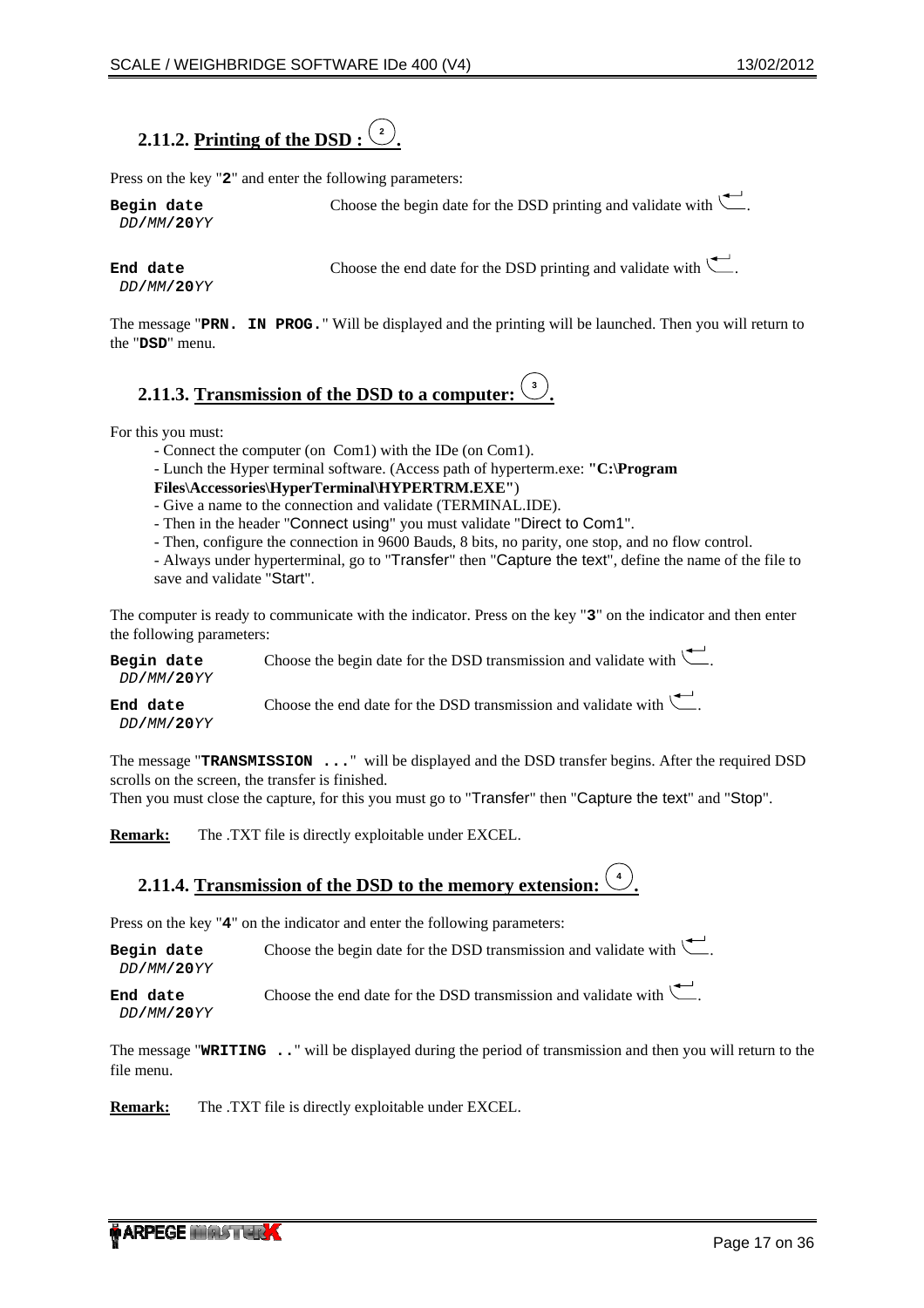#### <span id="page-17-0"></span>**2.11.5. Transmission of the tickets diary to a computer: <sup>5</sup> .**

For this you must:

- Connect the computer (on Com1) with the IDe (on Com1).
- Lunch the Hyper terminal software. (Access path of hyperterm.exe: **"C:\Program**
- **Files\Accessories\HyperTerminal\HYPERTRM.EXE"**)
- Give a name to the connection and validate (TERMINAL.IDE).
- Then in the header "Connect using" you must validate "Direct to Com1".
- Then, configure the connection in 9600 Bauds, 8 bits, no parity, one stop, and no flow control.

- Always under hyperterminal, go to "Transfer" then "Capture the text", define the name of the file to save and validate "Start".

The computer is ready to communicate with the indicator. Press on the key "**5**" on the indicator and enter the following parameters:

**Begin date** Choose the begin date for the transmission of the tickets diary, and validate with  $\leftarrow$ *DD***/***MM***/20***YY*

**End date** Choose the end date for the transmission of the tickets diary, and validate with  $\qquadblacksquare$ *DD***/***MM***/20***YY*

The message "**TRANSMISSION ...**" will be displayed and the transfer of the tickets diary begins. After the required tickets diary scrolls on the screen, the transfer is finished. Then you must close the capture, for this you must go to "Transfer" then "Capture the text" and "Stop".

**Remark:** The .TXT file is directly exploitable under EXCEL. The 2000 latest tickets are available.

#### **2.11.6. Transmission of the tickets diary to memory extension: <sup>6</sup> .**

Press on the key "6" on the indicator and enter the following parameters:

**Begin date** Choose the begin date for the transmission of the tickets diary, and validate with  $\leftarrow$ . *DD***/***MM***/20***YY*

**End date** Choose the end date for the transmission of the tickets diary, and validate with  $\overline{\phantom{a}}$ . *DD***/***MM***/20***YY*

The message "**WRITING ..**" will be displayed during the period of transmission and then you will return to the file menu.

**.**

**Remark:** The .TXT file is directly exploitable under EXCEL. The 2000 latest tickets are available.

# **2.11.7. Return to the "WEIGHING MENU":**

Press on the key "ESC" to return to the "WEIGHING MENU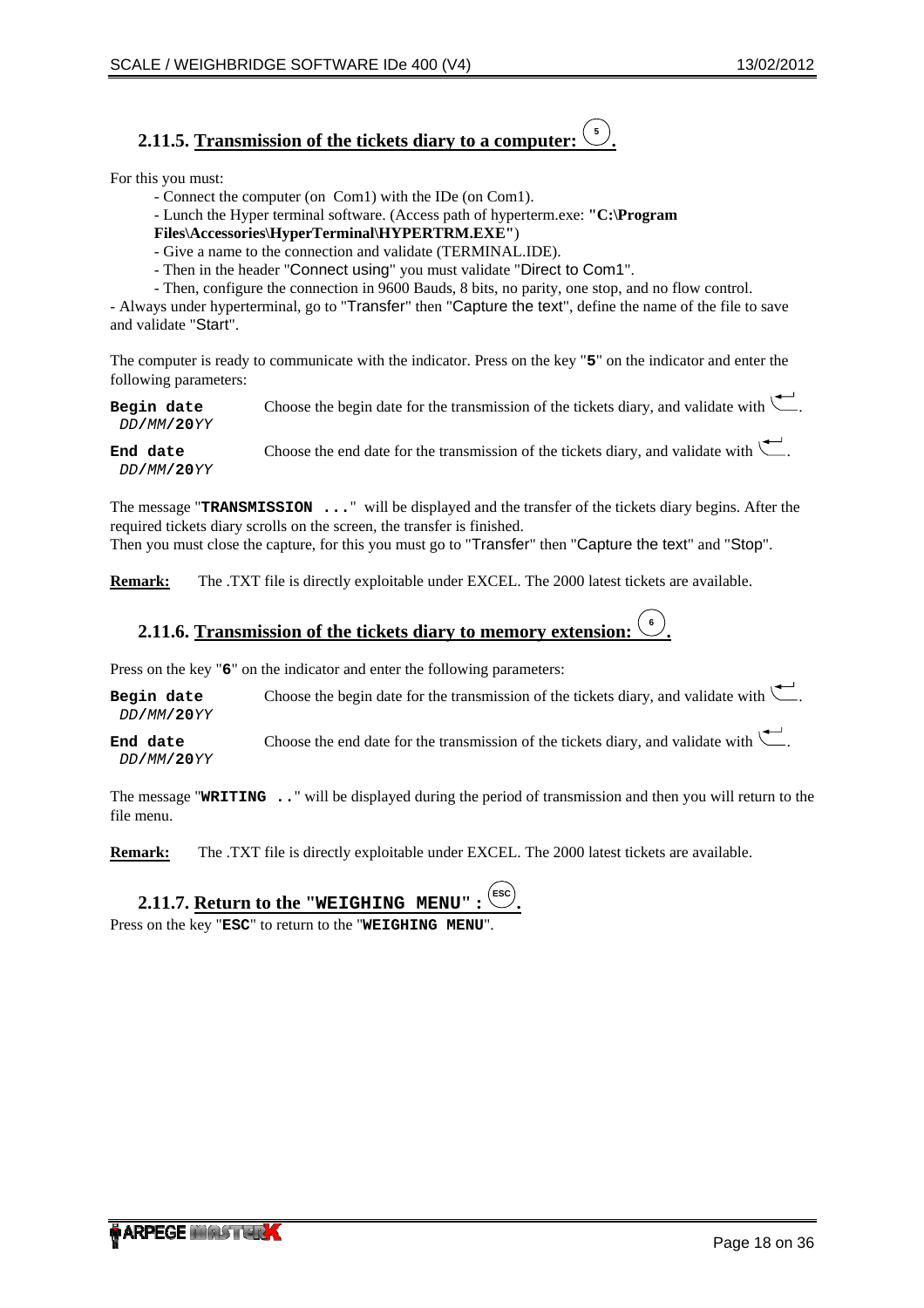# 3. CONFIGURATION.

<span id="page-18-0"></span>To access to the different configuration menu of the indicator, you must:

- **Press on the key G**
- , Enter the key code "**7806**",
- The indicator will then display the following main menu:

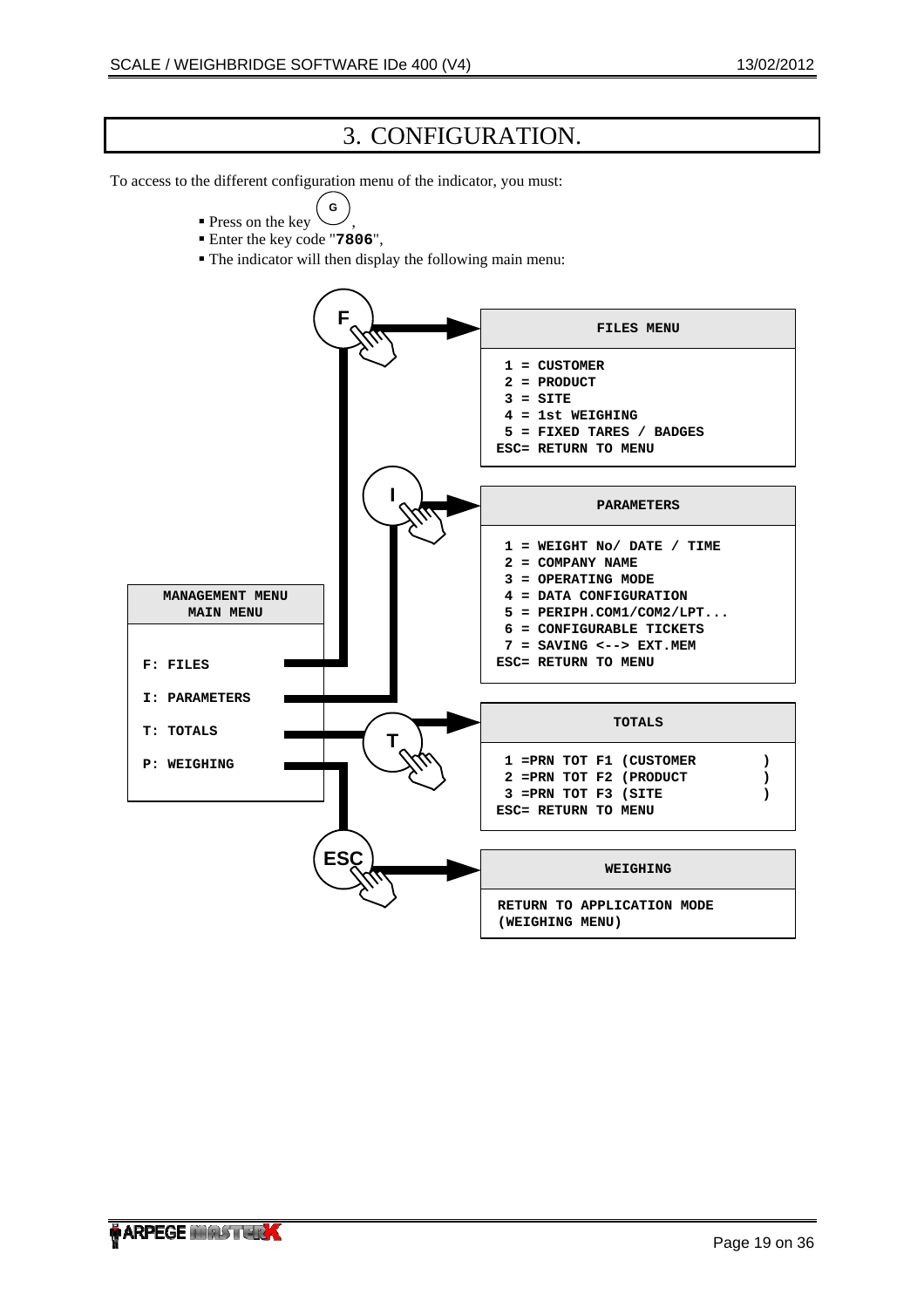### <span id="page-19-0"></span>**3.1. <sup>I</sup> : Parameters.**

When you are in the main menu, press on the key  $\sqrt{ }$  $\overrightarrow{1}$  then enter the key code "**0112**" to access to the "**PARAMETRES**" menu, and you will get the following menu:

|  | <b>PARAMETERS</b>                                                                                                                                                                           |
|--|---------------------------------------------------------------------------------------------------------------------------------------------------------------------------------------------|
|  | $1$ = WEIGHT No/ DATE / TIME<br>$2 = COMPANY NAME$<br>3 = OPERATING MODE<br>4 = DATA CONFIGURATION<br>$5 = PERTPH. COM1/COM2/LPT$<br>6 = CONFIGURABLE TICKETS<br>$7 = SAVING < --> EXT.MEM$ |
|  | ESC= RETURN TO MENU                                                                                                                                                                         |

#### **3.1.1. Weighing Number / Date / Time: <sup>1</sup> .**

Press on the key "1" to access to this function. You must enter the following parameters:

**WEIGHING NUMBER :***XXXXXX* Enter the weighing number on 6 digits and validate with  $\Box$ .

| DAY           | 2                    | ממ   |
|---------------|----------------------|------|
| <b>MONTH</b>  | 2                    | MМ   |
| YEAR          | $\bullet$            | 20YY |
| HOUR          | $\ddot{\phantom{a}}$ | hh   |
| <b>MINUTE</b> | ∙                    | mm   |

Enter the required date and time and validate with  $\setminus$ (Format : 07/12/10 16h23 for the 7th of December 2010 at 16h23min00s)

Then you will return to the "**PARAMETRES**" menu.

#### **3.1.2. Company name: <sup>2</sup> .**

Press on the key "**2**" to access to this function. You must enter the following parameters:

Enter the first line of the company name (20 characters in a double width), and validate with  $\setminus$ **> ARPEGE / MASTER-K**

Enter the second line of the company name (39 characters), and validate with ... **> 38 AVENUE DES FRERES MONTGOLFIER**

Enter the third line of the company name (39 characters), and validate with  $\Box$ . **> 69680 CHASSIEU** 

Enter the fourth line of the company name (39 characters), and validate with  $\setminus$ **> Tel: 04 72 22 92 22 www.masterk.com**

Enter the first line of the end of ticket (39 characters), and validate with  $\setminus$ **> IDe 400 / WEIGHBRIDGE Software** 

Enter the second line of the end of ticket (39 characters), and validate with  $\setminus$ . **> Thank you for your visit.**

Then you will return to the "**PARAMETRES**" menu.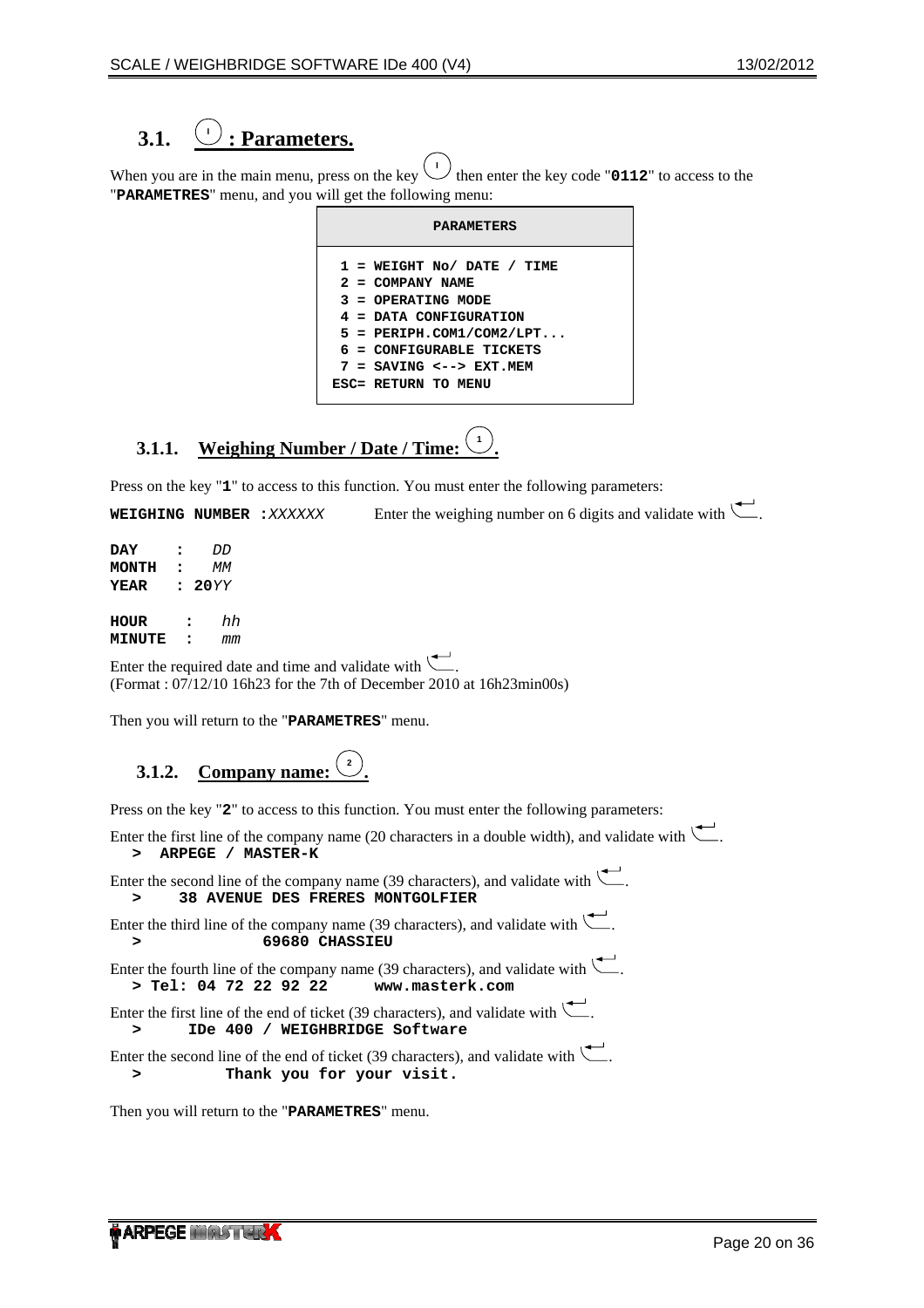# <span id="page-20-0"></span>**3.1.3. Operating mode: <sup>3</sup> .**

Press on the key "**3**" to access to this function. You must enter the following parameters:

| OP. MODE $I/O$ 03: X   | Enter the weighing number on 6 digits and validate with $\left(\frac{1}{2}\right)$ .<br>$0 =$ Inputs/Outputs disabled,<br>$1 =$ Inputs/Outputs enabled and output ticket,<br>$2 =$ Inputs/Outputs enabled and input and output tickets,<br>$3 =$ Inputs/Outputs enabled with automatic Input/Output landmark on<br>3 digits. |
|------------------------|------------------------------------------------------------------------------------------------------------------------------------------------------------------------------------------------------------------------------------------------------------------------------------------------------------------------------|
| DEL. TARE : $X$        | Choose the erasing or not of the tare after the weighing and validate<br>with $\leftarrow$ .<br>$0 = No$ ,<br>$1 = Yes.$                                                                                                                                                                                                     |
| LOW THRESHOLD: XXXXXYY | Enter the value of the minimum threshold on 5 digits and validate<br>with $\leftarrow$<br>$(YY = unit used, "kg" or "t")$                                                                                                                                                                                                    |
|                        | FCt CALLBACK/IDENT. $0/1$ : X Choose the recall or not of the last identifier for a new weighing and<br>validate with $\leftarrow$ .<br>$0 = No.$<br>$1 = Yes.$                                                                                                                                                              |

Then you will return to the "**PARAMETRES**" menu.

### **3.1.4. Data configuration: <sup>4</sup> .**

Press on the key " $4$ " to access to this function. You must enter the following parameters:

| IDENTIFI.          |              |         | XXXXXXXX |     |                                        | Enter the Input/output identifier (16 characters), and validate with $\setminus$                                               |
|--------------------|--------------|---------|----------|-----|----------------------------------------|--------------------------------------------------------------------------------------------------------------------------------|
| <b>NAME</b><br>FI. | $\mathbf{1}$ | $\cdot$ | XXXXXXXX |     |                                        | Enter the name of the file $n^{\circ}1$ , and validate with $\left(\frac{1}{n}\right)$ . (16 characters)                       |
| <b>NAME</b><br>FI. | $\mathbf{2}$ |         | XXXXXXXX |     |                                        | Enter the name of the file n°2 and validate with $\overline{\phantom{a}}$ . (16 characters)                                    |
| <b>NAME</b><br>FI  | 3            |         | XXXXXXXX |     |                                        | Enter the name of the file n°3, and validate with $\left(\frac{1}{2}\right)$ . (16 characters)                                 |
| OP. MODE FILE 1    |              |         |          | :XY |                                        | Choose the operating mode of the file $n^{\circ}1$ , and validate with $\overline{\phantom{a}}$ .                              |
| OP. MODE FILE 2    |              |         |          | :XY |                                        | Choose the operating mode of the file $n^{\circ}2$ , and validate with $\overline{\phantom{a}}$ .                              |
| OP. MODE FILE 3    |              |         |          | :XY |                                        | Choose the operating mode of the file $n^{\circ}$ , and validate with $\overline{\phantom{a}}$ .                               |
|                    |              |         |          |     |                                        | $X \Rightarrow 0 =$ No erasing of the code before seizure and no smart management of the file <sup>*</sup> ,                   |
|                    |              |         |          |     |                                        | $1 =$ Erasing of the code before seizure with no smart management of the file <sup>*</sup> ,                                   |
|                    |              |         |          |     |                                        | $2 =$ Smart management of the file <sup>*</sup> without data erasing before seizure,                                           |
|                    |              |         |          |     |                                        | $3 =$ Smart management of the file <sup>*</sup> with data erasing before seizure.                                              |
|                    |              |         |          |     | $Y \implies 0 = \text{Data disabled},$ |                                                                                                                                |
|                    |              |         |          |     |                                        | $1 = Data$ seizure during the input weighing,                                                                                  |
|                    |              |         |          |     |                                        | $2 =$ Data seizure during the output weighing,                                                                                 |
|                    |              |         |          |     |                                        | $3 =$ Data seizure during the input and the output weighing.                                                                   |
|                    |              |         |          |     |                                        | $*$ Smart management of the file: if this management is enghled it allows recording automatically the data in the file if this |

*\* Smart management of the file: if this management is enabled, it allows recording automatically the data in the file if this data is a new one.*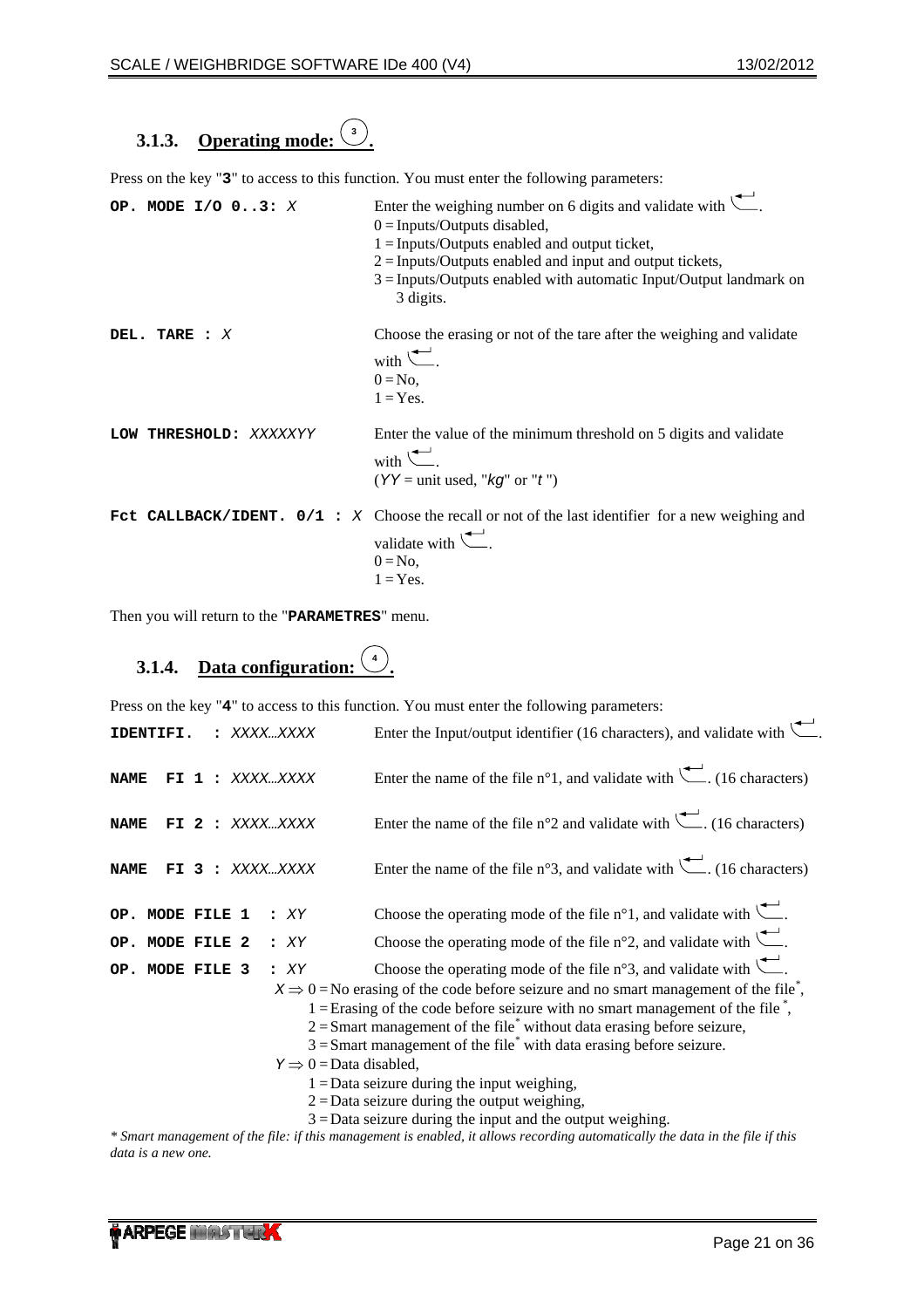| NAME DS1                      | : XXXXXXXX |                                               | Enter the name of the Simple Data $n^{\circ}1$ , on 16 characters, and validate<br>with $\left(\frac{1}{\sqrt{2}}\right)$ . (Numerical data on 6 digits)                                                                                                                                                                                                                                                                                                                                                          |
|-------------------------------|------------|-----------------------------------------------|-------------------------------------------------------------------------------------------------------------------------------------------------------------------------------------------------------------------------------------------------------------------------------------------------------------------------------------------------------------------------------------------------------------------------------------------------------------------------------------------------------------------|
| NAME DS2                      | : XXXXXXXX |                                               | Enter the name of the Simple Data n°2, on 16 characters, and validate<br>with $\left(\frac{1}{2}\right)$ . (Numerical data on 6 digits)                                                                                                                                                                                                                                                                                                                                                                           |
| NAME DS3                      | : XXXXXXXX |                                               | Enter the name of the Simple Data n°3, on 16 characters, and validate<br>with $\left(\frac{1}{\sqrt{1}}\right)$ . (Numerical data on 6 digits)                                                                                                                                                                                                                                                                                                                                                                    |
| OP. MODE<br>$D.P.$ DS $1 : Z$ | DS 1       | : <i>XY</i>                                   | Choose the operating mode of $DS1$ , and validate with $\overline{\phantom{a}}$ .<br>Enter the position of the decimal point of DS1, and validate with<br>$\overline{\phantom{a}}$                                                                                                                                                                                                                                                                                                                                |
| OP. MODE<br>$D.P.$ DS $2:Z$   | DS 2       | :XY                                           | Choose the operating mode of $DS2$ , and validate with $\overline{\phantom{a}}$ .<br>Enter the position of the decimal point of DS2, and validate with<br>$\begin{array}{c} \begin{array}{c} \begin{array}{c} \end{array} \end{array}$                                                                                                                                                                                                                                                                            |
| OP. MODE<br>$D.P.$ DS $3:Z$   | DS 3       | : XY                                          | Choose the operating mode of $DS3$ , and validate with $\overline{\phantom{a}}$ .<br>Enter the position of the decimal point of DS3, and validate with<br>$\mapsto$                                                                                                                                                                                                                                                                                                                                               |
|                               |            | $Y \implies 0 = \text{Data disabled},$        | $X \Rightarrow 0 =$ No erasing of the code before seizure,<br>$1 =$ Erasing of the code before seizure.<br>$1 =$ Data seizure during the input weighing,<br>$2 =$ Data seizure during the output weighing,<br>$3 =$ Data seizure during the input and output weighing.<br>$z \Rightarrow$ Position of the decimal point of the simple data, enter the number of digits to the<br>left of the decimal point.                                                                                                       |
| NAME DS 4 : XXXXXXXX          |            |                                               | Enter the name of the Simple Data $n^{\circ}4$ , on 16 characters, and validate<br>with $\leftarrow$ . (Alphanumerical data on 16 characters)                                                                                                                                                                                                                                                                                                                                                                     |
| NAME DS 5 : XXXXXXXX          |            |                                               | Enter the name of the Simple Data $n^{\circ}$ 5, on 16 characters, and validate<br>with $\left(\frac{1}{\sqrt{1-\frac{1}{\sqrt{1-\frac{1}{\sqrt{1-\frac{1}{\sqrt{1-\frac{1}{\sqrt{1-\frac{1}{\sqrt{1-\frac{1}{\sqrt{1-\frac{1}{\sqrt{1-\frac{1}{\sqrt{1-\frac{1}{\sqrt{1-\frac{1}{\sqrt{1-\frac{1}{\sqrt{1-\frac{1}{\sqrt{1-\frac{1}{\sqrt{1-\frac{1}{\sqrt{1-\frac{1}{\sqrt{1-\frac{1}{\sqrt{1-\frac{1}{\sqrt{1-\frac{1}{\sqrt{1-\frac{1}{\sqrt{1-\frac{1}{\sqrt{1-\frac{1}{\sqrt{1-\frac{1}{\sqrt{1-\frac{1}{\$ |
| NAME DS 6 : XXXXXXXX          |            |                                               | Enter the name of the Simple Data $n^{\circ}$ 6, on 16 characters, and validate<br>with $\leftarrow$ . (Alphanumerical data on 16 characters)                                                                                                                                                                                                                                                                                                                                                                     |
| OP MODE DS 4                  |            | : <i>XY</i>                                   | Choose the operating mode of $DS4$ , and validate with $\overline{\phantom{a}}$ .                                                                                                                                                                                                                                                                                                                                                                                                                                 |
| OP MODE DS 5                  |            | :XY                                           | Choose the operating mode of $DS5$ , and validate with $\overline{\phantom{a}}$ .                                                                                                                                                                                                                                                                                                                                                                                                                                 |
| OP MODE DS 6                  |            | :XY<br>$Y \implies 0 = \text{Data disabled},$ | Choose the operating mode of $DS6$ , and validate with $\leftarrow$ .<br>$X \Rightarrow 0 =$ No erasing of the code before seizure,<br>$1 =$ Erasing of the code before seizure.<br>$1 =$ Data seizure during the input weighing,<br>$2 =$ Data seizure during the output weighing,<br>$3 =$ Data seizure during the input and output weighing.                                                                                                                                                                   |

Then you will return to the "**PARAMETRES**" menu.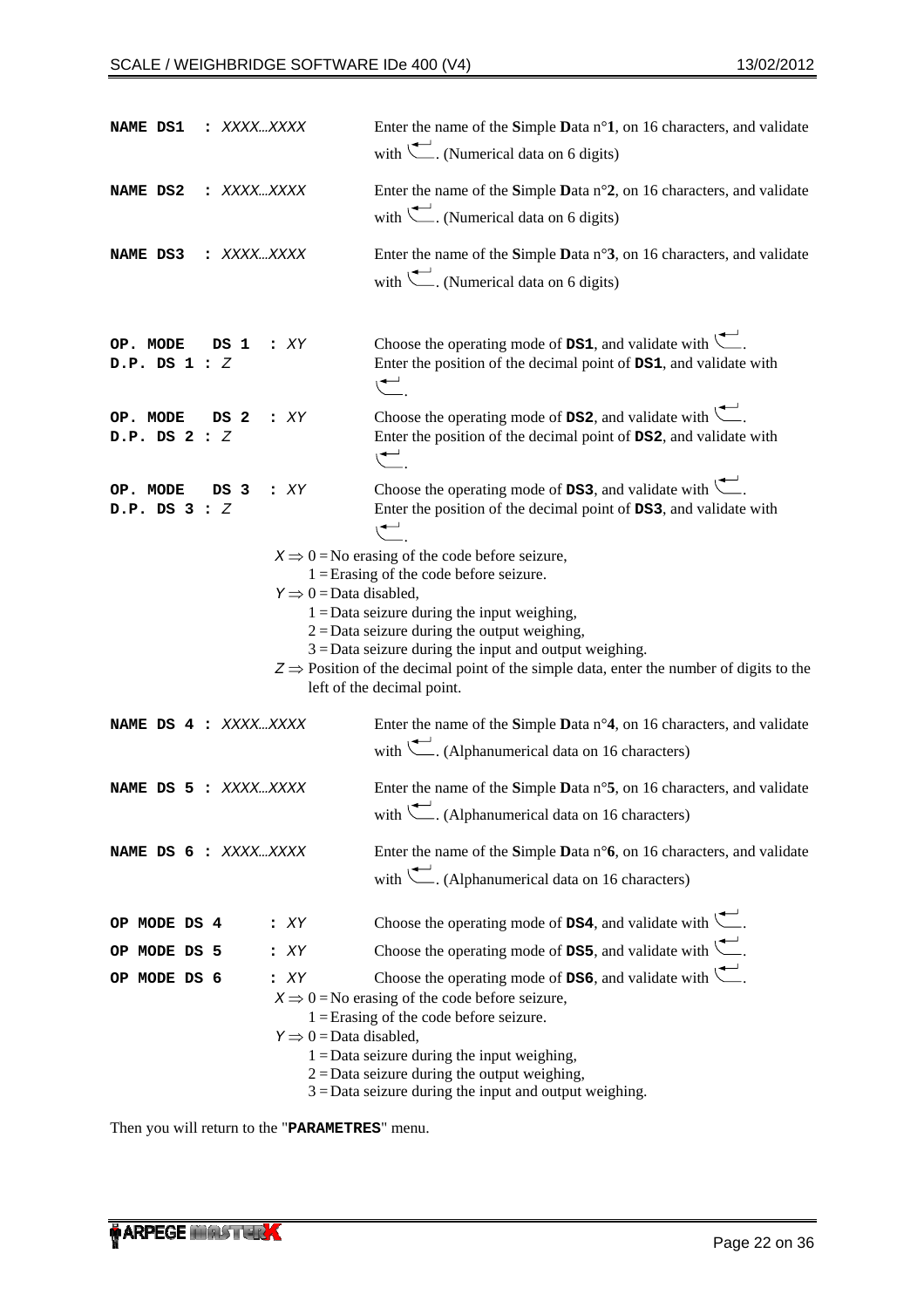### <span id="page-22-0"></span>**3.1.5. Periph.COM1/COM2/LPT : <sup>5</sup> .**

Press on the key "5" to access to this function. For each port you must enter the following parameters:

| <b>DRIVER</b>            | $\mathbf{X} \times$ | Enter the driver type of the <b>COM</b> or <b>LPT</b> , and validate with $\left\lfloor \frac{1}{n} \right\rfloor$ .<br>$00 = \text{Nothing},$<br>$01$ = Weight remote display.<br>$02 =$ Computer stream. (MK Stream software)<br>$03 =$ COMIDM Protocol.<br>$04 = ERIC$ Protocol.<br>$05$ = Modem. (TRANSFIC software)<br>$07 = IBA40$ printer. (40 columns)<br>$08 = ILA410$ or ILA800 printer.<br>$09 = ILA410$ or ILA800 printer.<br>12 = Computer stream on ETHERNET. (With ETHERNET XPORT option<br>board)<br>14 = ERIC Protocol on ETHERNET. (With ETHERNET XPORT option board)<br>15 = Computer connection on ETHERNET. (With ETHERNET XPORT option<br>board, TRANSFIC software)<br>16 = MODBUS TCP Protocol. (With ETHERNET XPORT option board) |
|--------------------------|---------------------|-----------------------------------------------------------------------------------------------------------------------------------------------------------------------------------------------------------------------------------------------------------------------------------------------------------------------------------------------------------------------------------------------------------------------------------------------------------------------------------------------------------------------------------------------------------------------------------------------------------------------------------------------------------------------------------------------------------------------------------------------------------|
| $0/\ldots/4$ : X<br>TYPE |                     | Enter the type of the serial link, and validate with $\left\langle \right\rangle$ .<br>$0 = RS232$ without DTR test.<br>$1 = RS232$ with DTR test.<br>$2 = RS4852$ wires.<br>$3 =$ Current loop.<br>$4 = RS4854$ wires.                                                                                                                                                                                                                                                                                                                                                                                                                                                                                                                                   |
| <b>SPEED</b>             | $\mathbf{X}$        | Enter the communication speed<br>$1 = 1200$ bauds.<br>$2 = 2400$ bauds.<br>$4 = 4800$ bauds.<br>$9 = 9600$ bauds.<br>$0 = 19200$ bauds.                                                                                                                                                                                                                                                                                                                                                                                                                                                                                                                                                                                                                   |
| No BITS COM $(7/8) : X$  |                     | Enter the required number of bits, and validate with $\setminus$ .<br>$7 = 7$ bits.<br>$8 = 8$ bits.                                                                                                                                                                                                                                                                                                                                                                                                                                                                                                                                                                                                                                                      |
| PARITY COM $(0/1/2)$ : X |                     | Enter the required parity type, and validate with $\setminus$ .<br>$0 = No$ parity.<br>$1 = Odd$ parity.<br>$2$ = Even parity.                                                                                                                                                                                                                                                                                                                                                                                                                                                                                                                                                                                                                            |
| No STOP COM $(1/2)$      | $\mathbf{X}$        | Enter the required number of stop bits, and validate with $\overline{\phantom{a}}$ .<br>$1 = 1$ stop bit.<br>$2 = 2$ stop bits.                                                                                                                                                                                                                                                                                                                                                                                                                                                                                                                                                                                                                           |

**Remark:** Some combinations of number of bits and parity do not operate properly. Choose if possible, 8 bits, no parity and 1 stop bit.

**TICKET No In/Out :***XY* Set the number of tickets on the indicator's printer, and validate with .

 $X \Rightarrow$  Number of input tickets. (0 to 9)

*Y*  $\Rightarrow$  Number of output tickets. (0 to 9)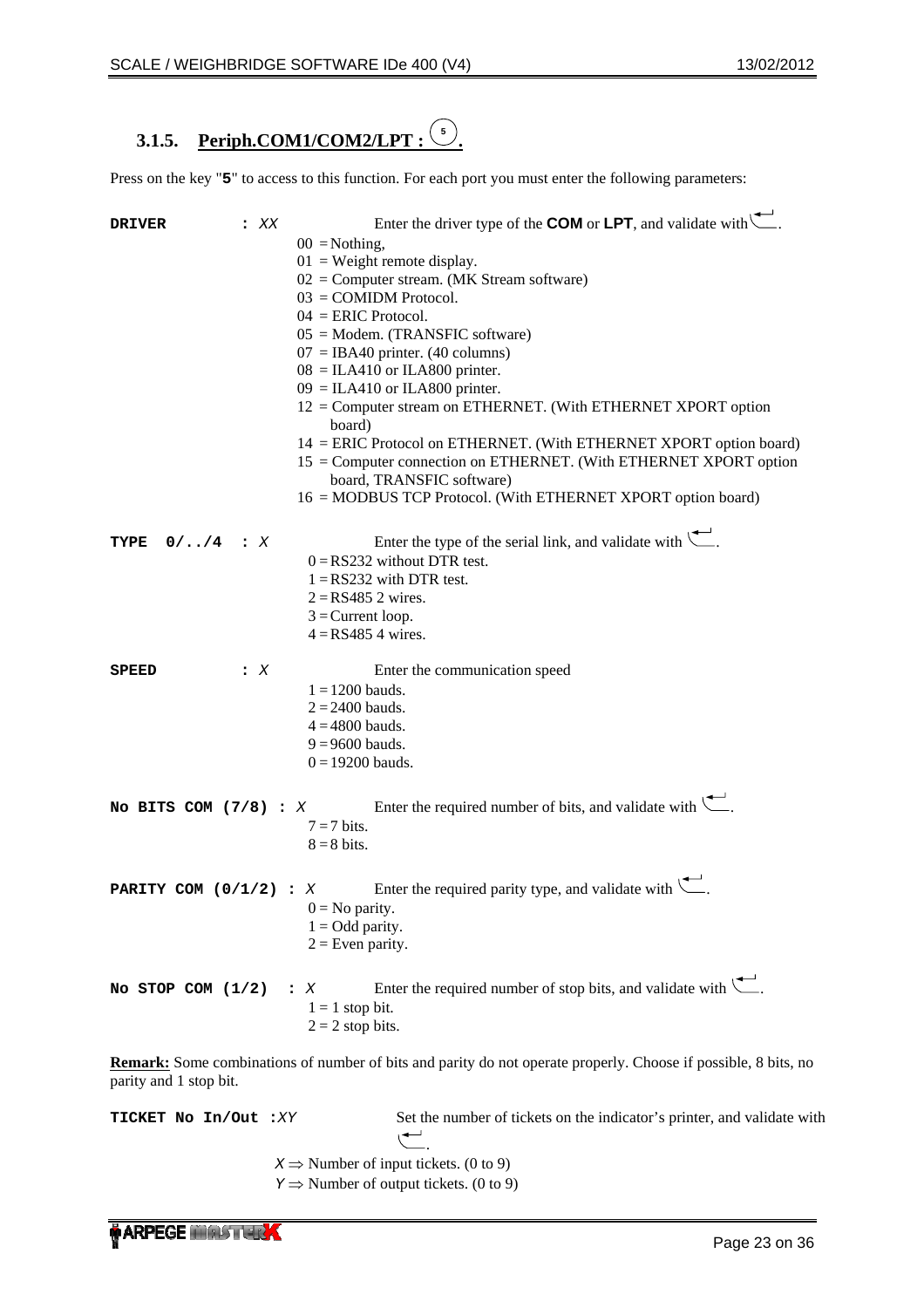| PAPER LENGTH<br>$\mathbf{X} \times \mathbf{X}$                        | Enter the paper length in number of line feed, and validate with $\left(\frac{1}{\sqrt{1-\epsilon}}\right)$ .                                                                                                                                                                                                                                                                     |  |
|-----------------------------------------------------------------------|-----------------------------------------------------------------------------------------------------------------------------------------------------------------------------------------------------------------------------------------------------------------------------------------------------------------------------------------------------------------------------------|--|
| IDE No<br>$\mathbf{X} \times$                                         | Enter the station number of the indicator for the communication<br>protocols.                                                                                                                                                                                                                                                                                                     |  |
| DRIVER MK CAN (0/1)                                                   | Enter the driver type of the CAN Bus link, and validate with.<br>$\mathbf{\ddot{z}}$ X<br>$0 = \text{Nothing}.$<br>$1 = Weight$ remote display.                                                                                                                                                                                                                                   |  |
| (0/2/4/6)<br>DRIVER USB                                               | $\therefore$ X Enter the driver type of the USB link, and validate with $\leftarrow$ .<br>$0 = \text{Nothing}.$<br>$2 =$ Computer stream. (MK Stream software)<br>4 = ERIC Protocol. (ActiveX IDLC)<br>6 = Files exchange. (TRANSFIC software)                                                                                                                                    |  |
| STR. OPT EXT.MEM $(0/9)$ : X                                          | Enable or not the Stream son the memory extension board, and<br>validate with $\leftarrow$ .<br>$0 = No$ ,<br>$1 = Yes.$                                                                                                                                                                                                                                                          |  |
| $4I/4O$ OPTION BOARD(0.3): X                                          | Set the configuration of the option board, and validate with $\setminus$ .<br>$0 = No$ option board.<br>$1 = 4I4O$ board, with or without a 0-10V / 4-20mA output. (Type 1: Traffic light<br>/ Barriers)<br>$2 = 4140$ board, with or without a 0-10V / 4-20mA output. (Type 2 : Stop<br>loading with a loading choice in Gross or Net)<br>$3 = 4I4O$ board driven by MODBUS TCP. |  |
| Definition of the 4 outputs: (Type1)                                  | Definition of the 4 inputs and 4 outputs: (Type 2)                                                                                                                                                                                                                                                                                                                                |  |
| O1 : Low threshold.                                                   | I1 : Resume suspended cycle. O1 : Low threshold.                                                                                                                                                                                                                                                                                                                                  |  |
| <b>O2</b> : Weighing done.                                            | <b>I2</b> : Loading authorization.<br>O <sub>2</sub> : End of loading.                                                                                                                                                                                                                                                                                                            |  |
| <b>O3</b> : Input weighing done.<br><b>O4</b> : Output weighing done. | I1 : Cycle suspension.<br><b>O3</b> : Loading in high speed mode. (HS)<br>I1 : Cycle cancellation.<br><b>O4</b> : Loading in low speed mode. (LS)                                                                                                                                                                                                                                 |  |
| MODE TERM. VIGI/GARD 04: X                                            | Set the configuration of the terminals VIGILE / GARDIANE, and                                                                                                                                                                                                                                                                                                                     |  |
|                                                                       | validate with $\leftarrow$ .<br>$0 = Disable$ the terminals.<br>$1 = Weighting on the terminals with badges.$<br>$2 =$ Weighing on the terminals with manual seizure of the badge code.<br>$3$ = Weighing on the terminals with manual seizure of the identifier.<br>$4 =$ Reserved.                                                                                              |  |
|                                                                       | <b>FUNCTION TERM.</b> No1 (0/./3): X Set the configuration of the terminals $N^{\circ}1$ , and validate with $\Box$ .<br>$0 =$ Terminal N°1 disabled.<br>1 = Terminal $N^{\circ}$ 1 for the input weighing.<br>$2$ = Terminal N°1 for the output weighing.<br>$3 =$ Terminal N°1 for any kind of weighing.                                                                        |  |
|                                                                       | <b>FUNCTION TERM.</b> No2 (0/./3): X Set the configuration of the terminals $N^{\circ}$ 2, and validate with<br>$0 = Terminal N°2$ disabled.<br>1 = Terminal $N^{\circ}2$ for the input weighing.<br>$2$ = Terminal N°2 for the output weighing.<br>$3 =$ Terminal N°2 for any kind of weighing.                                                                                  |  |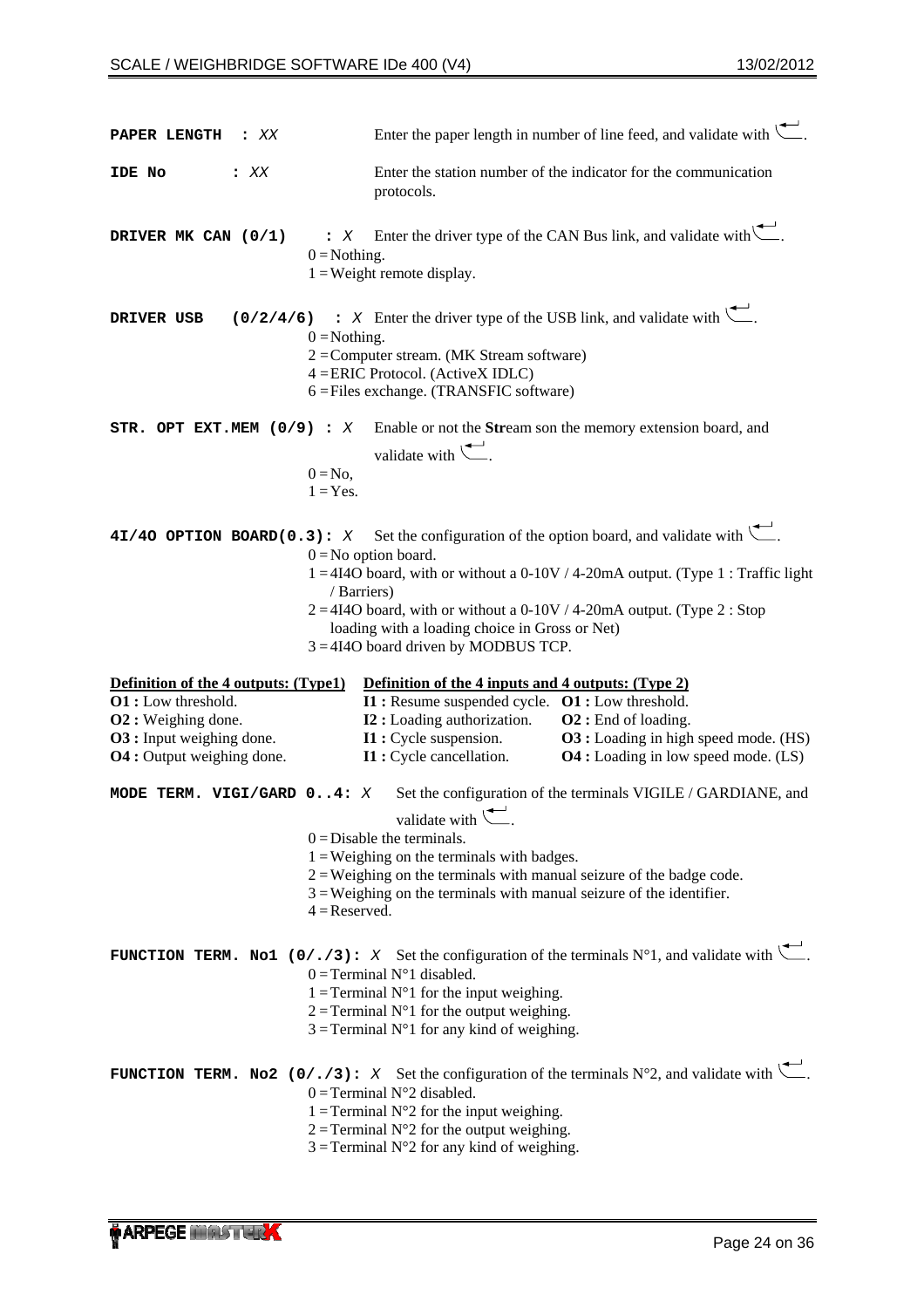<span id="page-24-0"></span>**TICKET NO VIGI/GARD In/Out:***XY* Set the number of tickets on the terminals, and validate with  $X \Rightarrow$  Number of input tickets. (0 to 9)

*Y*  $\Rightarrow$  Number of output tickets. (0 to 9)

**SITE Number :** *XXXXXX* Enter the site number for the badges, and validate with ...

Then you will return to the "**PARAMETRES**" menu.

#### **3.1.6. Configurable tickets: <sup>6</sup> .**

Press on the key "6" to access to this function. The following menu will be available:

| SPECIAL TICK.       |
|---------------------|
| $1$ = INPUT TICKET  |
| 2 = OUTPUT TICKET   |
| $3 = G/T/N$ TICKET  |
| 4 = PRINT MATRICES  |
| $5$ = TEST TICKETS  |
| H = HYPERTERMINAL   |
| ESC= RETURN TO MENU |

Press on the key "**1**" to access to the modification of the input ticket, you must enter the following parameter.

| STANDARD TICKET : X |  | Choose or not the standard ticket in INPUT, and validate with $\setminus$ .            |
|---------------------|--|----------------------------------------------------------------------------------------|
|                     |  | $0 = No$ , (You must seize the ticket matrix, refer to 3.5. The configurable tickets.) |
|                     |  | $1 = Yes.$                                                                             |

Then you will return to the «**Configurable Tickets**" menu.

Press on the key "**2**" to access to the modification of the output ticket, you must enter the following parameter.

**STANDARD TICKET :** *X* Choose or not the standard ticket in OUTPUT, and validate with  $\sum$  $0 = No$ , (You must seize the ticket matrix, refer to [3.5](#page-31-1). [The configurable tickets.](#page-31-1))  $1 = Yes.$ 

Then you will return to the "**Configurable Tickets**" menu.

Press on the key "**3**" to access to the modification of the Gross/Tare/Net weighing ticket, you must enter the following parameter.

**STANDARD TICKET :** *X* Choose or not the standard ticket in G/T/N, and validate with  $0 = No$ , (You must seize the ticket matrix, refer to [3.5](#page-31-1). [The configurable tickets.](#page-31-1))  $1 = Yes.$ 

Then you will return to the "**Configurable Tickets**" menu.

Press on the key "**4**" to print the configuration of these three tickets as well as the content of the configurable ticket of each one, then you will return to the "**Configurable Tickets**" menu.

Press on the key "**5**" to print the three tickets, then you will return to the "**Configurable Tickets**" menu. This printing does not increment the weighing number and it is not recorded in the DSD.

Press on the key "**H**" to be able to configure the special tickets through HyperTerminal. (Connected on COM1 9600bauds, 8 bits, no parity and 1 stop bit)

Press on the key "**ESC**" to return to the "**PARAMETERS**" menu.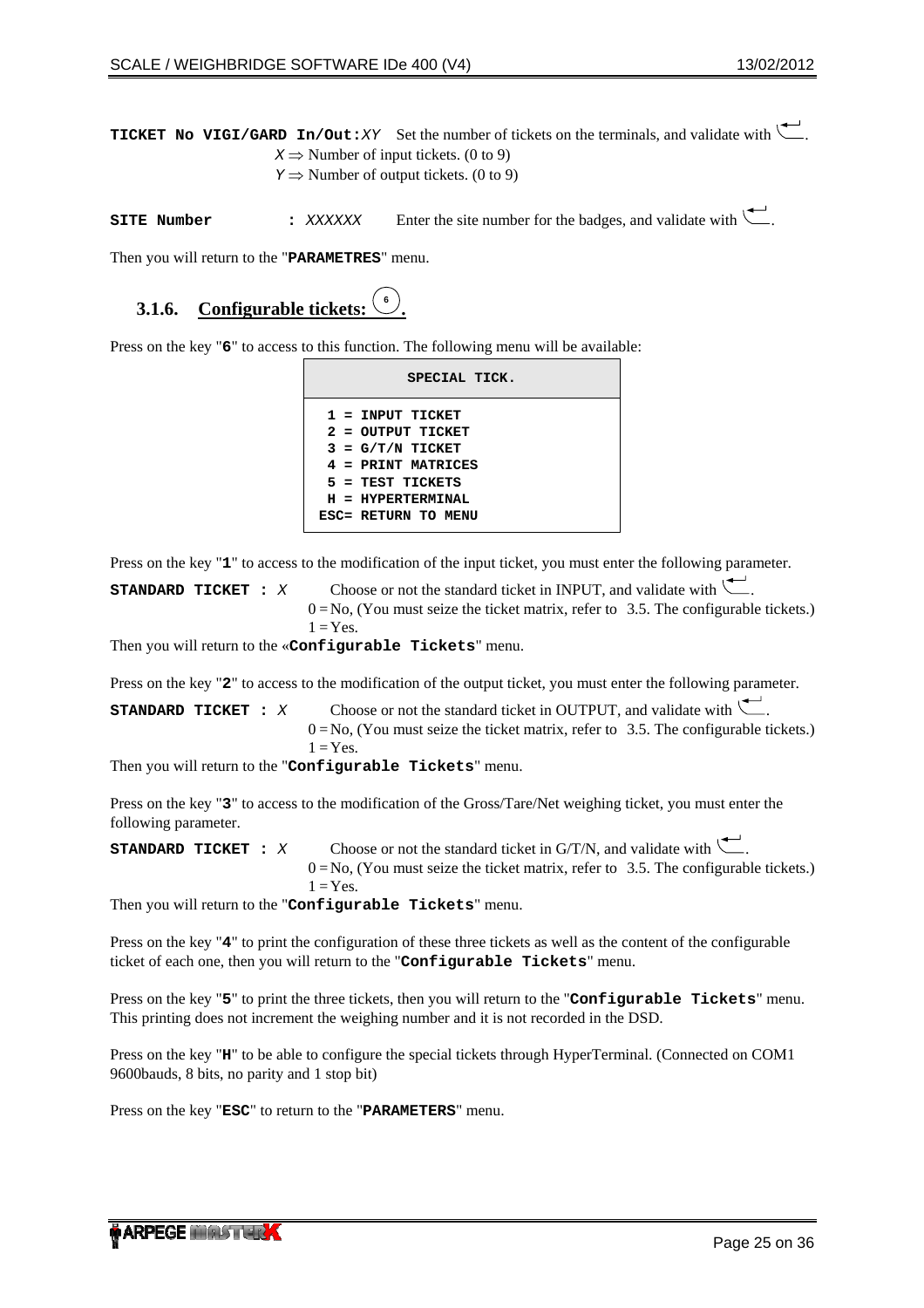#### <span id="page-25-0"></span>**3.1.7. Saving / Recovery of the parameters through the memory extension: <sup>7</sup> .**

Press on the key "**7**" to access to this function.

To save the parameters, press on the key  $\overline{\mathcal{L}}$  (Writing) and validate with  $\overline{\mathcal{L}}$ The operator guide displays "**PARAMETERS WRITING ..**" during the saving period. Then you will return to the "**PARAMETRES**" menu.

For the recovery of the parameters, press on the key  $\left(\frac{R}{2}\right)$  (Reading), and validate with  $\left(\frac{R}{2}\right)$ . The operator guide displays "**PARAMETRES READING ..**" during the recovery period. Then you will return to the "**PARAMETRES**" menu.

#### **3.1.8. Return to the weighing menu: .**

Press on the key "**ESC**" to return to the "**WEIGHING MENU**", the indicator displays "**SAVING ......**" during a certain period of time.

## *ATTENTION:*

*If important parameters have been modified, the indicator will display "***PRN. IN PROG.***" After displaying "***SAVING ..….***" and all the parameters will be printed.* 

### **3.2. <sup>F</sup> Files menu.**

In the main menu, press on the key to access to the "**FILES MENU**", and you will get the following menu:

| FILES MENU                                                                                        |
|---------------------------------------------------------------------------------------------------|
| $1 = CUSTOMER$<br>$2 =$ PRODUCT<br>$3 = STTE$<br>$4 = 1st WETGHING$<br>$5$ = FIXED TARES / BADGES |
| ESC= RETURN TO MENU                                                                               |

### **3.2.1. File N°1 "CUSTOMER" : <sup>1</sup> .**

<span id="page-25-1"></span>Press on the key "**1**", you will get the following menu:

| <b>CUSTOMER</b>                             |  |  |  |
|---------------------------------------------|--|--|--|
| $1$ = PRINT FILE                            |  |  |  |
| 2 = MODIFY FILE                             |  |  |  |
| $3$ = DELETE LINE                           |  |  |  |
| $4$ = DELETE THE FILE                       |  |  |  |
| $5 =$ <b>TPe</b> 400 $\leftarrow$ <b>PC</b> |  |  |  |
| $6 = R/W EXT.MEM$                           |  |  |  |
| ESC= RETURN TO MENU                         |  |  |  |

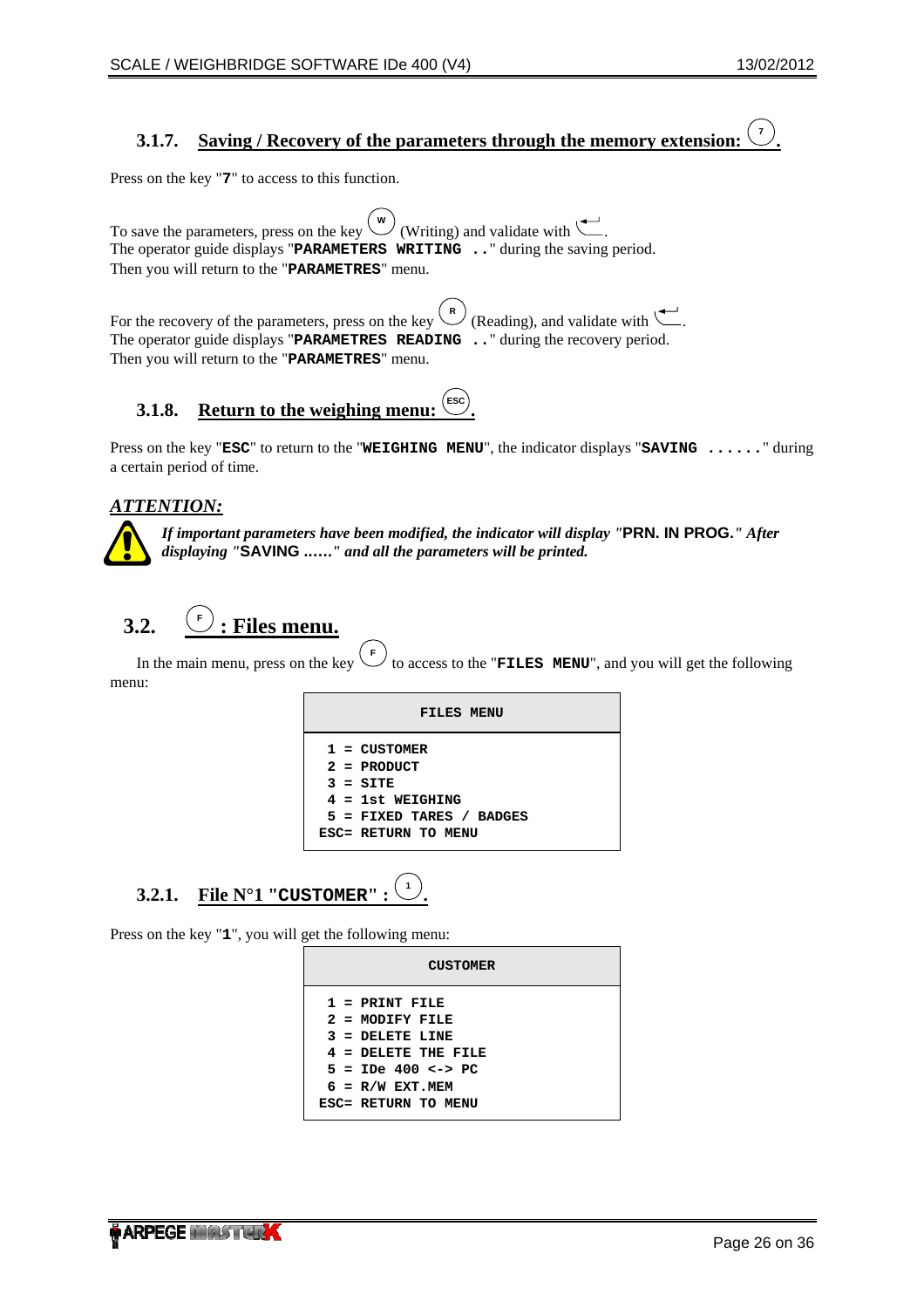

<span id="page-26-0"></span>Press on the key "1", the operator guide displays on its second line "**PRN. IN PROG.**" And the content of the file will be printed.

Printing example:

|  | <b>CUSTOMER</b>   |                                                                         |  |              |
|--|-------------------|-------------------------------------------------------------------------|--|--------------|
|  | DATE : 08/12/2010 |                                                                         |  | TIME : 13.47 |
|  |                   | 000000: MISCELLANEOUS<br>000001 : CUSTOMER N1<br>$000002$ : CUSTOMER N2 |  |              |

The first field corresponds to the file's code and the second field to the file's label. Once the printing is finished, you will return to the file menu.

**3.2.1.2. Modify file: <sup>2</sup> .** Press on the key "**2**", you will get the following file edition display:



## **Legend:**

- $-1 \implies$  Name of the file.
- $-2 \implies$  Visualization zone of the file with its various fields.
- $-3 \implies$  Seizure zone for the modification or creation of a record.

## **Use of the keypad:**

- $-$  The key  $\langle$ **-** allows shifting the visualization zone of one line up.
- The key allows shifting the visualization zone of one line down.
- The key allows initializing the visualization zone to the beginning.
- The key allows initializing the visualization zone to the end.

Enter the code you would like to modify or create (6 digits) and validate with  $\left(\frac{1}{\sqrt{1-\epsilon}}\right)$ . You will get a new seizure zone to be able to seize the fields of the file.

Enter the required label (16 characters) and validate with  $\Box$ . You will return to the file edition display.

Press on the key "**ESC**" to return to the file menu.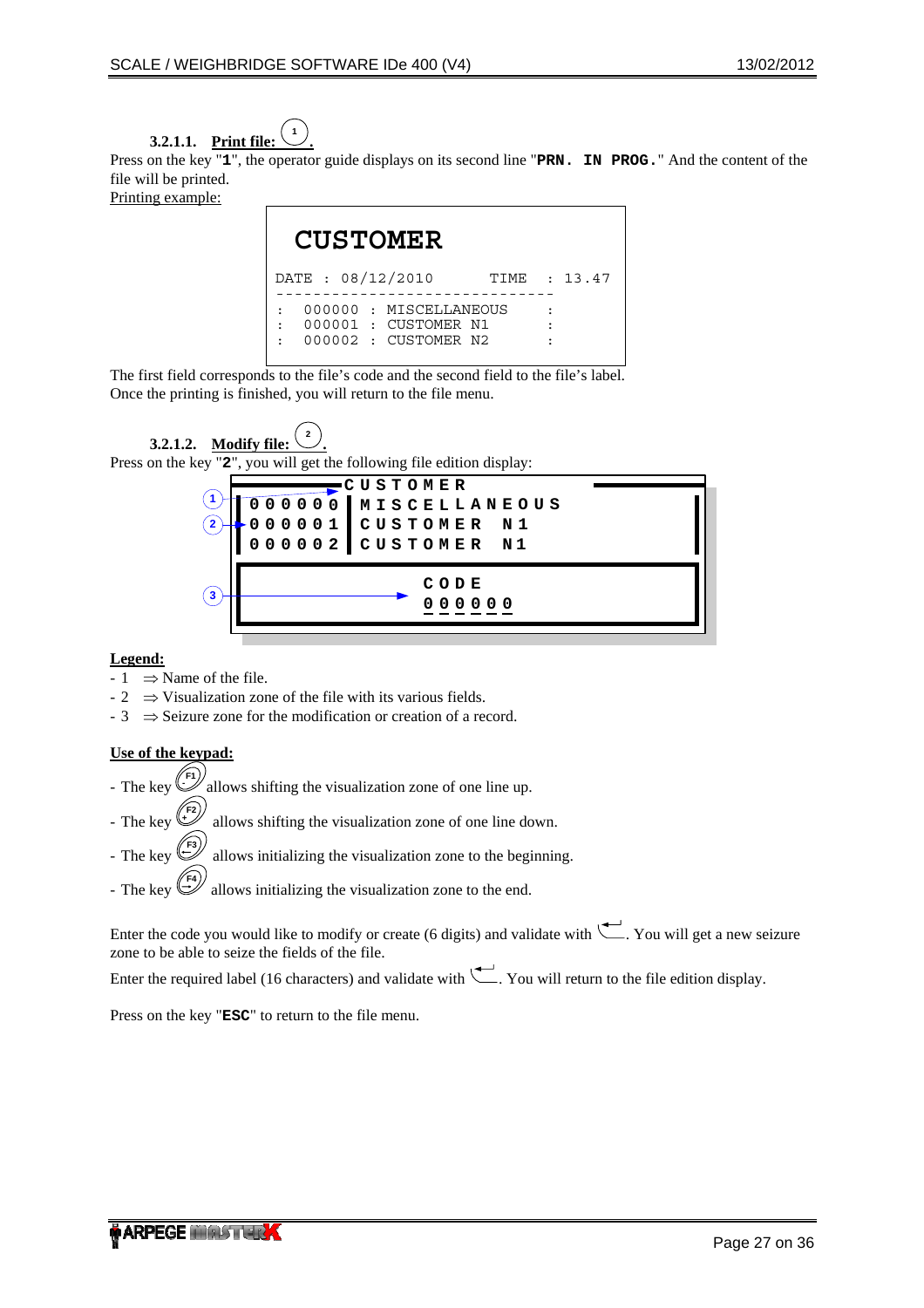# **3.2.1.3. Delete a line of the file:**

<span id="page-27-0"></span>Press on the key "**3**", you will get the file edition display.

Enter the code of the line you would like to delete (6 digits) and validate with  $\Box$ . Then the information related to this line will be displayed as well as the message "**DELETE THIS CODE 0=NO 1=YES**". Confirm or not your deletion request by pressing on the appropriate key "**0**" or "**1**". The message "**OK**" indicates that the line is deleted.

**.**

Then you will return to the files menu.

### **3.2.1.4. Delete a file: <sup>4</sup> .**

Press on the key "**4**", the message "**TYPE KEY CODE**" will be displayed. Then you have only 4 seconds to compose the following key code "**2110**".

Once the file is deleted, the message "**INITIALIZE (ESC)**" will be displayed. Press on the key "**ESC**" to return to the files menu.

**3.2.1.5.** File Transfer with a computer **.** Press on the key "**5**", You will get the following transfer display:

**) 9600 /8/N1 e -> e <-** *X* **C P C P**  $\texttt{TRANSMISSION}$  **ID TION RECEP hoice c I** D A **? : T = R = Y our (COM1 CUST O M E R**

Choose if you want to transfer the file to a computer "**T**" or recuperate it from a computer "**R**".

## **3.2.1.5.1.** File transmission from the indicator to a computer:

For this you must:

- Connect the computer (on Com1) with the IDe (on Com1).

- Launch the Hyper terminal software. (Access path of hyperterm.exe: **"C:\Program** 

### **Files\Accessories\HyperTerminal\HYPERTRM.EXE"**)

- Give a name to the connection and validate (TERMINAL.IDE).
- Then in the header "Connect using" you must validate "Direct to Com1".
- Then, configure the connection in 9600 Bauds, 8 bits, no parity, one stop, and no flow control.

- You must go to "Transfer" then in "Capture the text", define the name of the file to be saved and validate "Start".

**.**

**.**

- Press on the key " $\mathbf{T}$ " on the indicator, and validate with  $\mathbf{\nabla}$ 

- The message "**TRANSMISSION ...**" will be displayed on the indicator and the requested file scrolls on the screen.

- Once the transfer is finished, you must close the capture. For this you must go to "Transfer" then in "Capture the text" and "Stop".

- Then you will return to the file menu.

**Remark:** The .TXT file is directly exploitable under EXCEL.

# **3.2.1.5.2. Transmission of the file form a computer to the indicator:**

For this you must:

- Connect the computer (on Com1) with the IDe (on Com1).

- Launch the Hyper terminal software. (Access path of hyperterm.exe: **"C:\Program** 

**Files\Accessories\HyperTerminal\HYPERTRM.EXE"**)

- Give a name to the connection and validate (TERMINAL.IDE) .
- Then in the header "Connect using" you must validate "Direct to Com1".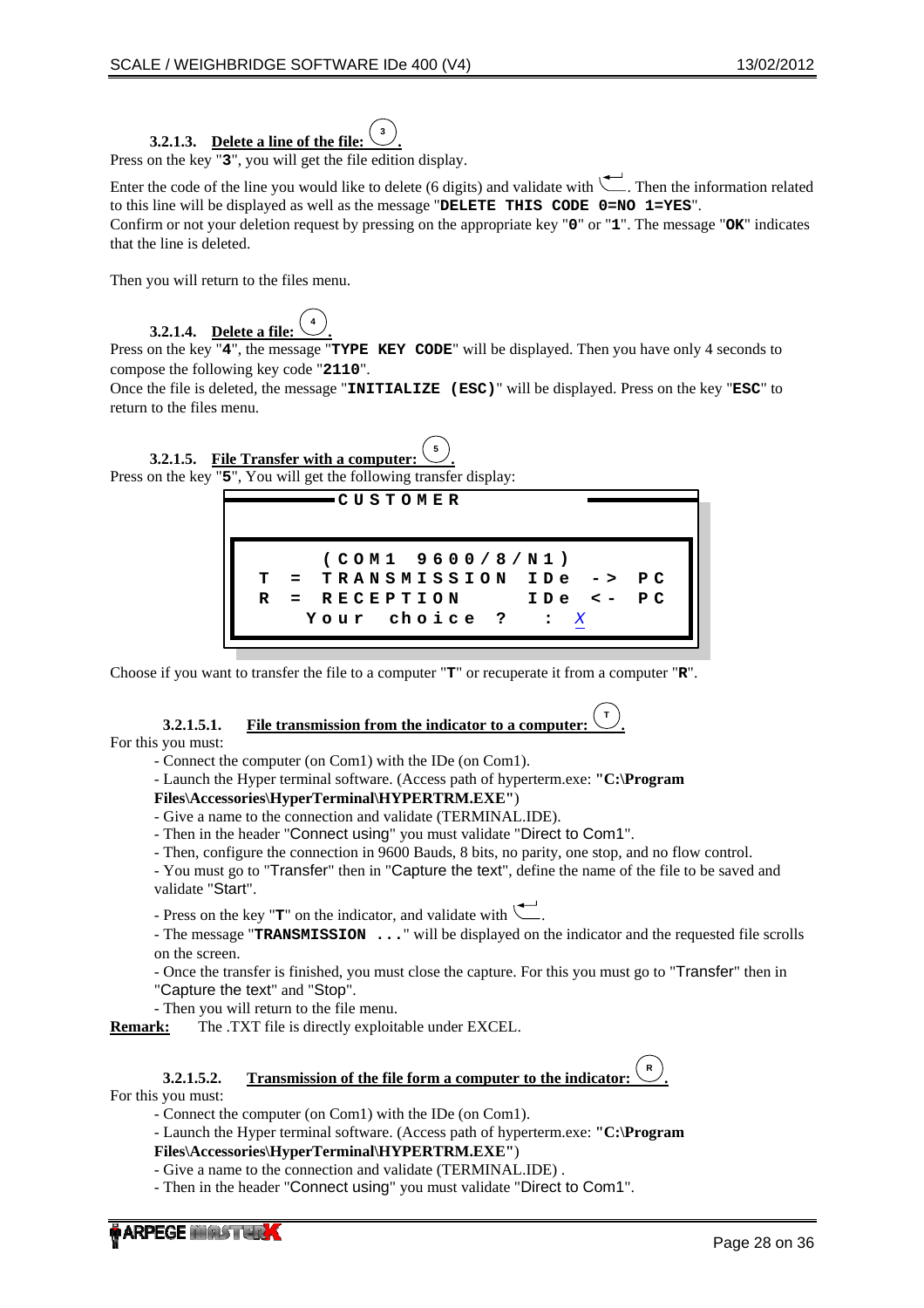- <span id="page-28-0"></span>- Then, configure the connection in 9600 Bauds, 8 bits, no parity, one stop, and no flow control.
- Press on the key " $\mathbf{R}$ " on the indicator, and validate with  $\mathbf{R}$ .
- The message "**RECEPTION ......**" will be displayed on the indicator.
- You must go to "File", "Properties", then in "Configure", pass the parameter "Flow control" in "Xon/Xoff" mode. Validate twice "OK".
- Then go to "Transfer" and to "Send text file", define the saved file to be loaded and validate "Open".
- The file scrolls on the screen. Once the transfer is finished, you will return to the file menu.
- **Remark:** Think to put back the "Flow control" parameter in "None" mode.

**3.2.1.6. Transfer of the file with the memory extension: <sup>6</sup> .** Press on the key "6", you will get the following transfer display:



Choose if you want to transfer the file to the memory extension "**W**" or recuperate it from the memory extension "**R**".

**3.2.1.6.1. File saving from the indicator to the memory extension .** Press on the key "**W**" on the indicator, the message "**WRITING** ..." will be displayed during the saving period and you will return to the file menu.

#### **3.2.1.6.2. File recovery from the memory extension to the indicator: .**

**.**

Press on the key "**R**" on the indicator, the message "**READING** .." will be displayed during the recovery period and you will return to the file menu.



Press on the key "**ESC**" to return to the "**FILE MENU**".

# **3.2.2. File N°2 "PRODUCT"**:  $\frac{2}{3}$

Press on the key "**2**", you will get the following menu:

| <b>PRODUCT</b>          |
|-------------------------|
| $1$ = PRINT FILE        |
| $2$ = MODIFY FILE       |
| $3$ = DELETE LINE       |
| $4$ = DELETE THE FILE   |
| $5 = IDe 400 \le -> PC$ |
| $6 = R/W EXT.MEM$       |
| ESC= RETURN TO MENU     |
|                         |

For the management of this file, refer to [3.2.1](#page-25-1). File  $N^{\circ}1$  "[CUSTOMER](#page-25-1)[" :](#page-25-1)  $(1)$ .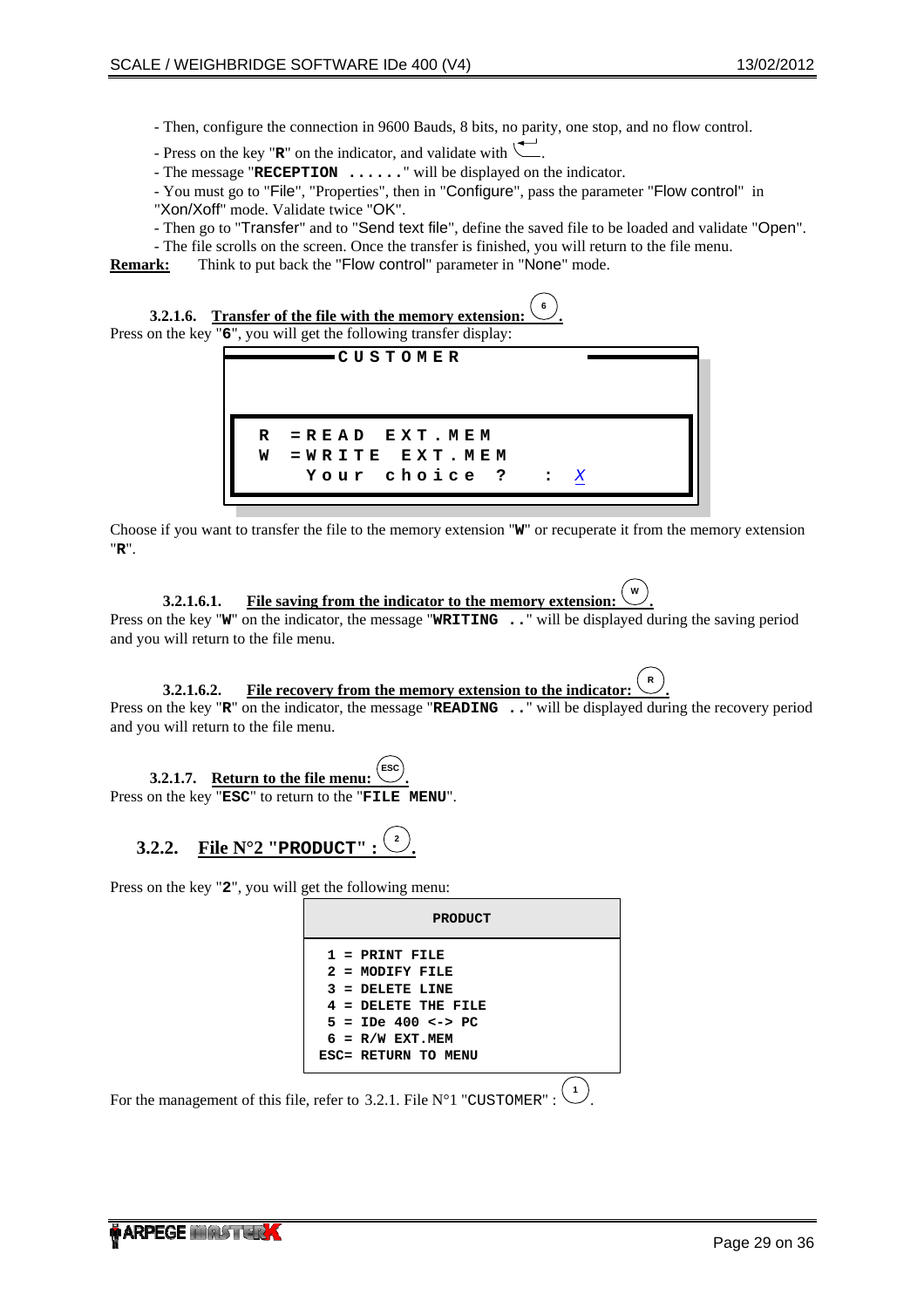<span id="page-29-0"></span>**3.2.3. File N°3 "SITE": <sup>3</sup> .**

Press on the key "**3**", you will get the following menu:

| SITE                                   |  |
|----------------------------------------|--|
| $1$ = PRINT FILE                       |  |
| 2 = MODIFY FILE                        |  |
| $3 =$ DELETE LINE                      |  |
| $4$ = DELETE THE FILE                  |  |
| $5 =$ <b>IDe</b> 400 $\leftarrow$ > PC |  |
| $6 = R/W EXT.MEM$                      |  |
| ESC= RETURN TO MENU                    |  |
|                                        |  |

For the management of this file, refer to [3.2.1](#page-25-1). File  $N^{\circ}1$  "[CUSTOMER](#page-25-1)[" :](#page-25-1)  $(1)$ .

### **3.2.4. Input weighing file:**  $\frac{4}{5}$ **.**

Press on the key "**4**", you will get the following menu:

| 1St WEIGHT                                                                            |  |
|---------------------------------------------------------------------------------------|--|
| $1$ = PRINT FILE<br>$3 =$ DELETE LINE<br>$4$ = DELETE THE FILE<br>ESC= RETURN TO MENU |  |
|                                                                                       |  |

For the management of this file, refer to [3.2.1](#page-25-1). File  $N^{\circ}1$  "[CUSTOMER](#page-25-1)[" :](#page-25-1)  $(1)$ .

#### **3.2.5. Fixed tares / Badges file:**  $\left(\frac{5}{2}\right)$ **.**

Press on the key "**5**", you will get the following menu:

| FIXED TAR/BADGES      |  |
|-----------------------|--|
| $1$ = PRINT FILE      |  |
| 2 = MODIFY FILE       |  |
| $3 =$ DELETE LINE     |  |
| $4$ = DELETE THE FILE |  |
| $5 =$ IDe 400 <-> PC  |  |
| $6 = R/W EXT.MEM$     |  |
| ESC= RETURN TO MENU   |  |
|                       |  |

For the management of this file, refer to [3.2.1](#page-25-1). File  $N^{\circ}1$  "[CUSTOMER](#page-25-1)[" :](#page-25-1)  $(1)$ .

#### **3.2.6. Return to the main menu :**  $\left(\frac{\text{esc}}{2}\right)$ **.**

Press on the key "**ESC**" to return to the main menu.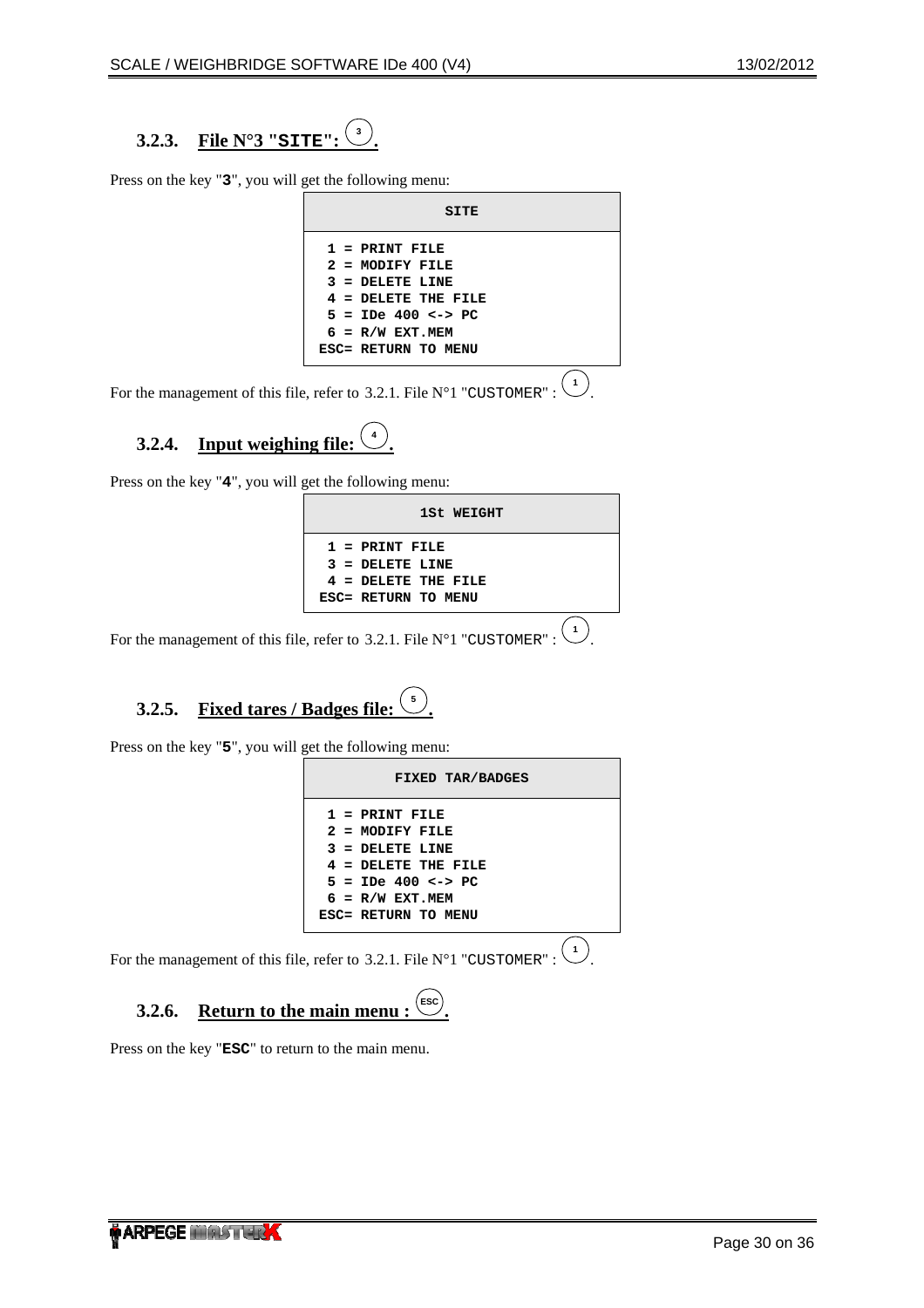### <span id="page-30-0"></span>**3.3.**  $\left(\frac{1}{2}\right)$  **: Totals.**

When you are in the main menu, press on the key  $\left($  $\begin{pmatrix} \tau \\ \tau \end{pmatrix}$  to access to the "**TOTALS**" menu, you will get the following menu:

|                                             | TOTALS                                              |  |
|---------------------------------------------|-----------------------------------------------------|--|
| 3 = PRN TOT F3 (SITE<br>ESC= RETURN TO MENU | 1 = PRN TOT F1 (CUSTOMER<br>2 = PRN TOT F2 (PRODUCT |  |

Remark:

- The totals are only executed on the last 32 500 weights.
- If the addition requires a big memory space the error message "**ERROR MP.61(ESC)**" will be displayed on the operator guide, restart the addition after reducing the size of the addition. (Begin date – End Date)

#### **3.3.1. Totals printing of the file 1 "CUSTOMER" : <sup>1</sup> .**

<span id="page-30-1"></span>Press on the key "**1**", you will get the following menu:

| TOTALS     |            |
|------------|------------|
| CUSTOMER   |            |
| TYPE       |            |
| Begin date | End date   |
| DD/MM/20YY | DD/MM/20YY |
| CODE       |            |
|            |            |

Then you must enter the following parameters:

| TYPE                   | : T    | Choose the required type of the addition, and validate with $\setminus$ .<br>1 = General addition of the file $N^{\circ}1$ , (Total weight by customer)<br>2 = Addition of the file $N^{\circ}1$ in relation to the file $N^{\circ}2$ , (Total weight by<br>product for each customer)<br>$3$ = Addition of the file N°1 in relation to the file N°3, (Total weight by |
|------------------------|--------|------------------------------------------------------------------------------------------------------------------------------------------------------------------------------------------------------------------------------------------------------------------------------------------------------------------------------------------------------------------------|
|                        |        | transporter for each customer)<br>$4 = List$ of the weights done in relation with the file N°2 for each line of<br>the file $N^{\circ}1$ . (Details of the weights by product for each customer)                                                                                                                                                                       |
| Begin date             |        | Choose the date of the beginning of the addition, and validate with<br>$\overline{\phantom{0}}$                                                                                                                                                                                                                                                                        |
| DD/MM/20YY             |        |                                                                                                                                                                                                                                                                                                                                                                        |
| End date<br>DD/MM/20YY |        | Choose the date of the end of the addition, and validate with $\left\lfloor \frac{1}{n} \right\rfloor$ .                                                                                                                                                                                                                                                               |
| CODE                   | xxxxxx | Choose the code of the file $N^{\circ}1$ of the required addition, and validate<br>with $\sqrt{\phantom{a}}$ (with the code "999999" the addition will be done for the<br>entire file $N^{\circ}1$ ), if the chosen addition type is "1", no need to enter<br>this parameter                                                                                           |

 $\sim$   $-$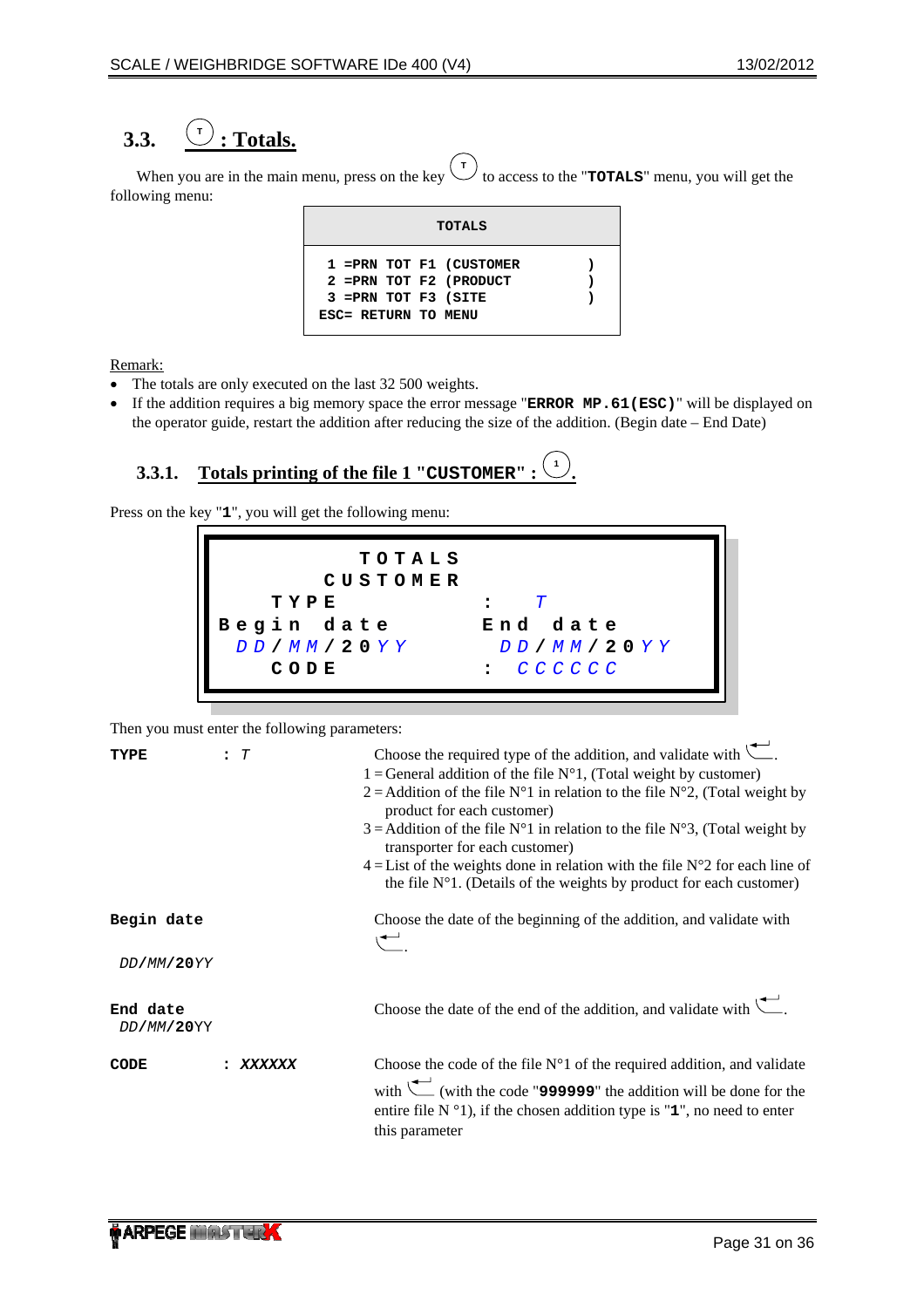<span id="page-31-0"></span>The addition is launched and printed. The messages "**SORT IN PROG..**" and "**PRN IN PROG..**" will appear many times according to the type of the chosen addition and then you return to the "**TOTALS**" menu.

#### **3.3.2. Totals printing of the file 2 "PRODUCT" : <sup>2</sup> .**

Press on the key "**2**" to access to this function, for the operation refer to [3.3.1](#page-30-1). [Totals printing of the file 1](#page-30-1)  ["](#page-30-1)[CUSTOMER](#page-30-1)[" :](#page-30-1) **<sup>1</sup>** .

#### **3.3.3. Totals printing of the file 3 "SITE" : <sup>3</sup> .**

Press on the key "**3**" to access to this function, for the operation refer to [3.3.1](#page-30-1). [Totals printing of the file 1](#page-30-1)   $"CUSTOMER" :$  $"CUSTOMER" :$  $"CUSTOMER" :$ <sup>(1)</sup> .

#### **3.3.4. Return to the main menu .**

Press on the key "**ESC**" to return to the main menu.

### **3.4. <sup>P</sup> : Return to the "WEIGHING MENU".**

Press on the key "**P**" to return to the application mode.

# **3.5. The configurable tickets.**

<span id="page-31-1"></span>The standard tickets are always stored inside the memory of the indicator. They are performed in a format allowing its printing on an IBA40 printer (on 40 columns). They regroup all the information gathered during the weighing.

If you disable the standard ticket parameter, the system will then propose to you the configurable ticket. It allows a personalized layout as well as the choice of the printed data. This ticket is realized by programming with the use of simple commands.

**Remark:** It is recommended to create the ticket step by step. Configure only some commands and print the ticket to see the results, and so on.

## **3.5.1. The commands for the configurable tickets.**

There are 10 different commands, which allow driving the printer. A command is **always** composed of three characters **; 1 letter ;** .The semi column ';' is the separator which must **obligatory** occurs between each command. It can also serve to finish a line and be replaced later by a command.

- **;S;** = Printing call of the standard ticket.
- **;A;** = Number of line feed.
- **;B;** = Number of spaces.
- **;G;** = Passage to bold characters.
- **;N;** = Number of tickets.
- **;P;** = Passage to standard characters.
- **;T;** = Text.
- $;E; =$ System label.
- **;C;** = Control character.
- **;?;** = End of ticket. (No data).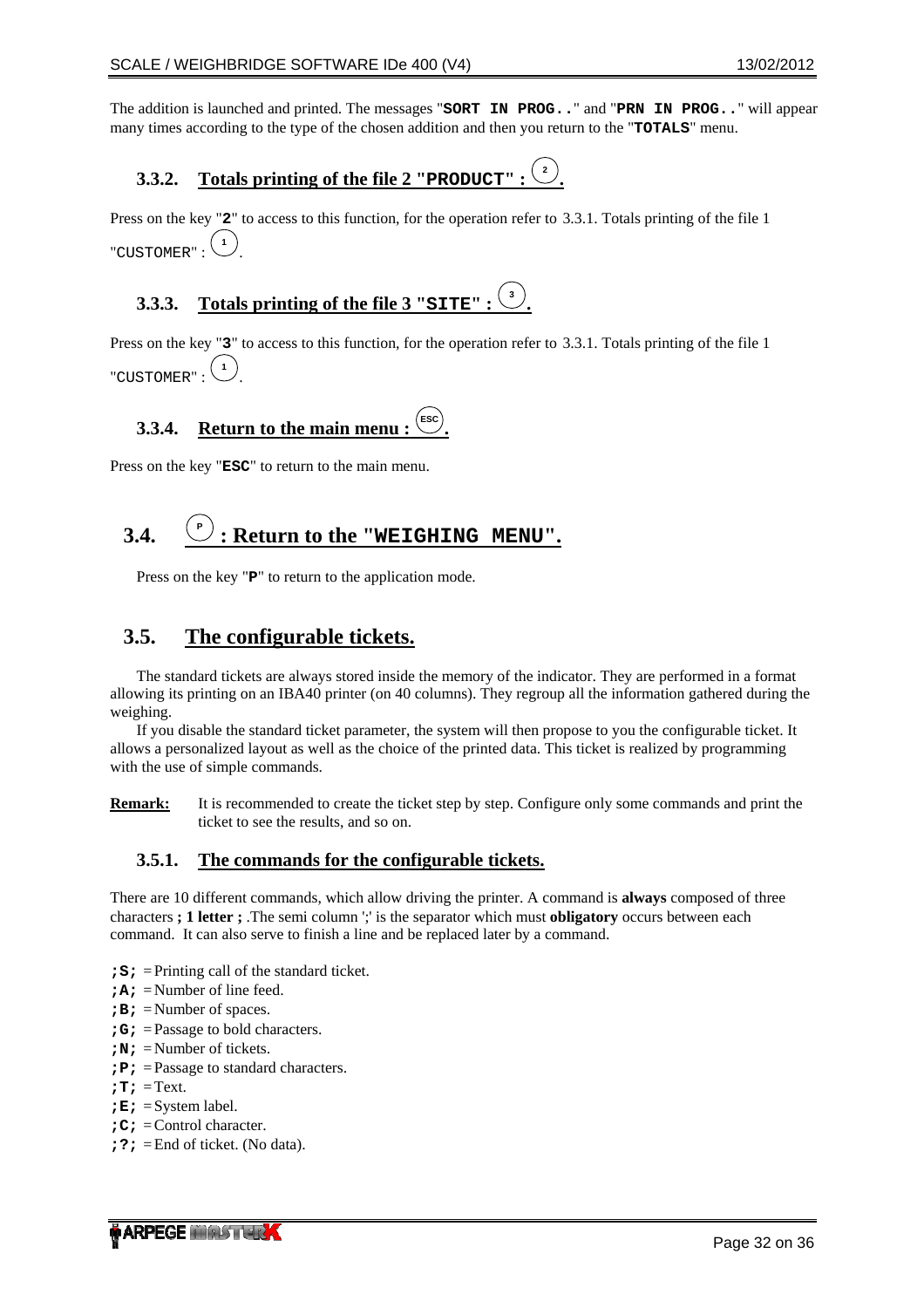<span id="page-32-0"></span>The syntax must be:

The command **;S;** always alone.

The command **;A;** always followed by 2 digits (number of line feed) i.e.: **;A;02;** 

The command **;B;** always followed by 2 digits (number of spaces) i.e.:**;B;09;**

The command **;G;** always alone.

The command **;N;** always followed by 1 digit (number of tickets) and must be at the beginning of the matrix.

i.e.: **;N ;2 ;**

The command **;P;** always alone.

The command **;C;** always followed by 2 characters (value in hexadecimal) i.e.: **;C;1B;**

The command **;E;** always followed by 3 characters (name of one of the system's labels) i.e.:**;E;RS1;** The command **;T;** always followed by the text to be printed (variable length) i.e.:**;T; HERE IS THE TEXT;** The command **;?;** always alone.

## **3.5.2. The special keys for the editor of the configurable tickets.**



= Moves back the cursor of one character.

- = Moves forward the cursor of one character.
- $=$  Passage to the next line.

## **3.5.3. The system labels.**

These labels allow printing the data present in the system's memory.

- **RS1** : 1st line of the company name. (20 characters)
- **RS2** : 2nd line of the company name. (39 characters)
- **RS3** : 3rd line of the company name. (39 characters)
- **RS4** : 4th line of the company name. (39 characters)
- **FT1** : 1st line of the end of ticket. (39 characters)
- **FT2** : 2nd line of the end of ticket. (39 characters)
- **DP1** : Gross weight data. (5 digits + weight unit and decimal point)
- **DP2** : Tare weight data. (5 digits + weight unit and decimal point)
- **DP3** : Net weight data. (5 digits + weight unit and decimal point)
- **DP4** : Gross weight data. (5 digits + weight unit and decimal point)
- **DP5** : Tare weight data. (5 digits + weight unit and decimal point) **DP6** : Net weight data. (5 digits + weight unit and decimal point)
- **EP1** : "GROSS" text  $+ 2$  spaces.
- **EP2** : "TARE" text  $+ 2$  spaces or "PT"  $+ 4$  spaces.
- **EP3** : "NET" Text  $+3$  spaces.
- **DNP** : Weighing number data, DSD number. (6 digits)
- **DNT** : Ticket number data. (6 digits)
- **DTP** : Weighing type data. (2 characters)
- **DDA** : Date data. (Actual date on 8 characters)
- **DHE** : Time data. (Actual time on 5 characters)
- **DED** : Date data of the input weighing. (Actual date on 8 characters)
- **DEH** : Time data of the input weighing. (Actual time on 5 characters)
- **DS1** : Code of the simple data 1. (6 digits)
- **DS2** : Code of the simple data 2. (6 digits)
- **DS3** : Code of the simple data 3. (6 digits)
- **DS4** : Code of the simple data 4. (6 digits)
- **DS5** : Code of the simple data 5. (6 digits)
- **DS6** : Code of the simple data 6. (6 digits)

Remark:

**DP1** and **DP2** can be inverted during the double weighing.

Remark:

**DP4** and **DP5** not inverted, to be used for the output tickets.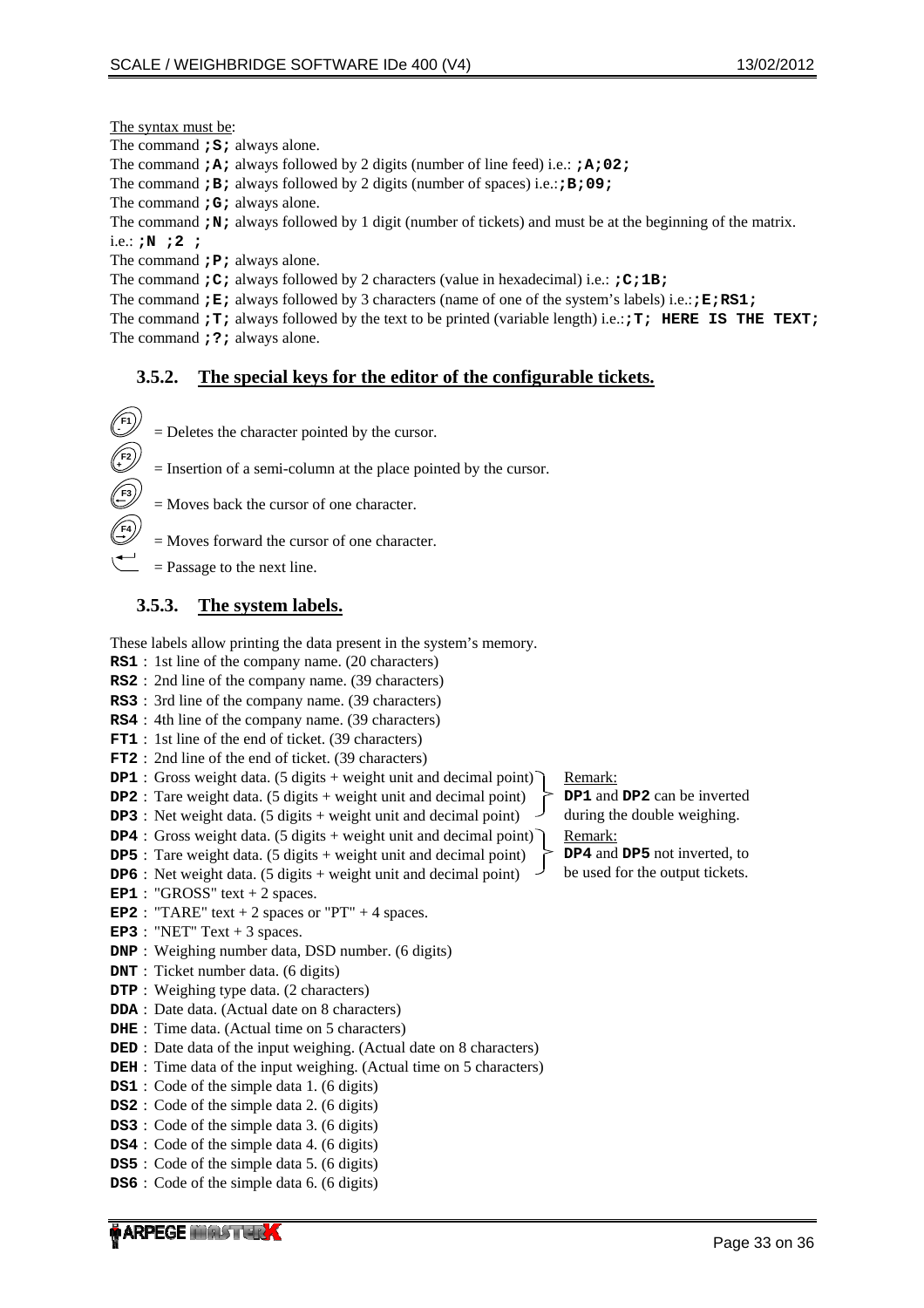- <span id="page-33-0"></span>**ED1** : Name of the simple data 1. (16 characters)
- **ED2** : Name of the simple data 2. (16 characters)
- **ED3** : Name of the simple data 3. (16 characters)
- **ED4** : Name of the simple data 4. (16 characters)
- **ED5** : Name of the simple data 5. (16 characters)
- **ED6** : Name of the simple data 6. (16 characters)
- **DIT** : Vehicle code, identifier. (6 digits)
- **EIT** : Input/output/tare identifier name. (16 characters)
- **EF1** : Name of file 1. (16 characters)
- **D11** : Code of file 1. (6 digits)
- **D12** : Label of file 1. (16 characters)
- **EF2** : Name of file 2. (16 characters)
- **D21** : Code of file 2. (4 digits)
- **D22** : Label of file 2. (16 characters)
- **EF3** : Name of file 3. (16 characters)
- **D31** : Code of file 3. (3 digits)
- **D32** : Label of file 3. (16 characters)

## **3.5.4. Example of a matrix with its printing.**

Example of a matrix:

```
>;G;E;RS1;A;01;P;E;RS2;A;01;E;RS3;A;01;E 
>;RS4;A;02;T;Date : ;E;DDA;T; Time : ;E 
>;DHE;A;01;T;DSD No :;E;DNP;A;01;G;T; 
>Net Weight: ;E;DP3;P;A;02;T; - SEE YOU 
>SOON -;?;;;;;;;;;;;;;;;;;;;;;;;;;;;;;;; 
>;;;;;;;;;;;;;;;;;;;;;;;;;;;;;;;;;;;;;;; 
>;;;;;;;;;;;;;;;;;;;;;;;;;;;;;;;;;;;;;;; 
>;;;;;;;;;;;;;;;;;;;;;;;;;;;;;;;;;;;;;;; 
>;;;;;;;;;;;;;;;;;;;;;;;;;;;;;;;;;;;;;;; 
>;;;;;;;;;;;;;;;;;;;;;;;;;;;;;;;;;;;;;;; 
>;;;;;;;;;;;;;;;;;;;;;;;;;;;;;;;;;;;;;;; 
>;;;;;;;;;;;;;;;;;;;;;;;;;;;;;;;;;;;;;;; 
>;;;;;;;;;;;;;;;;;;;;;;;;;;;;;;;;;;;;;;; 
>;;;;;;;;;;;;;;;;;;;;;;;;;;;;;;;;;;;;;;; 
>;;;;;;;;;;;;;;;;;;;;;;;;;;;;;;;;;;;;;;; 
>;;;;;;;;;;;;;;;;;;;;;;;;;;;;;;;;;;;;;;;
```
Corresponding printout:

**MASTER-K ARPEGE**  38 avenue des Frères Montgolfier BP 186 69 686 Chassieu Cedex Date : 17/11/2010 Time : 15h43<br>DSD No : 000001 DSD No **Net Weight: 36300kg**  SEE YOU SOON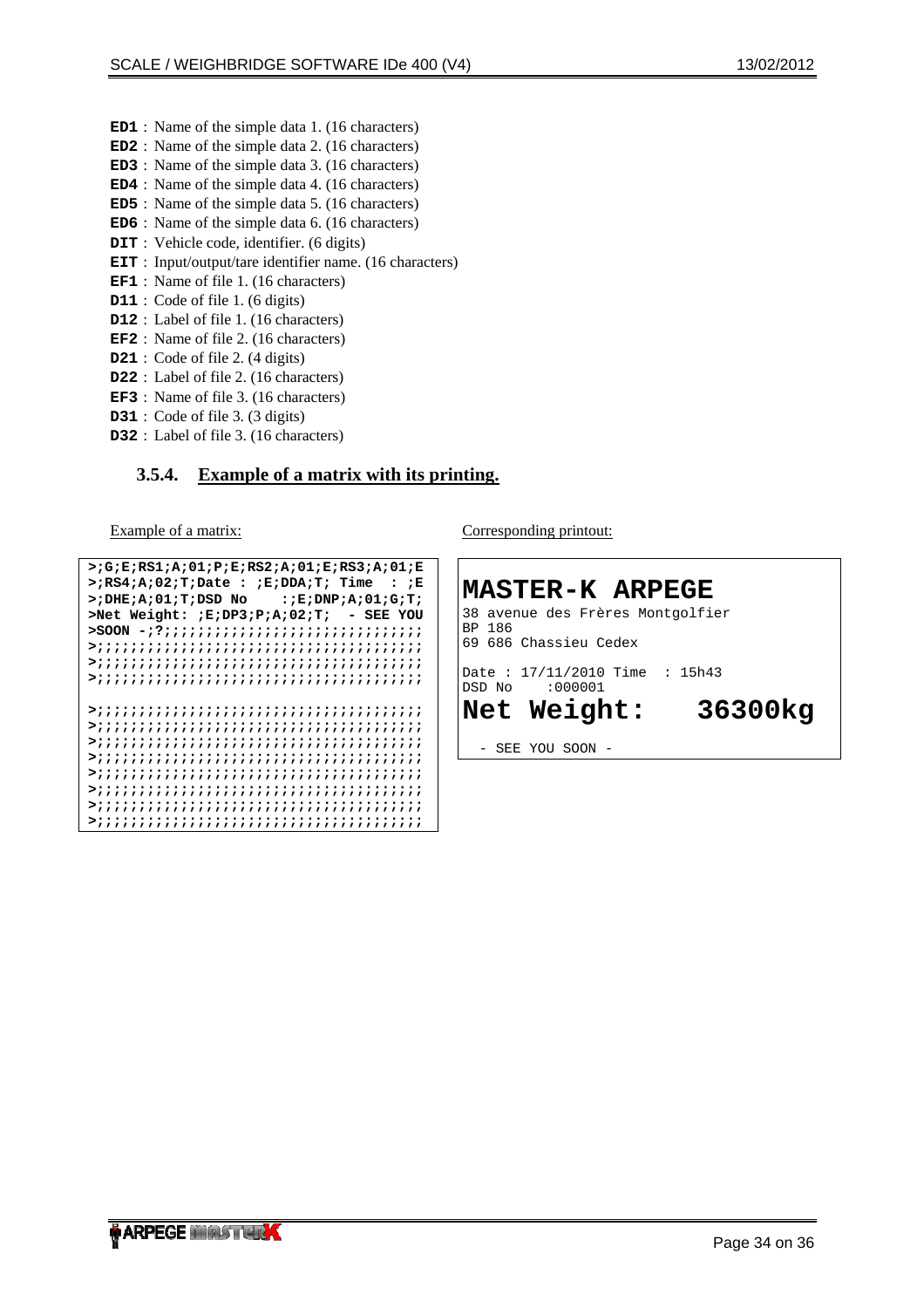# <span id="page-34-0"></span>4. THE ERROR MESSAGES OF THE OPERATOR GUIDE.

- **"ERROR P.50(ESC)"**  $\rightarrow$  Default on the weight. (Off range, off scale, ...)
- **"ERROR E.51(ESC)"**  $\rightarrow$  Truck already weighed in input.
- "**ERROR TS.54 ESC**" → Programming error of the configurable ticket.
- "**ERROR CI.60(ESC)**" → Unknown call code.
- "ERROR  $MP.61(ESC)$ "  $\rightarrow$  Memory full.